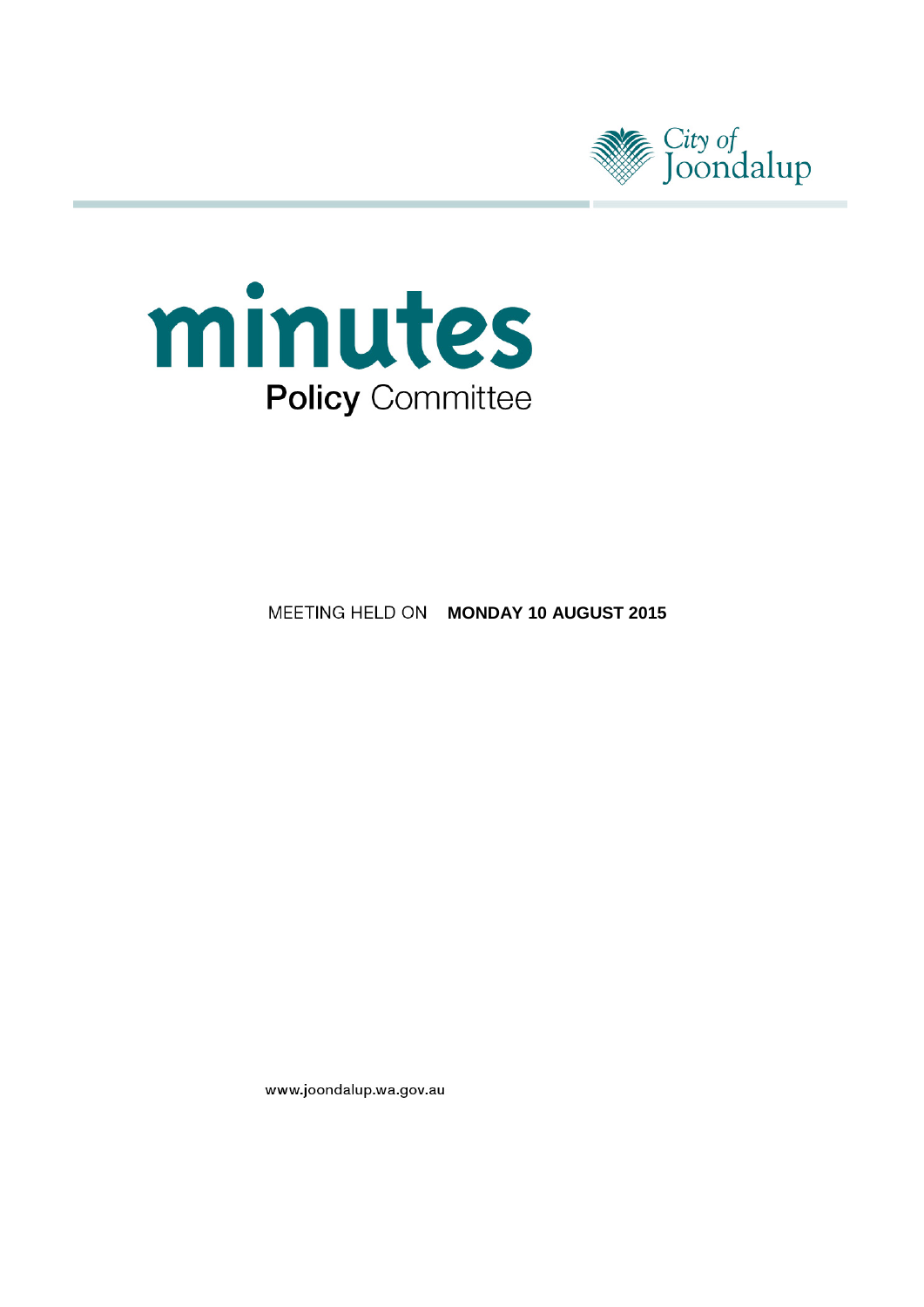# **TABLE OF CONTENTS**

| Item No.       | <b>Title</b>                                                                          | Page No. |
|----------------|---------------------------------------------------------------------------------------|----------|
|                | <b>Declaration of Opening</b>                                                         | 3        |
|                | <b>Declarations of Interest</b>                                                       | 4        |
|                | Apologies/Leave of absence                                                            | 4        |
|                | <b>Confirmation of Minutes</b>                                                        | 4        |
|                | Announcements by the Presiding Member without discussion                              | 4        |
|                | Identification of matters for which the meeting may be closed to<br>the public        | 4        |
|                | <b>Petitions and deputations</b>                                                      | 5        |
|                | Consideration of Change to Order of Business - [08122, 02154]                         | 5        |
|                | <b>Reports</b>                                                                        | 6        |
| 6              | Specified Area Rating Policy - Review - [101278]                                      | 6/58     |
|                | Resumption of Order of Business - [08122, 02154]                                      | 17       |
| 1              | Artificial Shade in City Playgrounds - Results of Community<br>Consultation - [41676] | 18       |
| $\overline{2}$ | Draft Home Business Policy - Consideration Following Advertising -<br>[13048]         | 26       |
| 3              | Use of Sea Containers Policy - Consideration Following Advertising<br>$-[18058]$      | 32       |
| 4              | Local Housing Strategy Implementation - [104919]                                      | 37       |
| 5              | Proposed New Policy - High Risk Bookings in Community Facilities -<br>[13010]         | 51       |
| 6              | Specified Area Rating Policy - Review - [101278]                                      | 58/6     |
|                | <b>Urgent Business</b>                                                                | 59       |
|                | Motions of which previous notice has been given                                       | 59       |
|                | <b>Requests for Reports for future consideration</b>                                  | 59       |
|                | <b>Closure</b>                                                                        | 59       |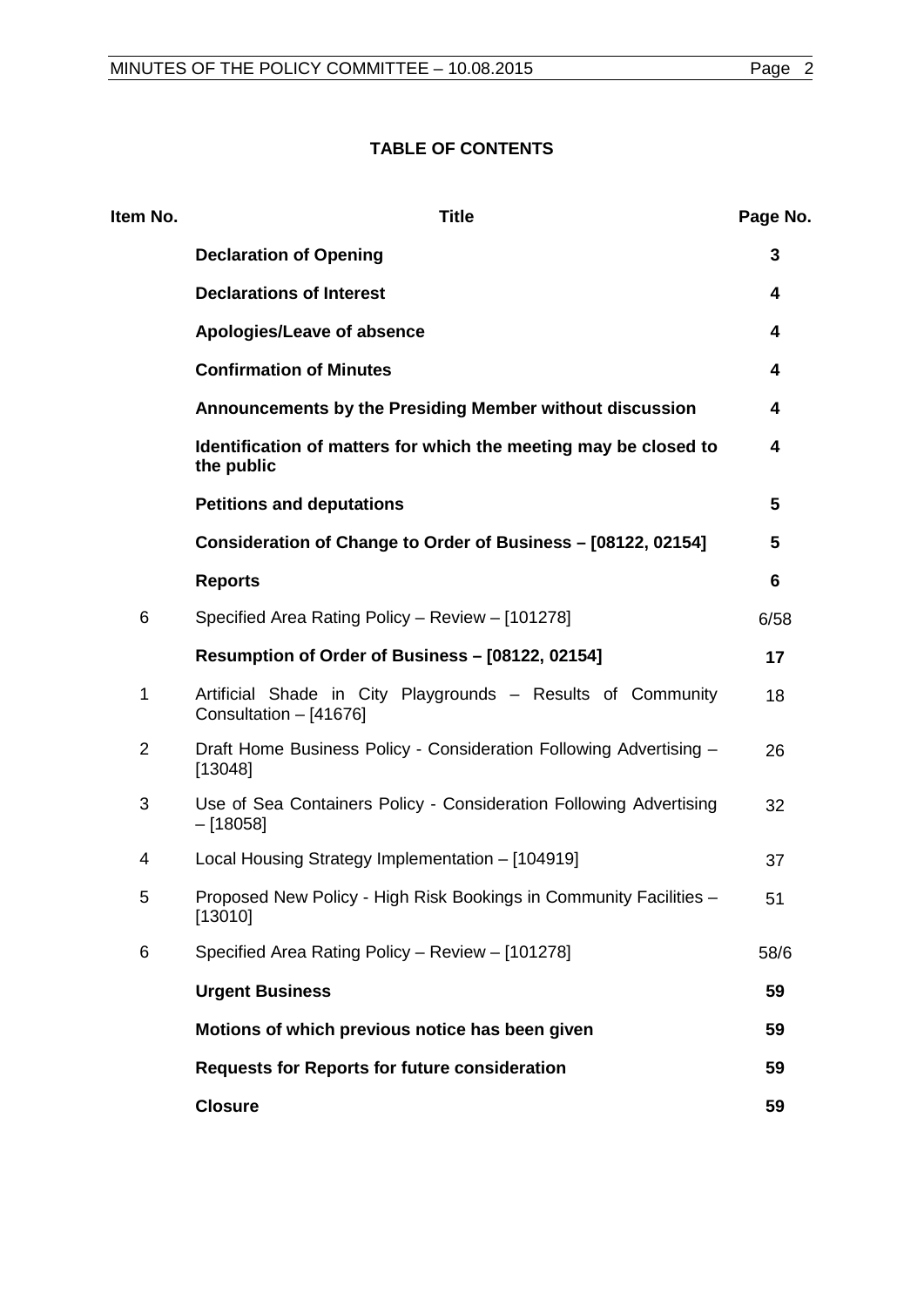# **CITY OF JOONDALUP**

**MINUTES OF THE POLICY COMMITTEE MEETING HELD IN CONFERENCE ROOM 1, CENTRE, BOAS MONDAY 10 AUGUST 2015.** 

## **ATTENDANCE**

#### **Committee Members**

| Cr Liam Gobbert           | <b>Presiding Member</b>        |                              |
|---------------------------|--------------------------------|------------------------------|
| <b>Mayor Troy Pickard</b> |                                |                              |
| Cr John Chester           | <b>Deputy Presiding Member</b> | Absent from 7.25pm to 7.27pm |
| Cr Kerry Hollywood        |                                |                              |
| Cr Mike Norman            |                                |                              |
| Cr Teresa Ritchie, JP     |                                | from $6.19pm$                |
| Cr Philippa Taylor        |                                |                              |
|                           |                                |                              |

#### **Officers**

| Mr Mike Tidy       | <b>Director Corporate Services</b>          |                                         |  |  |
|--------------------|---------------------------------------------|-----------------------------------------|--|--|
| Ms Dale Page       | Director Planning and Community Development |                                         |  |  |
| Mr Jamie Parry     | Director Governance and Strategy            |                                         |  |  |
| Mr Nico Claassen   | <b>Director Infrastructure Services</b>     | Absent from 7.02pm to 7.04pm            |  |  |
| Mr Brad Sillence   | <b>Manager Governance</b>                   |                                         |  |  |
| Mr John Corbellini | <b>Manager Planning Services</b>            | to 7.31pm; Absent from 6.09pm to 6.18pm |  |  |
| Mr Rohan Klemm     | <b>Recreation Services Coordinator</b>      | absent from 7.08pm to 7.13pm            |  |  |
| Mr John Byrne      | Governance Coordinator                      | to 6.55pm                               |  |  |
| Mrs Lesley Taylor  | Governance Officer                          |                                         |  |  |

## <span id="page-2-0"></span>**DECLARATION OF OPENING**

The Presiding Member declared the meeting open at 6.00pm.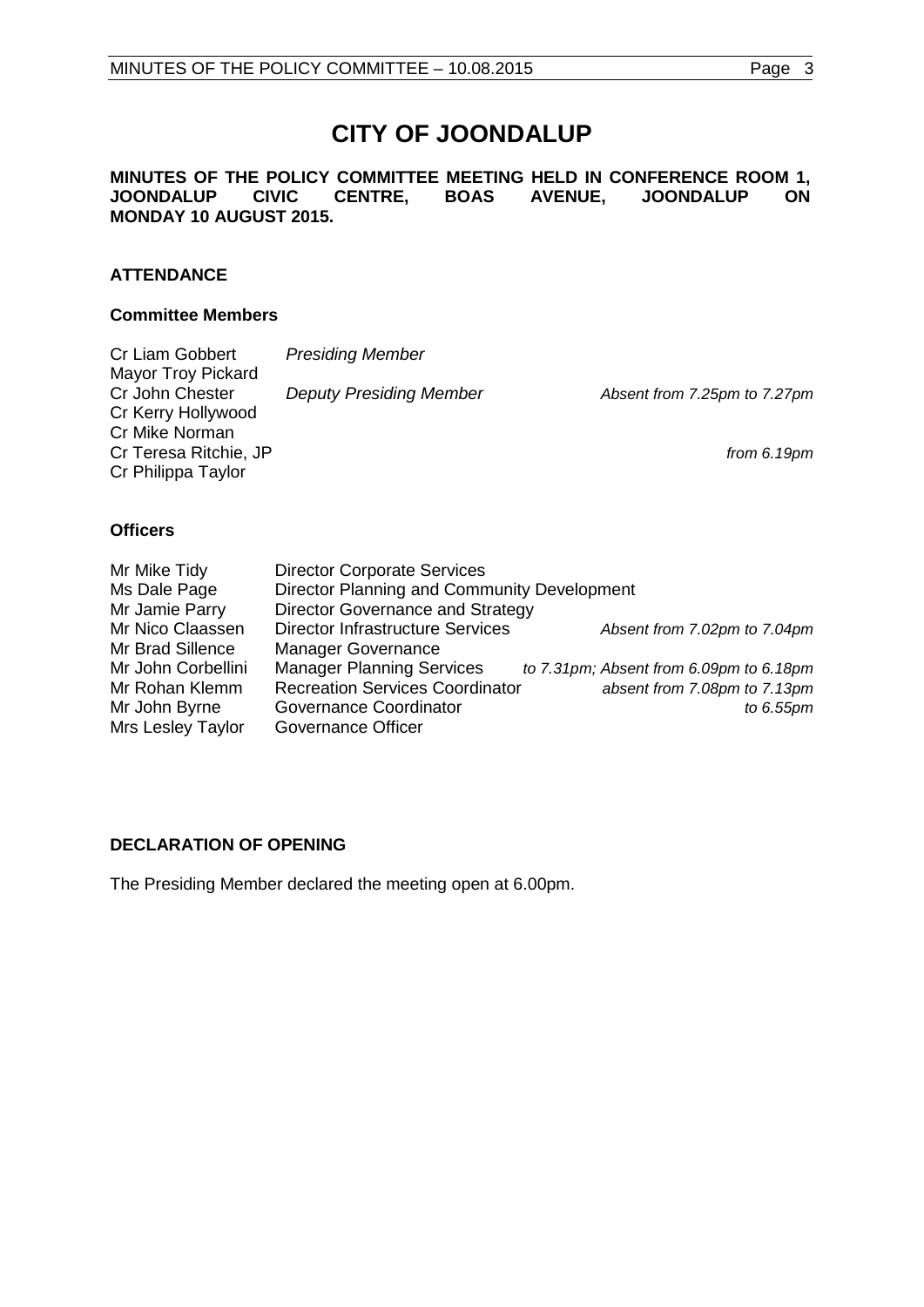### <span id="page-3-0"></span>**DECLARATIONS OF INTEREST**

Nil.

## <span id="page-3-1"></span>**APOLOGIES/LEAVE OF ABSENCE**

#### **Leave of Absence Previously Approved:**

| <b>Cr Christine Hamilton-Prime</b> | 9 August to 16 August 2015 inclusive;    |
|------------------------------------|------------------------------------------|
| Cr Geoff Amphlett, JP              | 18 August to 28 August 2015 inclusive;   |
| Cr Russ Fishwick, JP               | 25 August to 8 September 2015 inclusive; |
| <b>Cr Christine Hamilton-Prime</b> | 25 August to 7 September 2015 inclusive; |
| Cr Philippa Taylor                 | 25 August to 7 September 2015 inclusive. |
|                                    |                                          |

#### <span id="page-3-2"></span>**CONFIRMATION OF MINUTES**

#### MINUTES OF THE POLICY COMMITTEE HELD 9 MARCH 2015

**MOVED Cr Chester, SECONDED Cr Norman that the minutes of the meeting of the Policy Committee held on 9 March 2015 be confirmed as a true and correct record.**

#### **The Motion was Put and CARRIED (6/0)**

**In favour of the Motion:** Cr Gobbert, Mayor Pickard, Crs Chester, Hollywood, Norman and Taylor.

#### <span id="page-3-3"></span>**ANNOUNCEMENTS BY THE PRESIDING MEMBER WITHOUT DISCUSSION**

Nil.

#### <span id="page-3-4"></span>**IDENTIFICATION OF MATTERS FOR WHICH THE MEETING MAY BE CLOSED TO THE PUBLIC**

In accordance with Clause 5.2 of the City's *Meeting Procedures Local Law 2013*, this meeting was not open to the public.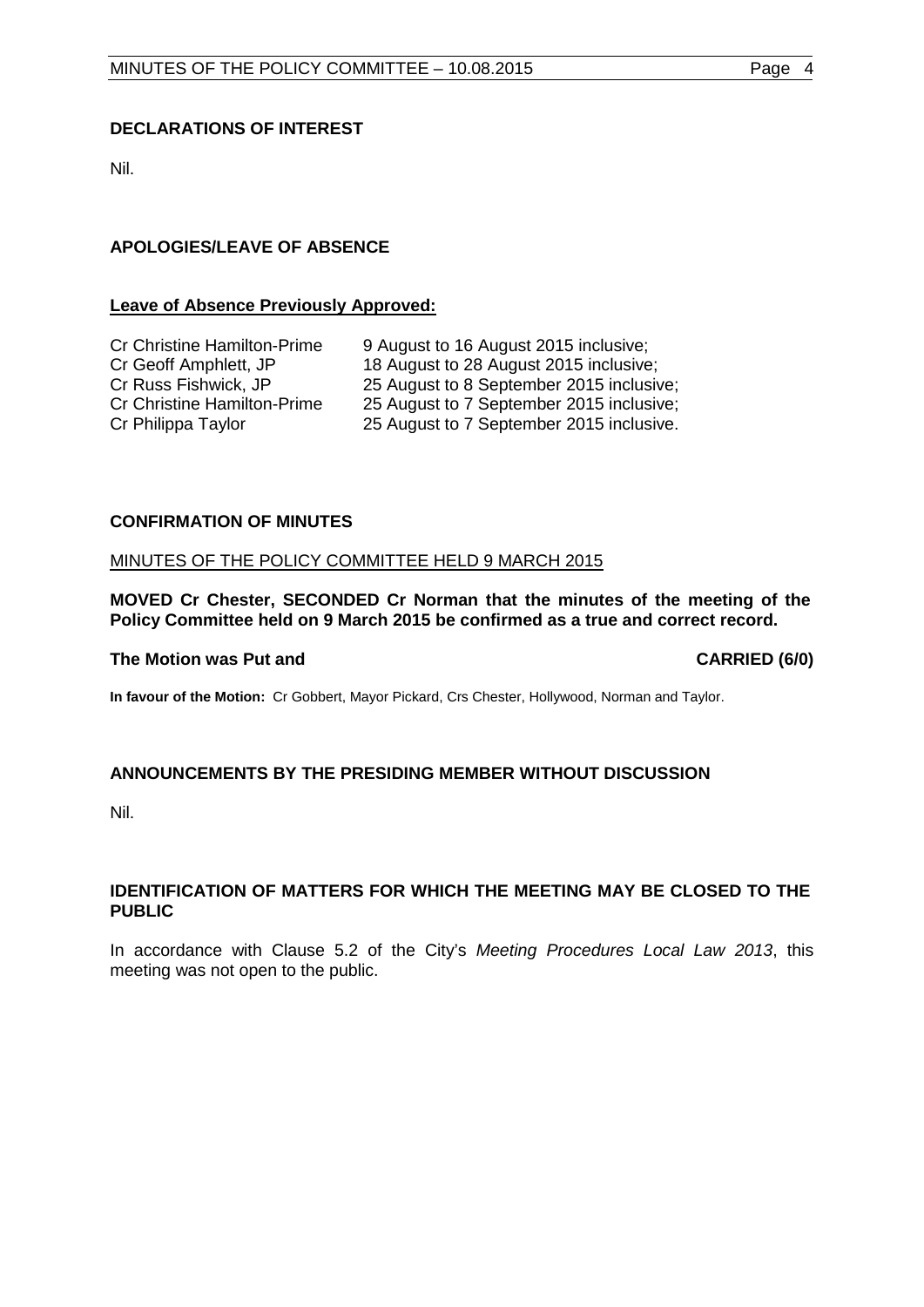### <span id="page-4-0"></span>**DEPUTATION NO. 1 – ITEM 6 – SPECIFIED AREA RATING POLICY – REVIEW**

Mr Bryan Saunders on behalf of the Woodvale Waters Landowners Association addressed committee members in relation to the proposed review of the *Special Area Rating Policy.*

Mr Saunders raised a number of matters with respect to the *Special Area Rating Policy,* in particular the interpretation of only allowing soft landscaping works, despite the policy being silent on this. The Association felt either the interpretation or the policy required amendment.

*The Manager Planning Services left the room at 6.09pm.*

#### **DEPUTATION NO. 2 – ITEM 6 – SPECIFIED AREA RATING POLICY – REVIEW**

Mr Adrian Hill on behalf of the Burns Beach Residents Association addressed Committee members in relation to the proposed review of the *Special Area Rating Policy.*

Mr Hill made reference to the consultation package released to the community and was of the belief the package contained limited information, specifically there was no information with respect to the 'pros and cons' of a specified area rating.

Mr Hill advised the Association would like the matter of a specified area rating for Burns Beach reconsidered in the future with a view to revisiting the current policy.

*Members of the Deputations left the room at 6.18pm.*

*The Manager Planning Services entered the room at 6.18pm.*

*Cr Ritchie entered the room at 6.19pm.*

#### <span id="page-4-1"></span>**CONSIDERATION OF CHANGE TO ORDER OF BUSINESS – [08122, 02154]**

**MOVED Mayor Pickard, SECONDED Cr Hollywood, that the Policy Committee in accordance with clause 14.1 of the** *City of Joondalup Meeting Procedures Local Law 2013,* **suspends the operation of clause 4.3 – Order of Business of the** *City of Joondalup Meeting Procedures Local Law 2013,* **to enable Item 6 – Specified Area Rates - Review to be discussed after Petitions and Deputations.**

#### **The Motion was Put and CARRIED (7/0)**

**In favour of the Motion:** Cr Gobbert, Mayor Pickard, Crs Chester, Hollywood, Norman, Ritchie and Taylor.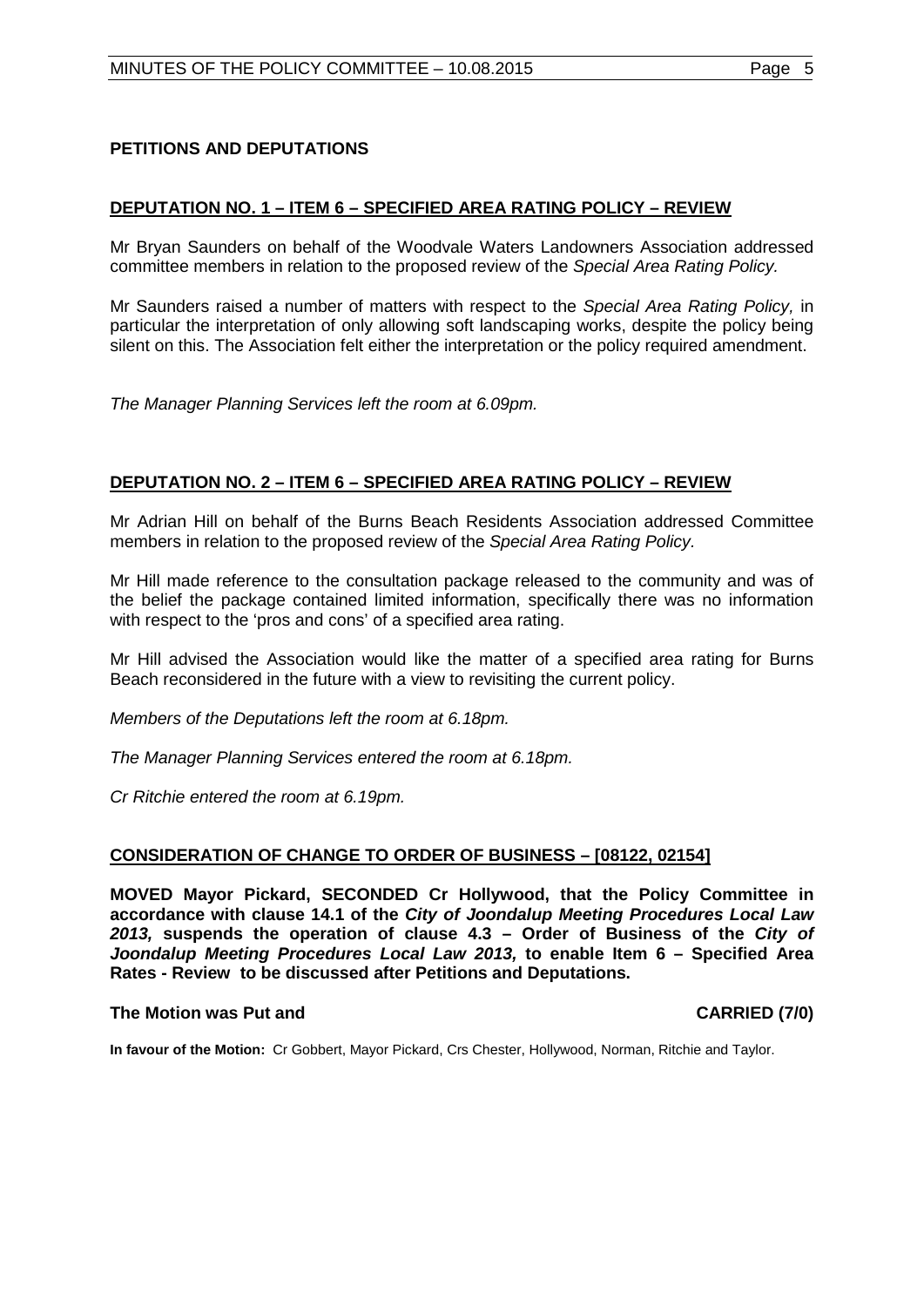#### <span id="page-5-1"></span><span id="page-5-0"></span>**REPORTS**

| <b>ITEM 6</b>                         | <b>SPECIFIED AREA RATING POLICY - REVIEW</b>                                                                                                                                                     |  |  |
|---------------------------------------|--------------------------------------------------------------------------------------------------------------------------------------------------------------------------------------------------|--|--|
| <b>WARD</b>                           | All                                                                                                                                                                                              |  |  |
| <b>RESPONSIBLE</b><br><b>DIRECTOR</b> | Mr Mike Tidy<br><b>Corporate Services</b>                                                                                                                                                        |  |  |
| <b>FILE NUMBER</b>                    | 101278, 101515                                                                                                                                                                                   |  |  |
| <b>ATTACHMENT</b>                     | Attachment 1<br>Revised Specified Area Rating Policy                                                                                                                                             |  |  |
| <b>AUTHORITY / DISCRETION</b>         | Executive - The substantial direction setting and oversight<br>role of Council, such as adopting plans and reports,<br>accepting tenders, directing operations, setting and<br>amending budgets. |  |  |

#### **PURPOSE**

For Council to consider a revised *Specified Area Rating Policy*.

#### **EXECUTIVE SUMMARY**

The *Specified Area Rating Policy* guides the circumstances under which a Specified Area Rate (SAR) may be established and the requirements for managing and expending funds collected under such arrangements.

The City currently has three SAR arrangements in place that are negotiated through the following representative bodies: Woodvale Waters Landowners Association (WWLA), Iluka Homeowners Association (IHA) and Harbour Rise Association of Homeowners (HRAH).

In October 2014, Council received a request from the Burns Beach Residents Association (BBRA) to consider establishing a SAR within the suburb of Burns Beach (CJ124-07/14 refers). For a request to proceed, the current policy requires a minimum 75% support from all affected ratepayers to be demonstrated. The consultation process obtained a much lower return rate of 44% and only garnered 55% support, as such, Council resolved not to proceed with the request (CJ192-10/14 refers).

After Council's consideration of the matter, the following was requested at the Policy Committee meeting in December 2014:

*"...a report analysing the current Special Area Rates Policy following the recent consultation for special area rates in Burns Beach, with a view to identifying any gaps as a result of the public consultation and how the policy could be amended to achieve a better outcome."*

To support the review process a survey was sent in April 2015 to all Resident and Ratepayer Associations currently subject to a SAR, (including the BBRA as recent requestors of a SAR), seeking their views on the City's current policy. Clarification from Elected Members was also sought regarding their views on the current consultation requirements within the policy and the provision and funding of infrastructure through SAR agreements.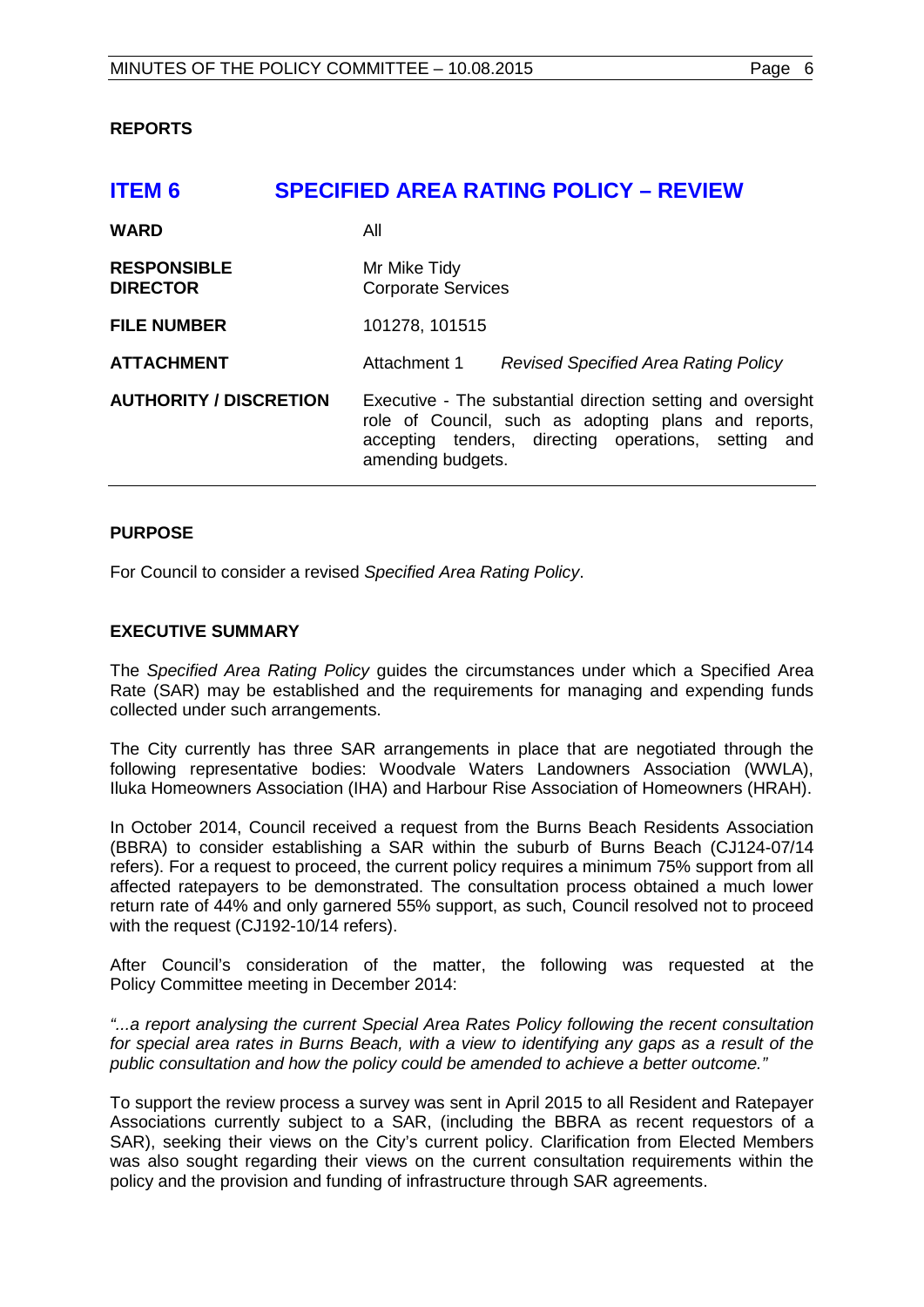Preliminary feedback revealed a general view to reduce the current 75% support and return rate target for community consultation in the establishment of new SARs and to support the provision of capital infrastructure through SAR agreements, with some variation in opinion on the preferred means in which this should be managed.

In addition to the issues highlighted above, a minor amendment to clarify the potential application of SARs to commercial areas has also been considered in the review process, following previous requests.

As a result, it is recommended that several amendments are made to the current *SAR Policy*, namely:

- reduce the consultation support and return rate targets from 75% to over 50%
- clarify that capital infrastructure items can be funded through a SAR agreement, subject to the consideration by the City and approval by the Council, via the *Five Year Capital Works Program*
- expand the potential application of SARs to commercial areas by removing references to established "residential" areas only.

In support of these amendments it is also recommended that guidelines are developed, to further clarify the processes associated with the provision, approval, funding, maintenance and renewal of capital infrastructure items under a SAR agreement.

# **BACKGROUND**

At its meeting held on 21 July 2009, Council requested that *"a Specified Area Rates Policy be developed by the City – a policy that would guide other areas of the City that might wish to pay a specified area rate for additional landscaping services"* (C63-07/09 refers).

In response to this request, a draft policy was presented to the Policy Committee in February 2010 and was subsequently adopted by Council on 16 March 2010 (CJ039-03/10 refers). The policy was based on the knowledge and experience attained in the management of existing SARs operating within the City of Joondalup, (namely Woodvale Waters, Iluka and Harbour Rise).

The policy considers three major issues:

- *the circumstances under which the City may consider applying a SAR* (either by request of a developer of a new subdivision or a resident/ratepayer group representing the property owners of an established residential area)
- *the management arrangements for a SAR once introduced* (providing broad management parameters in relation to interactions with representative SAR bodies, the timing of agreement negotiations and the collection and expenditure of funds)
- *the termination arrangements for a SAR* (including the circumstances under which a SAR should no longer apply, the expectations for reverting or maintaining levels of service and the effective timing of termination).

Since its introduction in 2010, no additional SARs have been established within the City and all existing SARs have been managed in accordance with the parameters set by the policy. Issues experienced throughout this period have related mainly to the use of accumulated surplus funds (in particular, the legislative restrictions placed over what these funds are able to be spent on in years outside of the period in which they were collected) and identifying appropriate forms of infrastructure that could be funded through a SAR.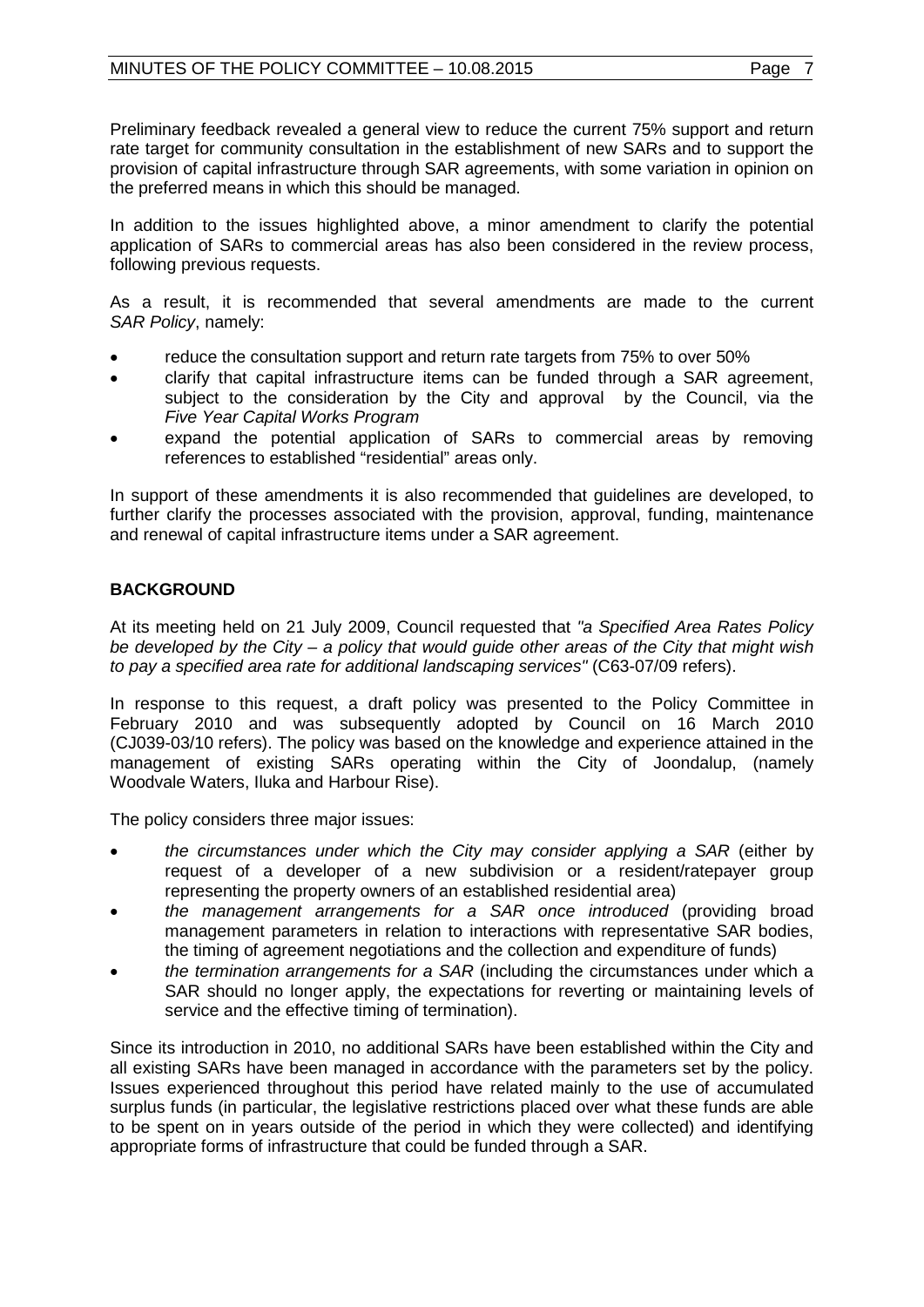The establishment clauses within the policy were tested for the first time in 2014, following a request by the BBRA to introduce a SAR within the suburb of Burns Beach. A consultation process was undertaken over a 30 day period in August-September 2014, whereby all affected property owners within the suburb of Burns Beach were sent an information package in the mail, which included a survey and Frequently Asked Questions document.

Of the 1,251 property owners surveyed, 552 households responded, equating to a return rate of 44.1%. Of these respondents, 54.9% supported the introduction of a SAR, which was significantly less than the 75% required under the current *SAR Policy*. As a result, Council resolved not to proceed with the request (CJ192-10/14 refers). It was noted in the report that, while the results were below the targets set within the policy, they were statistically reliable and relatively high when compared to average consultation return rates achieved by the City (which is less than 30%). Furthermore, some respondents indicated a concern for the lack of information provided by the City on the pros and cons of introducing a SAR. This resulted in some respondents indicating they were "unsure" as to whether they supported the proposal or not (4% of respondents provided this feedback).

As a result of these issues, the following was requested at the Policy Committee meeting in December 2014:

*"...a report analysing the current Special Area Rates Policy following the recent consultation for special area rates in Burns Beach, with a view to identifying any gaps as a result of the public consultation and how the policy could be amended to achieve a better outcome."*

This report outlines the outcomes of a review process on the current *SAR Policy*.

# **DETAILS**

To commence the review process, preliminary feedback was sought from all Resident and Ratepayer Associations currently subject to a SAR, (including the BBRA as recent requestors of a SAR), seeking their views on the City's current policy. This was achieved by way of a survey that asked groups what they thought worked well, could be improved or raised concerns for them with regard to the management of their current SAR agreements? Specific issues relating to the use of surplus funds collected under a SAR and the level of support for funding capital infrastructure items through a SAR were also canvassed for opinion.

Feedback received from the survey varied, as summarised below:

| Question                          | <b>Summarised Responses</b>                                                                                                                                                                                                                           | <b>Respondents</b>                              |  |
|-----------------------------------|-------------------------------------------------------------------------------------------------------------------------------------------------------------------------------------------------------------------------------------------------------|-------------------------------------------------|--|
| What works well?                  | • Agreement and approval process<br>works well<br>general and<br>Covers<br>annual<br>maintenance requirements, which<br>work well<br>Interactions with the City, provision<br>information<br>and<br>service<br>Ωf<br>outcomes work well<br>and<br>are | • WWLA, HRAH<br>$\bullet$ WWLA<br>$\bullet$ IHA |  |
|                                   | achieved                                                                                                                                                                                                                                              |                                                 |  |
| What needs improving?             | No improvements required                                                                                                                                                                                                                              | $\bullet$ HRAH, IHA                             |  |
|                                   | to include<br>capital<br>The ability<br><b>SAR</b><br>within<br>improvements<br>agreements more effectively                                                                                                                                           | $\bullet$ WWLA                                  |  |
| What<br>raises<br>for<br>concerns | No concerns<br>$\bullet$                                                                                                                                                                                                                              | $\bullet$ IHA                                   |  |
| you?                              | Differing<br>interpretations<br>between                                                                                                                                                                                                               | $\bullet$ WWLA                                  |  |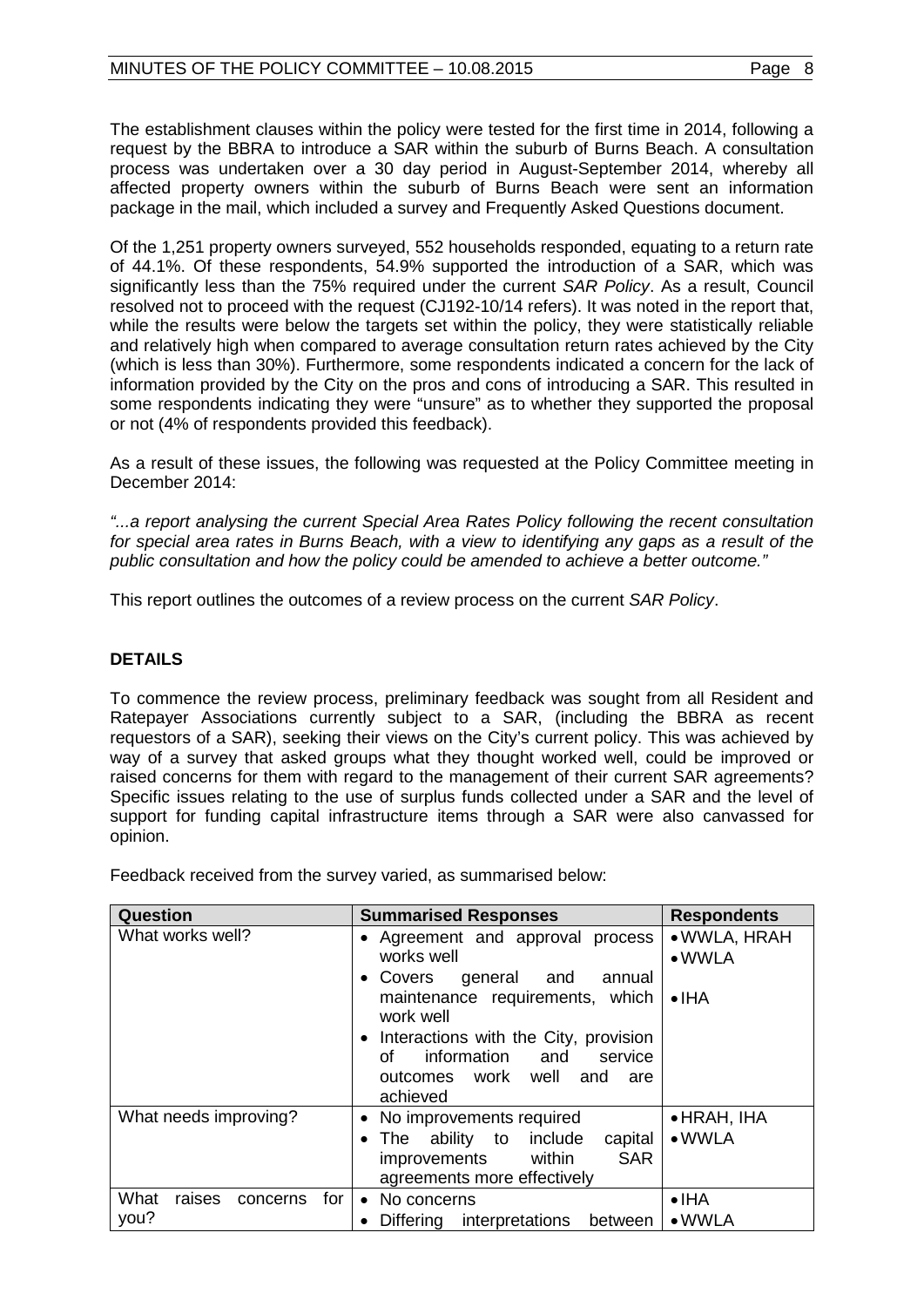| <b>Question</b>                                                                                            | <b>Summarised Responses</b>                                                                                                                                                                                                                                                                            | <b>Respondents</b>                                      |
|------------------------------------------------------------------------------------------------------------|--------------------------------------------------------------------------------------------------------------------------------------------------------------------------------------------------------------------------------------------------------------------------------------------------------|---------------------------------------------------------|
|                                                                                                            | the City and Association as to<br>whether SAR agreements apply to<br>soft landscaping only, or whether<br>they<br>also<br>include<br>capital<br>improvements<br>• SAR can't allow for funding of the<br>administrative body (Association)                                                              | $\bullet$ HRAH<br>$\bullet$ BBRA                        |
|                                                                                                            | current 75%<br>$\bullet$ The<br>consultation<br>targets being too unrealistic to<br>achieve.                                                                                                                                                                                                           |                                                         |
| Should accumulated surplus<br>funds offset existing services<br>fund<br>new/alternative<br>or<br>services? | • Should<br>able<br>fund<br>be<br>to<br>either/remain flexible<br>• Should only offset existing services.                                                                                                                                                                                              | • WWLA, BBRA<br>• HRAH, IHA                             |
| Should SARs be able to fund<br>capital infrastructure items?                                               | • Yes, through the development of<br>strategic improvement plans that<br>are developed in consultation with<br>the City<br>No/a change in the use of funds<br>may be opposed<br>• Yes, but at the discretion of the<br>Association and for lower budget<br>capital items.                              | $\bullet$ WWLA<br>$\bullet$ HRAH, BBRA<br>$\bullet$ IHA |
| Other                                                                                                      | • Fully in favour of SARs and the<br>value they provide the suburb<br>• Appreciate opportunity to contribute<br>to review process                                                                                                                                                                      | $\bullet$ IHA<br>$\bullet$ WWLA                         |
|                                                                                                            | The<br>community<br>consultation<br>package distributed to Burns Beach<br>ratepayers lacked detail and did not<br>make it clear what would/would not<br>be included in the SAR and gave<br>the impression that current levels of<br>would<br>service<br>remain<br>following<br>handover from PEET Ltd. | $\bullet$ BBRA                                          |

The feedback received through this process informed a more detailed consideration of issues with Elected Members to provide additional context to the review. Matters included:

- should the current community consultation targets within the *SAR Policy* be reduced
- should amendments be made to the consultation materials distributed as part of a request to establish a SAR
- should the funding of capital infrastructure items be supported through a SAR agreement.

As a result of feedback received to date, the following amendments to the current *SAR Policy* are recommended:

1 Reduce the consultation support and return rate targets from 75% to over 50%

If the current consultation requirements within the policy remain as they are, there is little chance of a new SAR ever being established within the City of Joondalup due to the difficulty of achieving the 75% return rate and support targets. While a large majority of support should be demonstrated from the affected community, there is the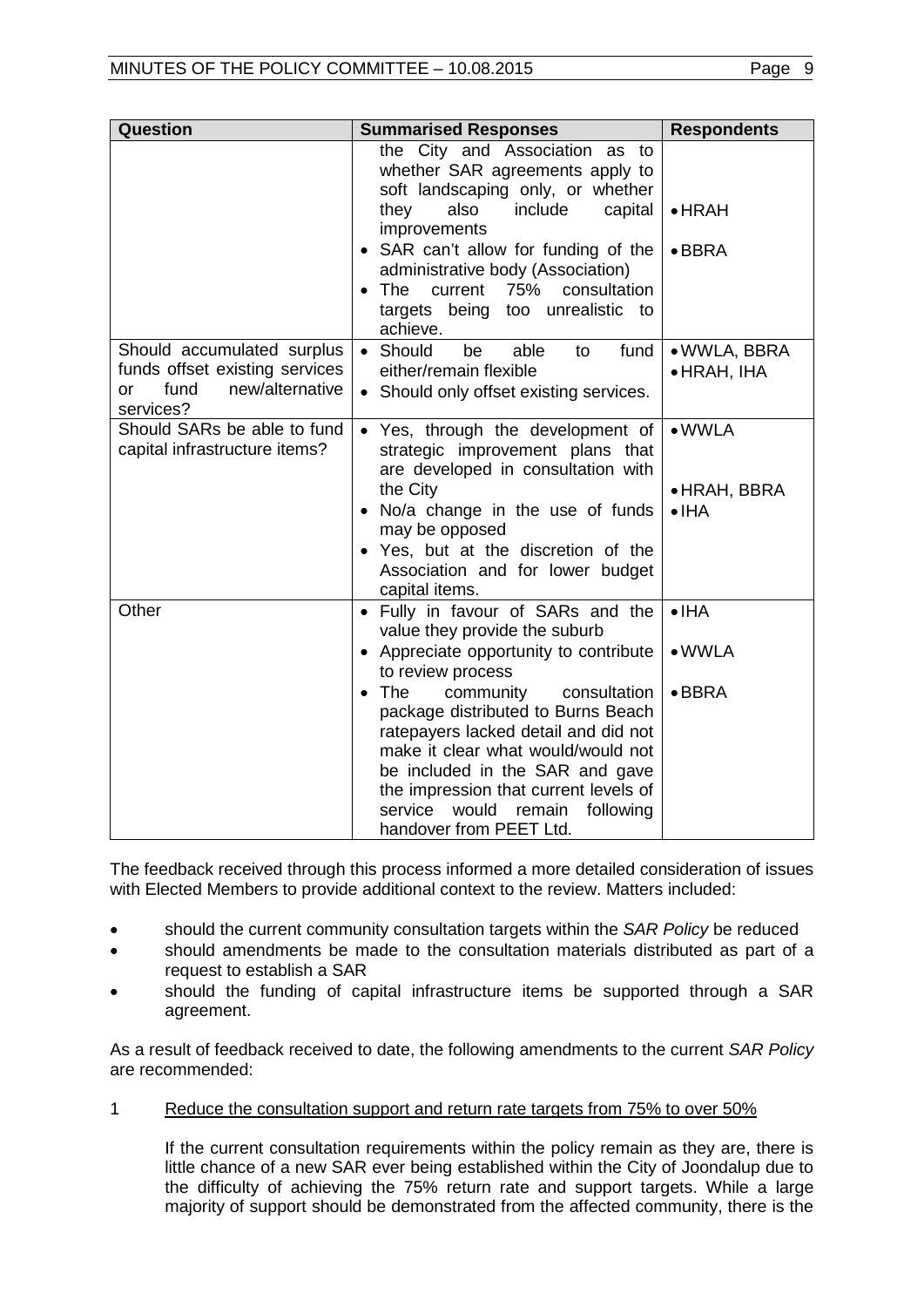capacity to adjust the return rate to reflect a more appropriate target that is still statistically reliable. If the current consultation targets remain, there may be a view from the community that the City is intentionally setting its targets too high to avoid the introduction of any new SARs.

By way of example, a statistically reliable result on a population size of 1,251 (the number of ratepayers within Burns Beach), is 295 responses or a return rate of 24% (based on a confidence rating of 95%, +/- 5% margin of error). The City received a total of 522 responses through its consultation process, with a return rate of 44%. While significantly less than the 75% return rate required within the policy, it is still statistically reliable and considered very high in comparison to average consultation return rates achieved by the City (which is less than 30%).

The return rate of 44% was also achieved without significant campaigning during the consultation process. If undertaken again, it would not be unreasonable to consider a minimum return rate target of 50% as potentially achievable, statistically reliable and high enough to substantiate the views of the majority of affected property owners.

In terms of determining the level of support, a minimum majority of over 50% is the general indicator used by the City in its decision-making processes and when combined with a higher than usual return rate target of 50%, may also be considered a reasonable target to achieve. It should also be noted that the target provides a minimum guide only. Council would still have discretion to decide if a support rate of 50% was appropriate in the circumstances.

#### 2 Clarify that capital infrastructure items can be funded through a SAR agreement, subject to the consideration and approval of the request by the City

While opinions varied with regard to the use of SAR agreements to fund capital infrastructure items, opposition to its inclusion centred mainly around a lack of guidance on the circumstances in which it could be managed over the long-term.

The City currently has no official position on how to handle requests for hard-landscaping/capital items under a SAR agreement. There is also no clear guidance on the types of infrastructure that may be considered appropriate to include under these arrangements and the responsibilities for funding the ongoing maintenance of the assets or their potential renewal at the end of their useful lives.

Outdoor exercise equipment was installed in Harbour View Park, Hillarys in 2013 following a request from the HRAH. The purchase and installation of the equipment was funded through a successful Lotterywest grant application rather than through excess SAR funds collected for the purpose of maintenance, while the ongoing maintenance costs of the equipment are borne by the City

A previous request for capital upgrade at McCubbin Park included lighting, signage and hard and soft landscaping was managed through the City's *Capital Works Program*.

The City continues to receive requests for capital infrastructure by SAR representative groups for items such as bench seating, feature lighting, entry statements and signage. In most scenarios, the requests have sought permission to use accumulated surplus SAR funds to pay for the installation of new landscaping infrastructure. Section 6.37 of the *Local Government Act 1995* requires funds to be used for the purpose in which the monies were collected and as such, requests to spend reserves on services or works that were not originally identified within the SAR agreement at the time of collecting the funds, can create compliance issues.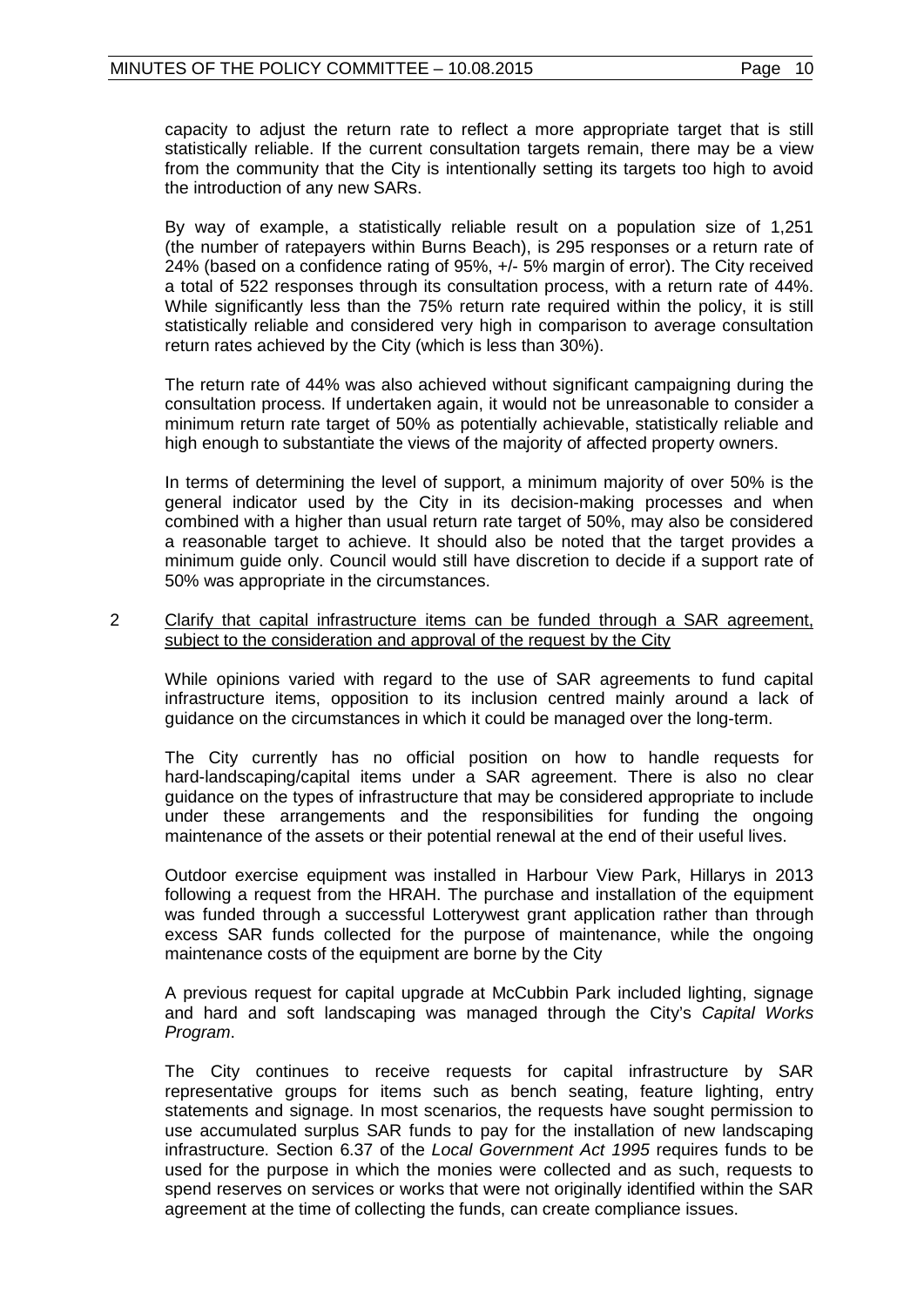Notwithstanding these concerns, they could be mitigated through the development of guidelines, (in consultation with current SAR representatives and Elected Members), to provide more detailed information on:

- the types of infrastructure that could be funded through a SAR agreement
- the processes associated with the approval of infrastructure requests
- the responsibilities between the City and the SAR representative group with regard to funding the initial purchase and ongoing maintenance of the infrastructure item once approved for installation
- the processes associated with the renewal or disposal of the infrastructure item.

It is not suggested that the guidelines are incorporated within the *SAR Policy*, (which is only intended to provide broad management parameters), but rather provide supporting information in the policy's implementation. The policy itself could be amended in clause 2.2(a) to provide a general statement that capital infrastructure items requested through a SAR agreement will be subject to the consideration and approval of the City. This aims to acknowledge the City's in principle support for infrastructure to be funded through SAR agreements, without determining the specific circumstances under which they will be approved and managed under the policy.

It is noted that further discussion with SAR representatives and Elected Members will be required to develop guidelines if supported by Council.

#### 3 Expand the potential application of SARs to commercial areas by removing references to established "residential" areas only

This issue was not canvassed through the preliminary feedback process, however, the review does provide an opportunity to remove current restrictions within the policy to require that SARs apply to residential areas only. There may be merit in considering requests for the introduction of SARs to large commercial precincts or the CBD area, should they be coordinated through an association representing the landowners.

As such, it is recommended that clause 2.1(b) of the *SAR Policy* is amended to remove references to established "residential" areas, to allow future requests for large commercial areas to be considered by the City in accordance with the parameters set within the policy.

#### **Issues and options considered**

There are several options for the Council to consider that relate to three major issues:

Community Consultation Targets:

- Option 1 support an amendment to clause 2.1(b)(ii) of the current *SAR Policy* to reduce the support rate from *"not less than 75% of all property owners surveyed"* to *"more than 50% of all property owners surveyed"*, as shown in Attachment 2 of this report.
- Option 2 support an alternate support rate target within clause 2.1(b)(ii).
- Option 3 retain the current support rate target within the *SAR Policy* of *"not less than 75% of all property owners surveyed"*.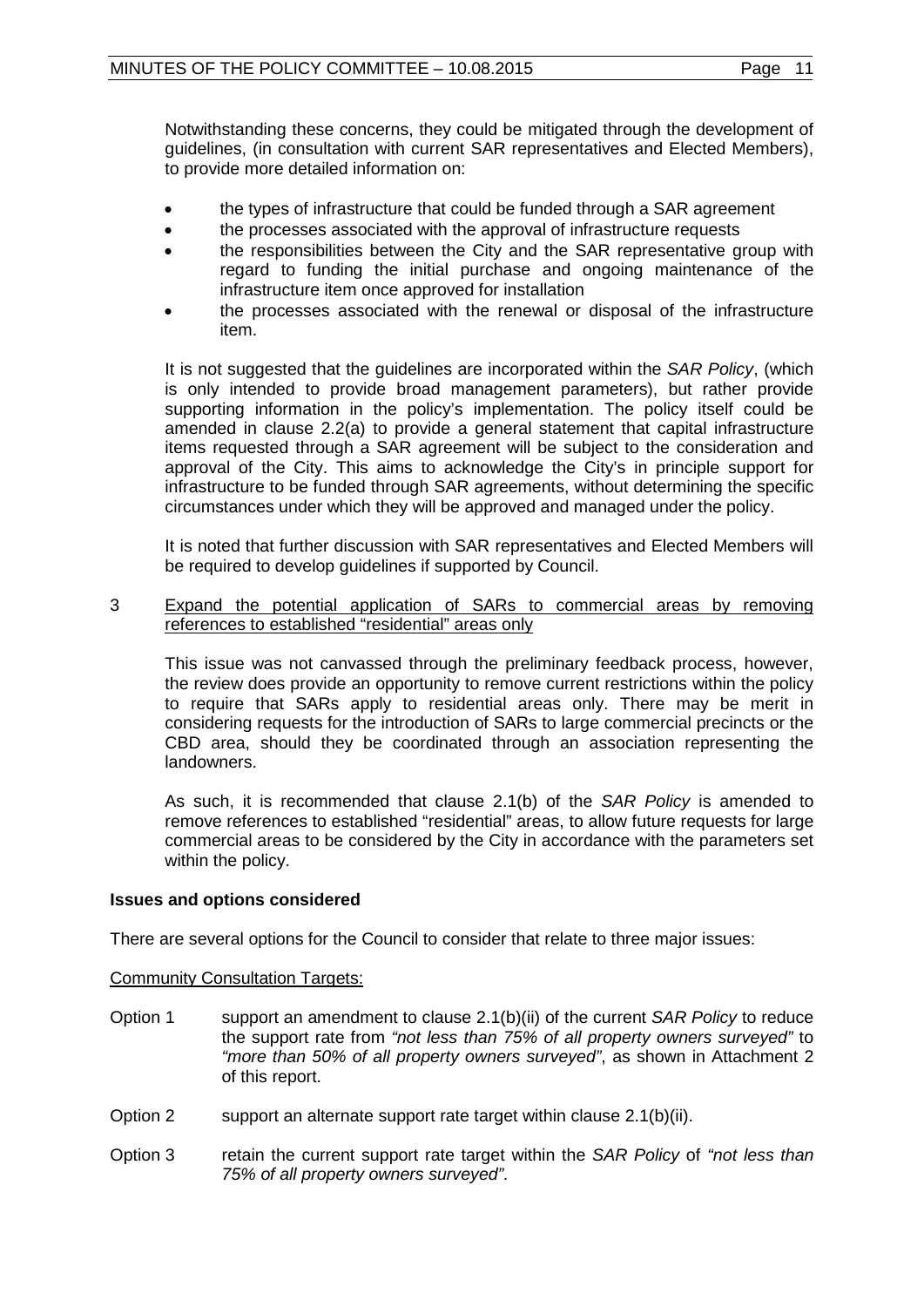Capital Infrastructure Items:

- Option 4 support an amendment to clause 2.2(a) within the current *SAR Policy* to clarify the City's in principle support to allow capital infrastructure items to be funded through a SAR agreement, including the development of supporting guidelines.
- Option 5 support the development of guidelines only.
- Option 6 support the incorporation of more detailed information from a potential guideline within the *SAR Policy* itself.
- Option 7 do not support the ability for SAR agreements to fund capital infrastructure items.

#### Expanding the application of SARs to non-residential areas:

- Option 8 support an amendment to clause 2.1(b) to remove references to established "residential" areas.
- Option 9 do not support the capacity for SARs to apply to non-residential areas.

In light of feedback received from SAR representatives and Elected Members to date, options one, four and eight are the preferred options to finalise the review of the *SAR Policy* and provide further clarity to the circumstances under which capital infrastructure requests should be managed though a SAR agreement.

#### **Legislation / Strategic Community Plan / policy implications**

| Legislation                     | Section 6.37 of the Local Government Act 1995.                                                       |  |
|---------------------------------|------------------------------------------------------------------------------------------------------|--|
| <b>Strategic Community Plan</b> |                                                                                                      |  |
| <b>Key theme</b>                | <b>Quality Urban Environment.</b>                                                                    |  |
| <b>Objective</b>                | Quality built outcomes.                                                                              |  |
| <b>Strategic initiative</b>     | Buildings and landscaping is suitable for the immediate<br>environment and reflect community values. |  |
| <b>Policy</b>                   | Specified Area Rate Policy.                                                                          |  |

#### **Risk management considerations**

The most notable risks associated with the review of the current *SAR Policy* relate to:

- approving the funding of capital infrastructure items through a SAR agreement and the potential long-term finanical implications these assets may have on the City
- the suggestion to reduce the support and return rate targets for community consultation in the establishment of a new SAR.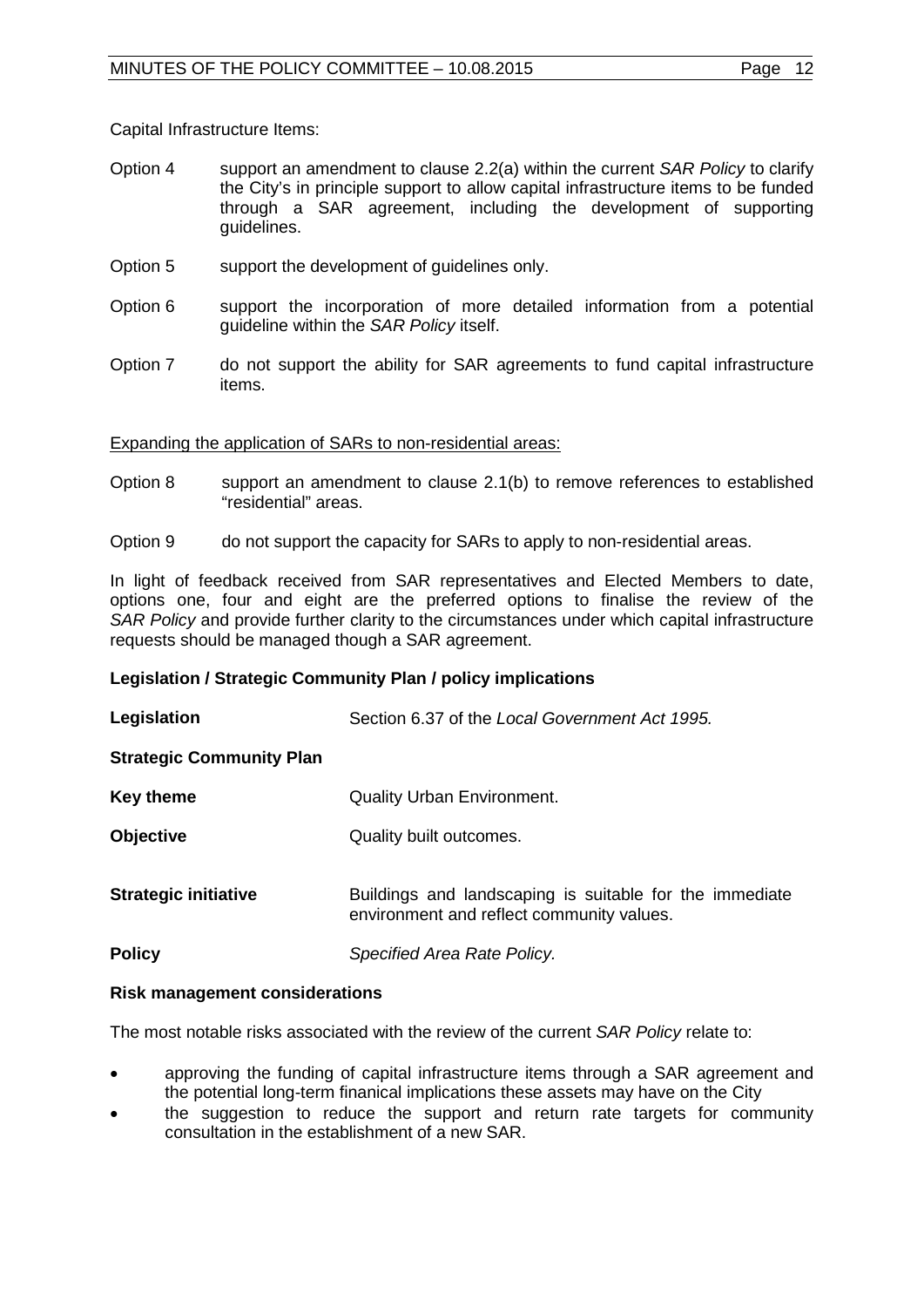With regard to the first issue, the development of guidelines in discussion with SAR representative groups and Elected Members will provide an opportunity to clearly articulate the circumstances under which infrastructure items may be considered and approved. This aims to mitigate the inheritance of financial burdens by the City and to facilitate the equitable improvement of landscaping outcomes within SAR areas.

In relation to the second issue, the reduction of the consultation targets may result in those opposed to the introduction of a SAR within Burns Beach raising concerns that the City is attempting to facilitate the establishment of a SAR, despite the outcome of the previous consultation process.

While this is an inevitable concern, the recommended amendments to reduce the targets from at least 75% to over 50% support from all affected ratepayers are still considered high and are provided as a guide only. Based on the previous consultation results for Burns Beach, the recommended targets would still not have been met, but would provide a more balanced consideration of results achieved. Council would still have discretion to support or oppose the introduction of a SAR, regardless of the consultation results.

#### **Financial / budget implications**

SAR funds are raised to pay for the delivery of enhanced landscaping via an outsourced contract in alignment with agreed levels of service. This has included in some cases the upfront costs, either partially or in full, of purchasing and installing capital infrastructure.

The City funds the administration and contract management costs of the SAR agreement. The administration of the current three SARs is approximately \$48,592 annually with up to 0.5 of an FTE involved in tasks such as contract management and development, negotiating agreements, providing administrative support to SAR representatives and undertaking tender processes. Factors influencing the level of support required include a change in contractor or SAR representatives.

#### Current financial year impact

Existing Service Agreements are already in place for the three established SAR's (Harbour Rise, Woodvale Waters and Iluka) for the current 2015-16 financial year. Additional SAR funds could not be raised without issuing interim rate notices to the affected properties.

It is not possible to ascertain the cost relating to new SAR requests without knowing the specific details of the SAR proposal.

#### Future financial year impact

- **Annual operating cost** Estimated \$500,000 per annum to provide contracted services to the three existing SAR's (excluding administration costs). Approximately \$100,000 of this is sourced from municipal funds for the standard landscape maintenance component which is provided under the same contract as the enhanced landscaping.
- **Estimated annual income** Estimated \$400,000 raised by SAR levied on rateable properties for enhanced landscape maintenance component.
- **Capital replacement** Not applicable.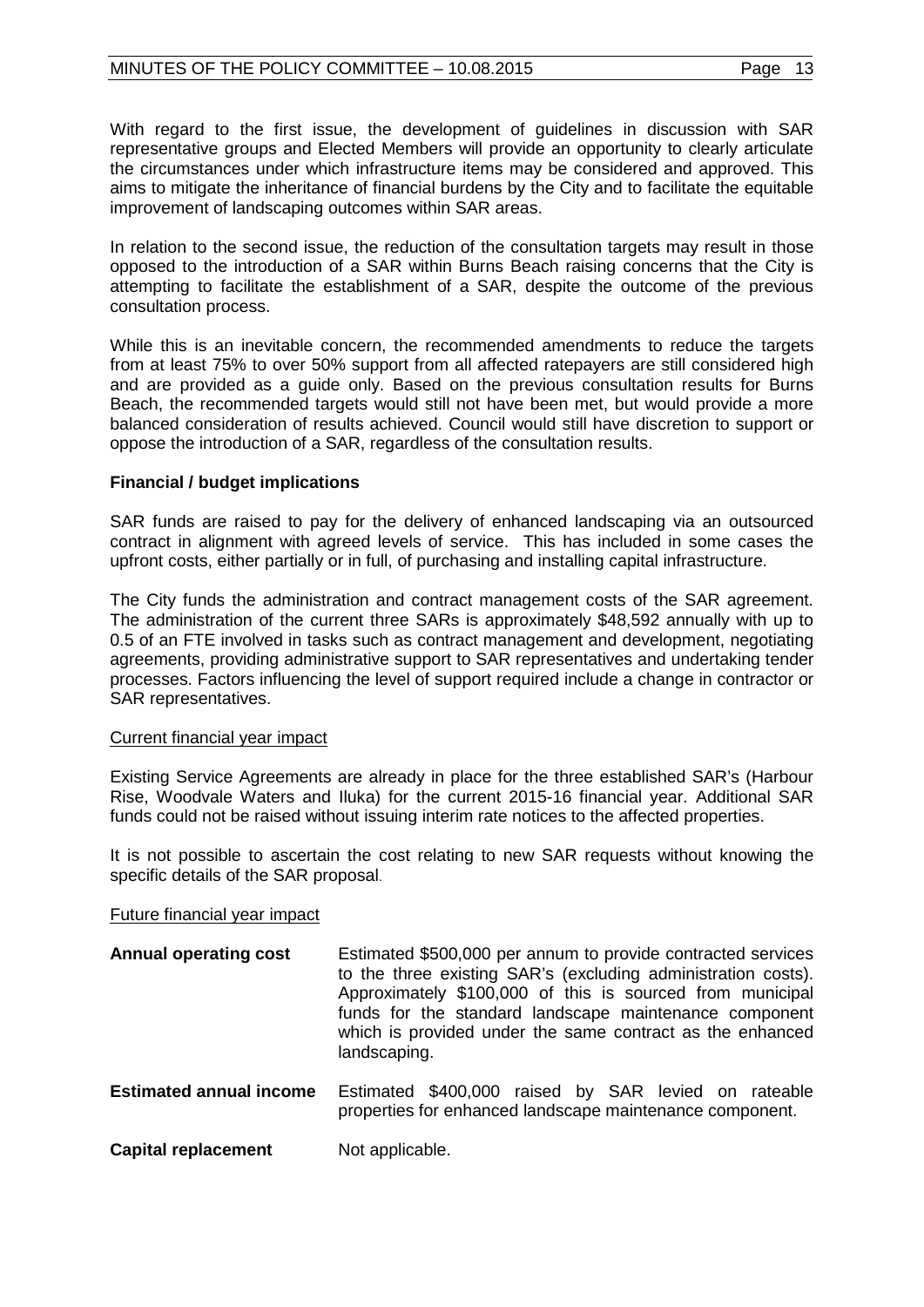| 20 Year Strategic<br><b>Financial Plan impact</b> | The net impact of SAR's is cost neutral for the enhanced<br>landscaping. The standard landscaping component is included<br>in forward estimates for operating costs. |
|---------------------------------------------------|----------------------------------------------------------------------------------------------------------------------------------------------------------------------|
| Impact year                                       | Life of the plan for standard landscaping component only.                                                                                                            |

### **Regional significance**

Not applicable.

#### **Sustainability implications**

There may be some implications from an environmental perspective, if it is suggested by local residents that the additional landscaping services expected with the SAR area are contrary to City or Council policies, goals and objectives in regards to environmental sustainability, for example, water consumption.

#### **Consultation**

The process of review of the *SAR Policy* has involved preliminary feedback from affected Resident and Ratepayer Associations, either currently subject to a SAR agreement, or as recent requesters of a SAR. Initial commentary has also been sought from Elected Members to inform the review process.

#### **COMMENT**

In seeking preliminary feedback from SAR representative groups and Elected Members, an issue was raised regarding the level of detail provided in the consultation materials that were distributed to ratepayers in the recent Burns Beach SAR consultation process. While it is not suggested that an amendment to the current *SAR Policy* is required, the feedback received is acknowledged and will be taken into consideration should a future request for a SAR be presented to the Council and approved for public consultation.

#### **VOTING REQUIREMENTS**

Simple Majority.

#### **MOVED Cr Chester, SECONDED Cr Ritchie that Council:**

- **1 APPROVES the proposed amendments to the** *Specified Area Rating Policy***, as shown in Attachment 1 to this Report;**
- **2 SUPPORTS the development of guidelines to clarify the processes associated with the provision, approval, funding, maintenance and renewal of capital infrastructure items under a SAR agreement.**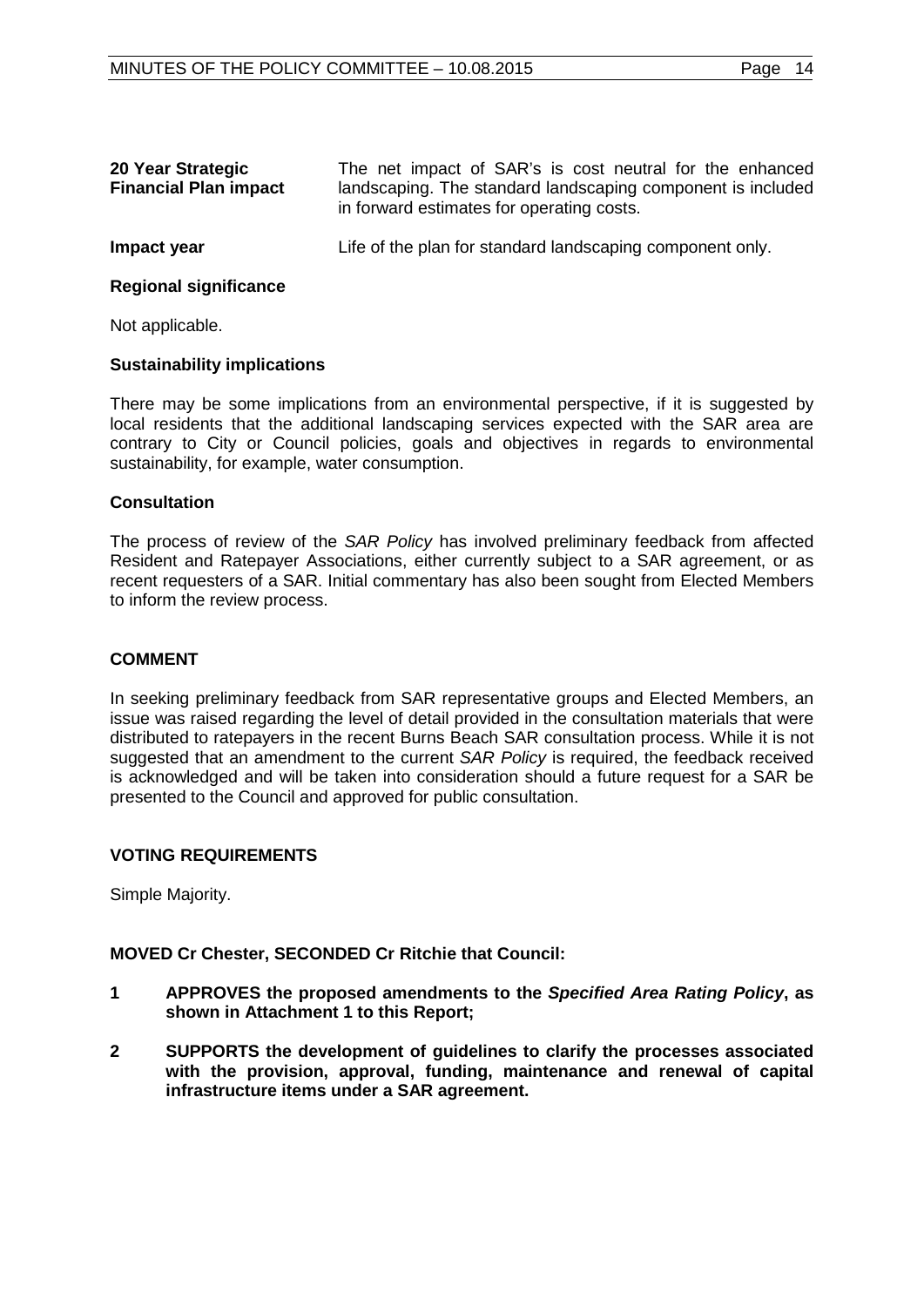**AMENDMENT MOVED Mayor Pickard, SECONDED Cr Hollywood that part 1 be amended to read as follows:**

- *"1 APPROVES the proposed amendments to the Specified Area Rating Policy, as shown in Attachment 1 to this Report , subject to the following changes:*
	- *1.1 Clause 1 of the policy be amended to read as follows:*
		- *"1. Statement:*

 *A Specified Area Rate may be imposed under Section 6.37 of the Local Government Act 1995 for the purpose of meeting the cost of providing a higher standard of landscaping, capital infrastructure, specific work, service or facility that the Council considers has benefitted or will benefit the ratepayers or residents within the proposed Specified Area or that they have contributed or will contribute to the need for that higher standard, improvement, work, service or facility."".* 

#### The Amendment was Put and **CARRIED** (7/0)

**In favour of the Amendment:** Cr Gobbert, Mayor Pickard, Crs Chester, Hollywood, Norman, Ritchie and Taylor.

**AMENDMENT MOVED Mayor Pickard, SECONDED Cr Chester that an additional part 1.2 be added to the motion as follows:**

*"1.2 in 2.2(a) insert the words "capital costs and" before the word "on-going"".*

#### The Amendment was Put and **CARRIED** (7/0)

**In favour of the Amendment:** Cr Gobbert, Mayor Pickard, Crs Chester, Hollywood, Norman, Ritchie and Taylor.

**AMENDMENT MOVED Mayor Pickard, SECONDED Cr Norman that an additional part 1.3 be added to the motion as follows:**

*"1.3 in 2.1(b)(i) insert the words "provide appropriate supporting information to" before the word "conduct"".*

#### The Amendment was Put and **CARRIED** (7/0)

**In favour of the Amendment:** Cr Gobbert, Mayor Pickard, Crs Chester, Hollywood, Norman, Ritchie and Taylor.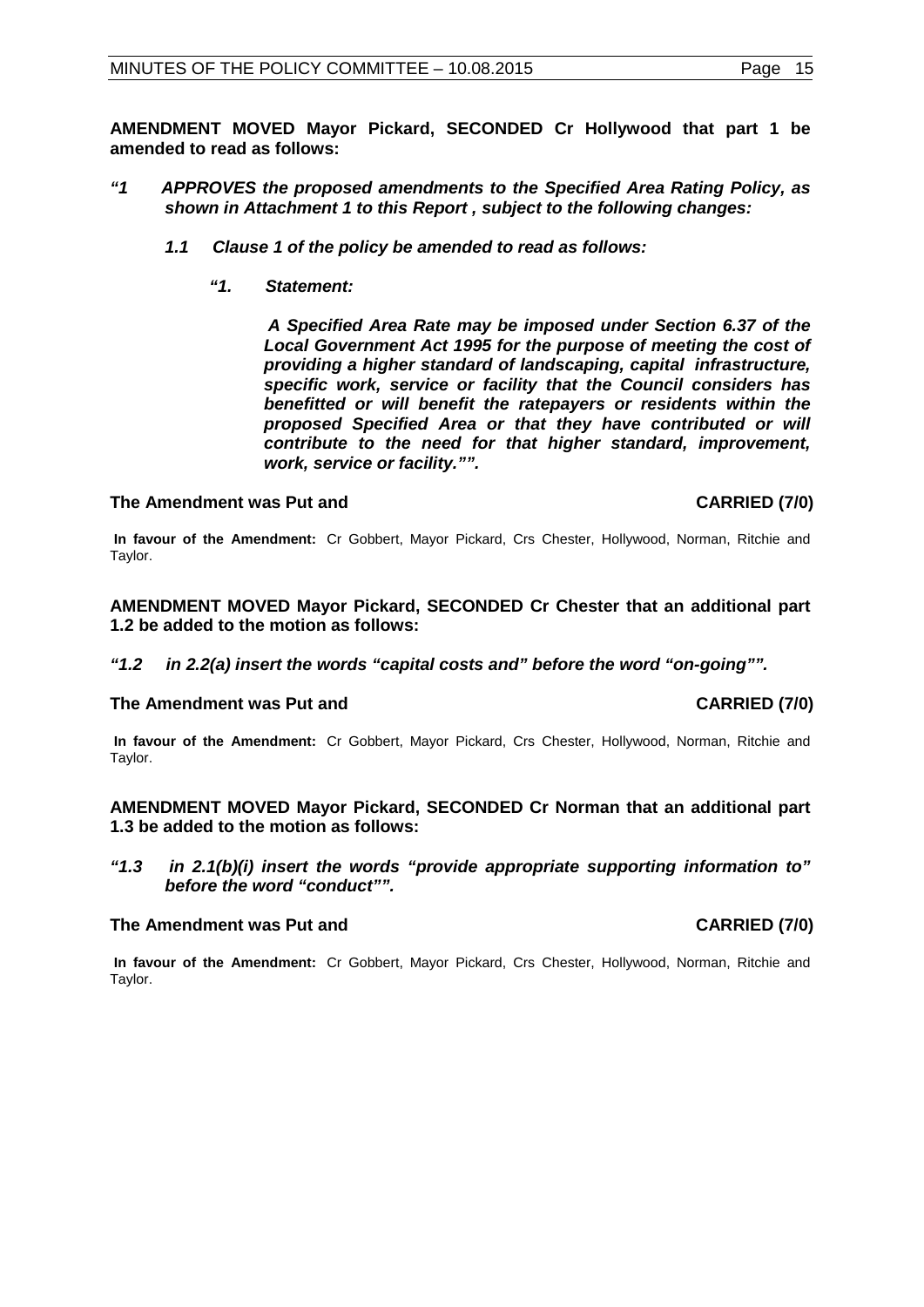**AMENDMENT MOVED Mayor Pickard, SECONDED Cr Norman that an additional part 1.4 be added to the motion as follows:**

*"1.4 in 2.1(b)(ii) insert the word "majority" before the word "support" and replace "50" with "40"".*

#### **The Amendment was Put and CARRIED (6/1)**

**In favour of the Amendment:** Cr Gobbert, Mayor Pickard, Crs Hollywood, Norman, Ritchie and Taylor. **Against the Amendment:** Cr Chester.

**The original motion as amended being:**

**That Council:**

- **1 APPROVES the proposed amendments to the** *Specified Area Rating Policy***, as shown in Attachment 1 to this Report, subject to the following changes:**
	- **1.1 Clause 1 of the policy be amended to read as follows:**
		- *"1 Statement:*

*A Specified Area Rate may be imposed under Section 6.37 of the Local Government Act 1995 for the purpose of meeting the cost of a providing a higher standard of landscaping, capital infrastructure, specific work, service or facility that the Council considers has benefitted or will benefit the ratepayers or residents within the proposed Specified Area or that they have contributed or will contribute to the need for that higher standard, improvement, work, service or facility.";*

- **1.2 in 2.2(a) insert the words "***capital costs and***" before the word "***operational***";**
- **1.3 in 2.1(b)(i) insert the words "***provide appropriate supporting information to***" before the word "***conduct***";**
- **1.4 in 2.1(b)(ii) insert the word "***majority***" before the word "***support***" and replace "***50***" with "***40***";**
- **2 SUPPORTS the development of guidelines to clarify the processes associated with the provision, approval, funding, maintenance and renewal of capital infrastructure items under a SAR agreement.**

**In favour of the Motion as amended:** Cr Gobbert, Mayor Pickard, Crs Chester, Hollywood, Norman, Ritchie and Taylor.

#### *Appendix 6 refers*

*To access this attachment on electronic document, click here: [Attach6agnPOLICY100815.pdf](http://www.joondalup.wa.gov.au/files/committees/POLI/2015/Attach6agnPOLICY100815.pdf)*

**Was Put and CARRIED (7/0)**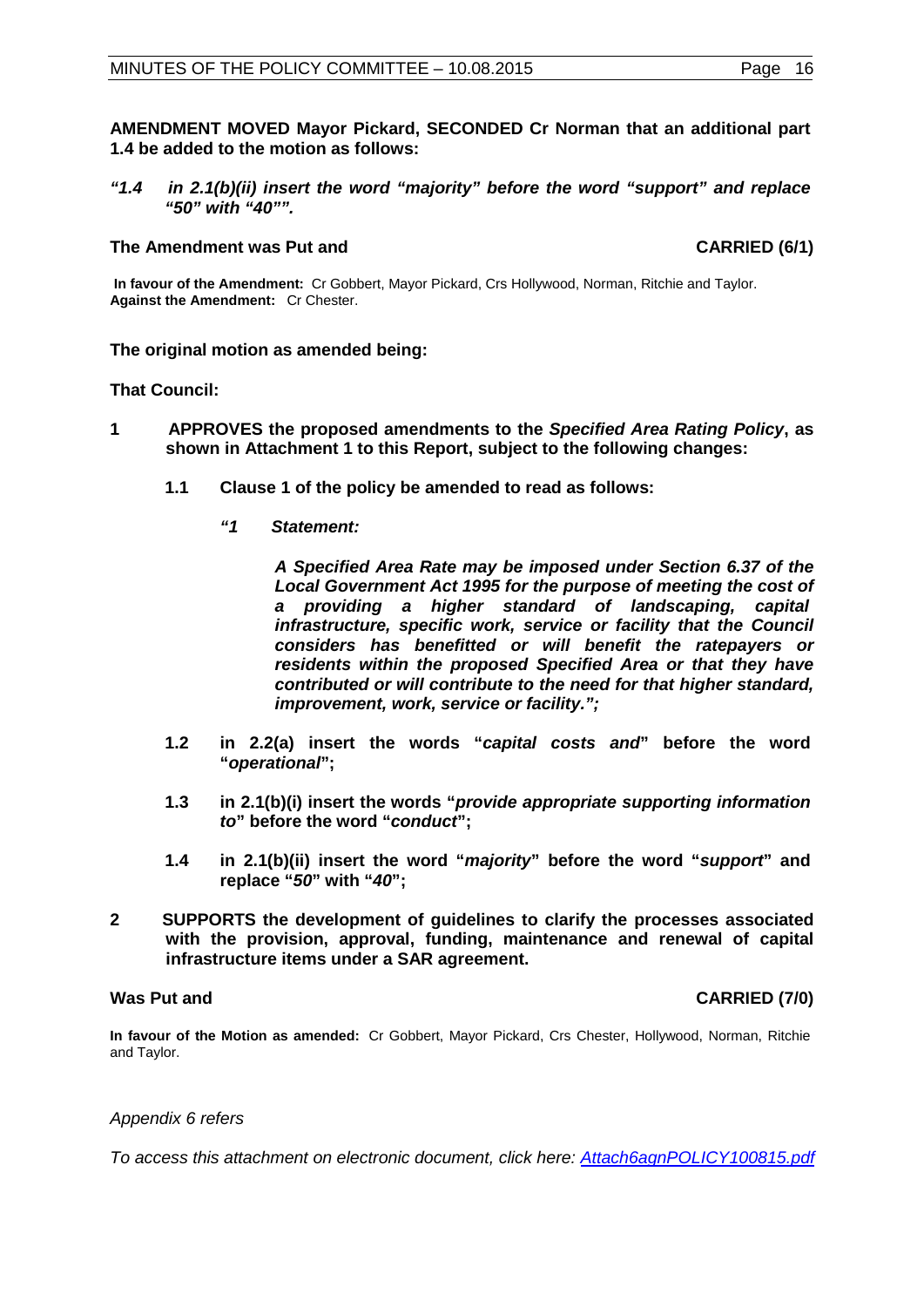#### <span id="page-16-0"></span>**RESUMPTION OF ORDER OF BUSINESS – [08122, 02154]**

**MOVED Mayor Pickard, SECONDED Cr Hollywood that the Policy Committee RESUMES the operation of clause 4.3 of the** *City of Joondalup Meeting Procedures Local Law 2013 –* **Order of Business.**

#### **The Motion was Put and CARRIED (7/0)**

**In favour of the Motion:** Cr Gobbert, Mayor Pickard, Crs Chester, Hollywood, Norman, Ritchie and Taylor.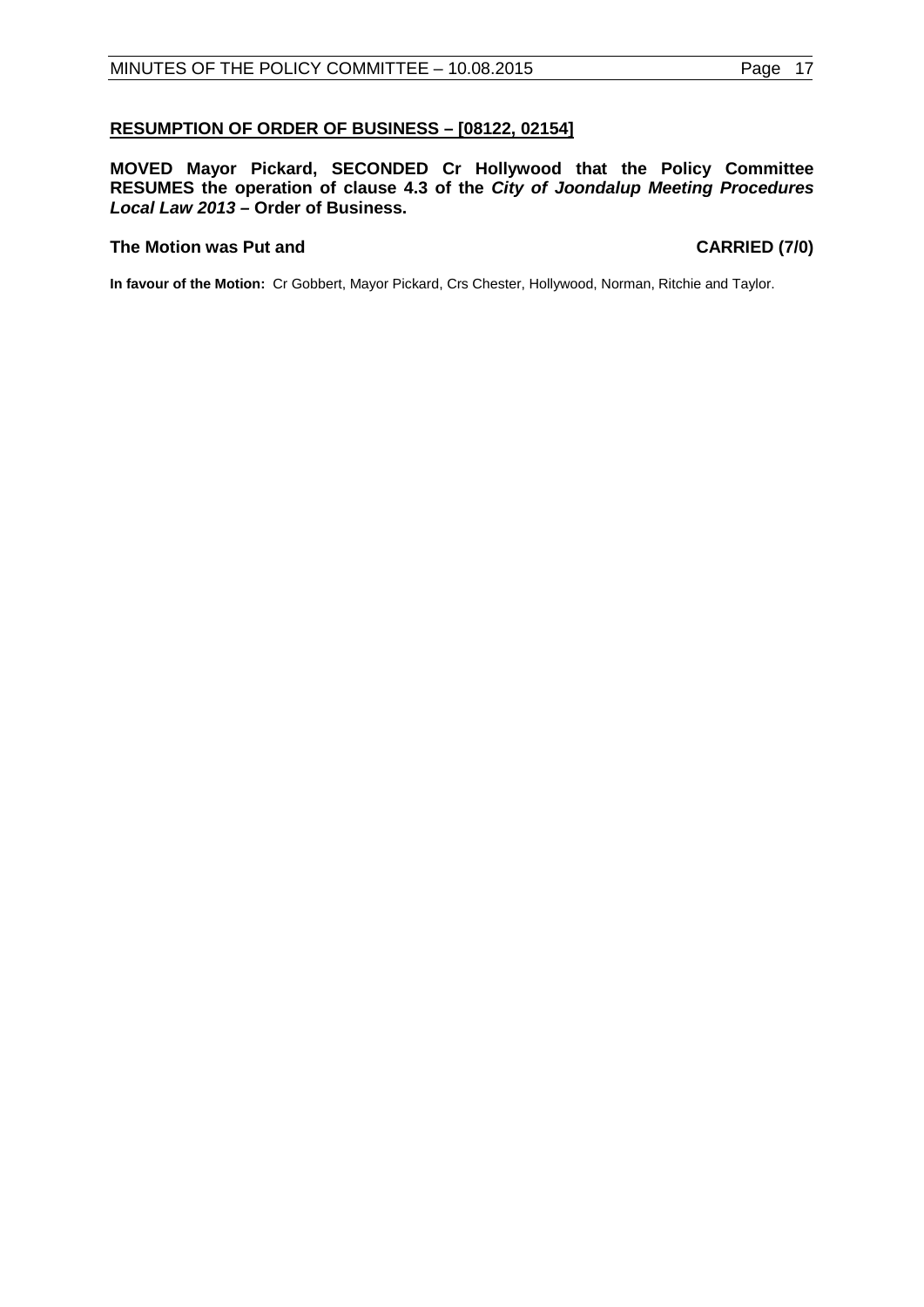# <span id="page-17-0"></span>**ITEM 1 ARTIFICIAL SHADE IN CITY PLAYGROUNDS – RESULTS OF COMMUNITY CONSULTATION**

| <b>WARD</b>                           | All                                                                                                                                                                                                 |  |  |
|---------------------------------------|-----------------------------------------------------------------------------------------------------------------------------------------------------------------------------------------------------|--|--|
| <b>RESPONSIBLE</b><br><b>DIRECTOR</b> | Mr Nico Claassen<br>Infrastructure Services                                                                                                                                                         |  |  |
| <b>FILE NUMBER</b>                    | 41676, 101515                                                                                                                                                                                       |  |  |
| <b>ATTACHMENT</b>                     | Draft City Playground Shade Policy<br>Attachment 1<br><b>Community Consultation Analysis</b><br>Attachment 2                                                                                        |  |  |
| <b>AUTHORITY / DISCRETION</b>         | Executive - The substantial direction setting and oversight<br>role of Council, such as adopting plans and reports,<br>accepting tenders, directing operations, setting<br>and<br>amending budgets. |  |  |

#### **PURPOSE**

For Council to consider the results of the community consultation undertaken on a draft policy for guiding the provision of artificial shade over playgrounds within the City of Joondalup.

#### **EXECUTIVE SUMMARY**

Community consultation was undertaken during the period 10 June 2015 to 1 July 2015 to gain community feedback on the draft *City Playground Shade Policy* (Attachment 1 refers).

A total of 32 formal responses were received and have been summarised into 86 individual comments (Attachments 2 refers).

The key concerns raised by respondents include the ambient heat of playground equipment without adequate shade; shade provided by trees does not provide adequate protection from UV light exposure; safety concerns (such as falling branches). The key concerns have been addressed within the content of this report.

Among the responses there was some support for the policy including artificial shade being used in the short term prior to natural shade being established and natural shade options over playgrounds should be used in all cases.

Shaded play spaces remains a significant focus for the City of Joondalup and the wider community. The City has maintained a preference for natural shade over built shade structures and has been proactive in providing natural shade to existing playgrounds since 2010.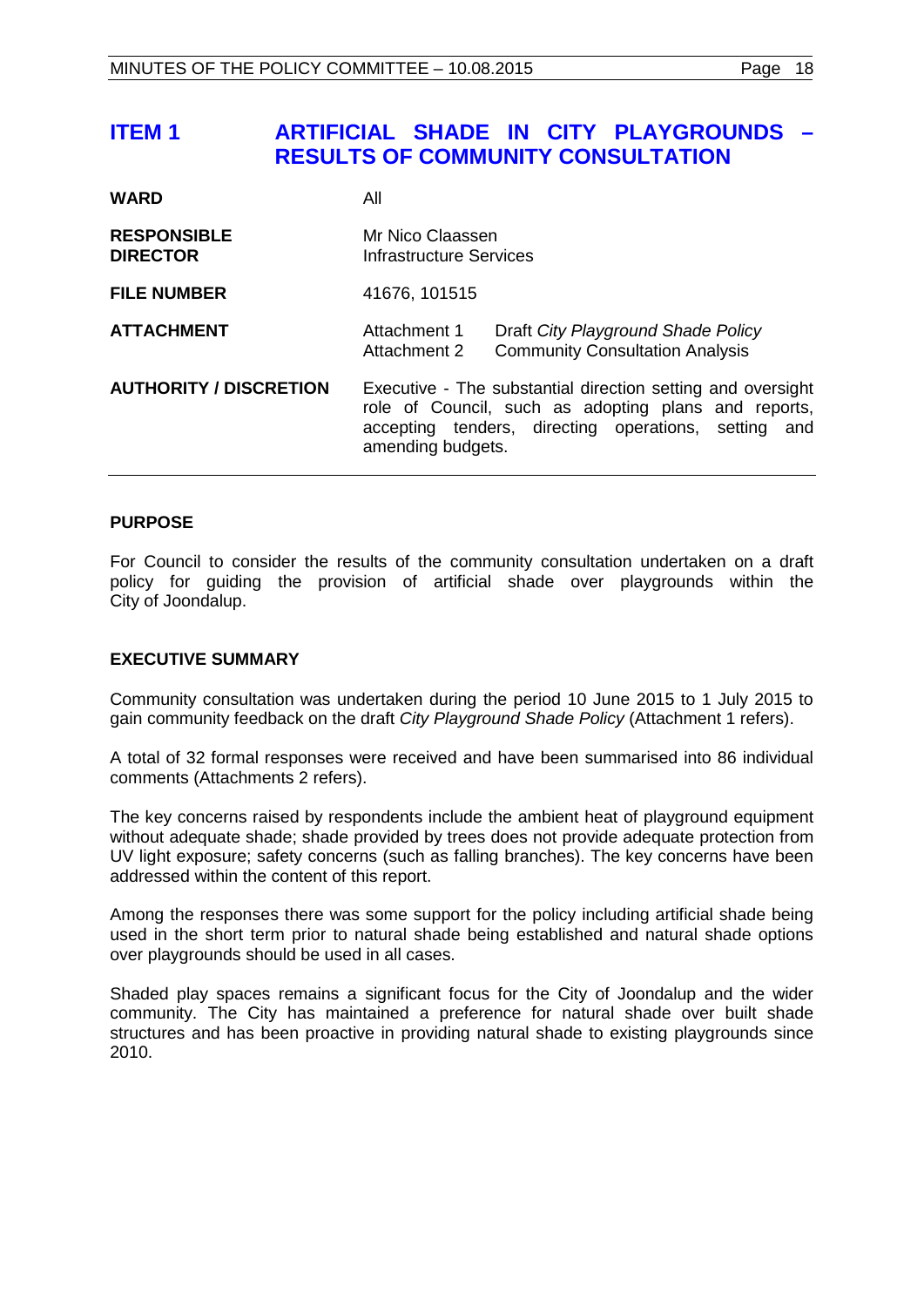This is demonstrated by the City undertaking an audit of natural shade in 2014. The audit has provided internal guidance for the provision of new shade trees, monitoring and maintaining the health and vigour of existing trees. In addition independent arborist assessments are undertaken on all existing mature trees in close proximity to the new playground installations and judicial pruning of dead plant material is undertaken.

Notwithstanding, it is recognised that during most months of the year, Perth, Western Australia, experiences high levels of UV radiation and artificial shade has a place in providing shade protection to the community in popular locations where natural shade is difficult or not possible to establish.

The draft *City Playground Shade Policy* provides a guide for the circumstances where artificial shade is to be provided on City managed playgrounds and allows for future review and eventual removal of built shade structures where natural shade has been established.

Capital and ongoing maintenance costs for built shade structures are high and have the potential to be a large financial impact to the City (223 playgrounds within the City of Joondalup). A rationalised approach to the distribution of built shade to park playgrounds is imperative.

A built shade structure installation program has been approved for listing in the draft *Capital Works Program* to accommodate installations in the short listed and high priority locations of Burns Beach Park, Delamere Park, Mawson Park and Tom Simpson Park, Southern playground, commencing in 2020-21 (CJ052-03/15 refers). However, in 2020-21 (CJ052-03/15 refers). However, Mawson Park does not meet all the criteria for selection and recommendations will be made for Mawson Park in a separate report to Council.

*It is therefore recommended that Council:*

- *1 ADOPTS the City Playground Shade Policy, as shown in Attachment 1 of this Report;*
- *2 NOTES a further report will be presented to Council on the request for shade sails for Mawson Park, Hillarys.*

#### **BACKGROUND**

The City has maintained a preference for natural shade over built shade structures and has been proactive in providing natural shade to existing playgrounds since 2010. All replacement playgrounds are being relocated under existing shade trees where possible and supplementary tree planting undertaken as required.

During most months of the year, Perth, Western Australia, experiences high levels of UV radiation and the provision of shaded play spaces remains a significant focus for the City of Joondalup and the wider community. This is demonstrated through the City undertaking a Natural Shade Audit in 2014 of playground areas, whereby an action plan has been developed to manage, monitor and maintain natural shade on parks now and into the future.

A 174 signature petition was received by Council at its meeting held on 20 May 2014 (C19-05/14 refers) requesting that the City erect shade sails over the larger of the two playground areas at Mawson Park, Hillarys.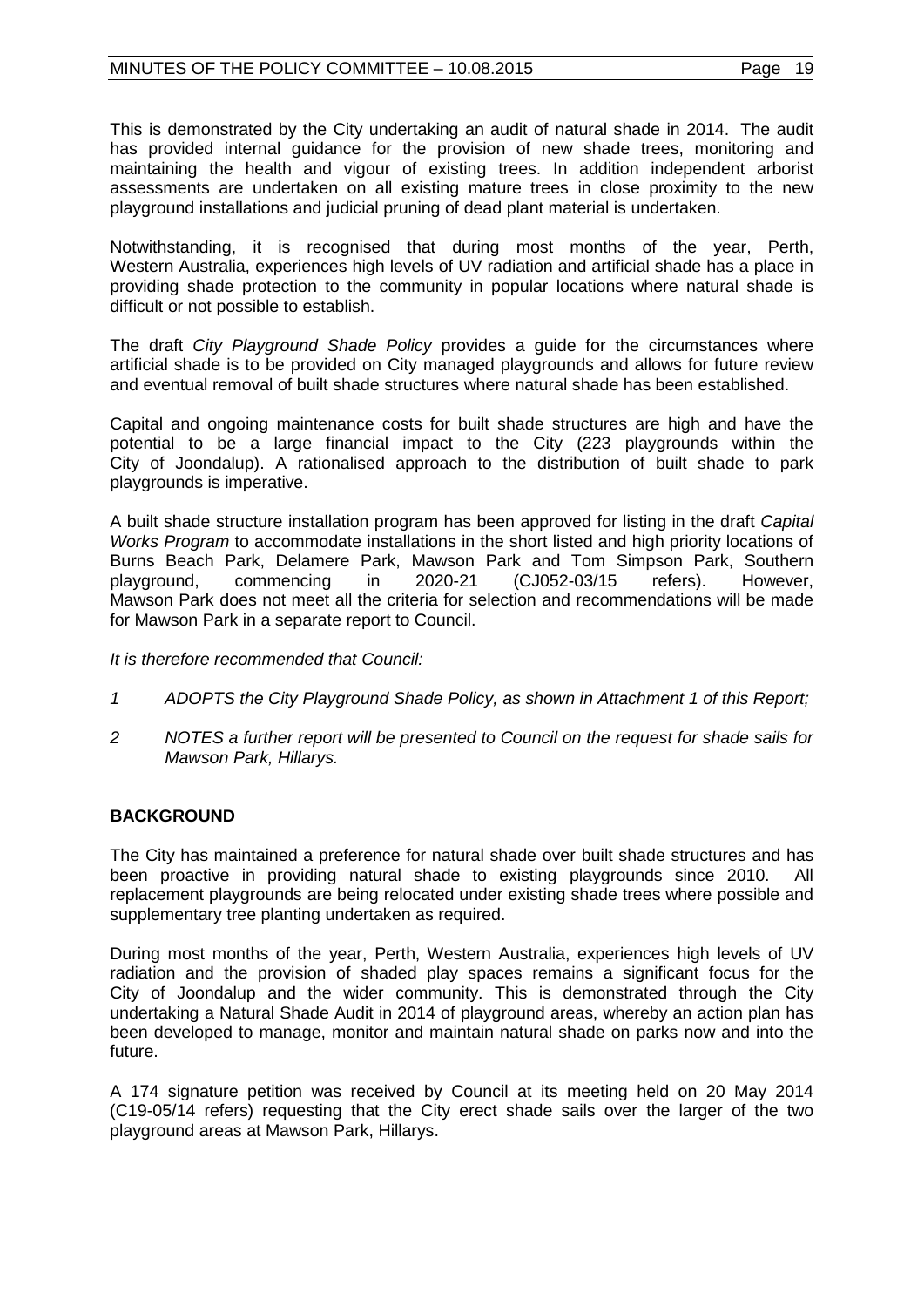At its meeting held on 18 November 2014 (CJ221-11/14 refers) a number of options were presented and it was resolved that Council:

- *1 REQUESTS the Policy Committee consider the adoption of a City Playground Shade Policy;*
- *2 ADVISES the lead petitioner that a decision in relation to the provision of shade sails at Mawson Park, Hillarys will not be made until such time that Council has made a decision based on the Policy Committee's recommendation on part 1 above.*

The draft *City Playground Shade Policy* (Attachment 1 refers) was presented to Council on 31 March 2015 (CJ052-03/15 refers) and at that meeting it was resolved that Council:

- *1 ADOPTS the City Playground Shade Policy, as shown in Attachment 1 of Report CJ052-03/15 for the purposes of public advertising;*
- *2 APPROVES the introduction of a built shade structure program in the draft Capital Works Program to accommodate the short listed shade structure installations commencing in 2020-21.*

# **DETAILS**

Community consultation was undertaken on the draft *City Playground Shade Policy* during the period 10 June 2015 to 1 July 2015. A total of 32 formal responses were received and have been summarised into 86 individual comments (Attachments 2 refers). A summary of the comments have been listed below:

| <b>COMMENTS</b>                                                                                                                                                                       |                | <b>RESPONSES</b> |  |
|---------------------------------------------------------------------------------------------------------------------------------------------------------------------------------------|----------------|------------------|--|
|                                                                                                                                                                                       | <b>Number</b>  | $\%$             |  |
| Believe that playgrounds need to be covered with artificial shade (in general)                                                                                                        | 17             | 19.8%            |  |
| Would like artificial shade within their local park (Mawson Park, Delamere Park,<br>Picnic Cove Park, Penistone Park, Tom Simpson Park, Sir James McCusker<br>Park, Broad Beach Park) | 16             | 18.6%            |  |
| Concern that playground equipment gets too hot without the protection of<br>artificial shade                                                                                          | 13             | 15.1%            |  |
| Concern that natural shade does not provide adequate protection from UV light<br>exposure                                                                                             | $\overline{7}$ | 8.1%             |  |
| Believe larger playgrounds should be covered by artificial shade                                                                                                                      | 5              | 5.8%             |  |
| Support the Policy (in general)                                                                                                                                                       | 5              | 5.8%             |  |
| Believe artificial shade should be used in the short-term while trees become<br>established                                                                                           | 4              | 4.7%             |  |
| Believe natural shade should be used in all cases                                                                                                                                     | 4              | 4.7%             |  |
| Believe that artificial shade should be determined by usage                                                                                                                           | 4              | 4.7%             |  |
| Concern that natural shade produces more safety hazards (such as falling<br>branches etc.)                                                                                            | 4              | 4.7%             |  |
| Concern that current Policy does not allow for artificial shade                                                                                                                       | 3              | 3.5%             |  |
| Concern that playgrounds without artificial shade would reduce the<br>life<br>expectancy of the equipment                                                                             | $\mathbf{2}$   | 2.3%             |  |
| Believe artificial shade would be too expensive to provide for all parks                                                                                                              | 1              | 1.2%             |  |
| Believe that artificial shade should not be determined by usage                                                                                                                       | 1              | 1.2%             |  |
| <b>TOTAL COMMENTS RECEIVED</b>                                                                                                                                                        | 86             | 100%             |  |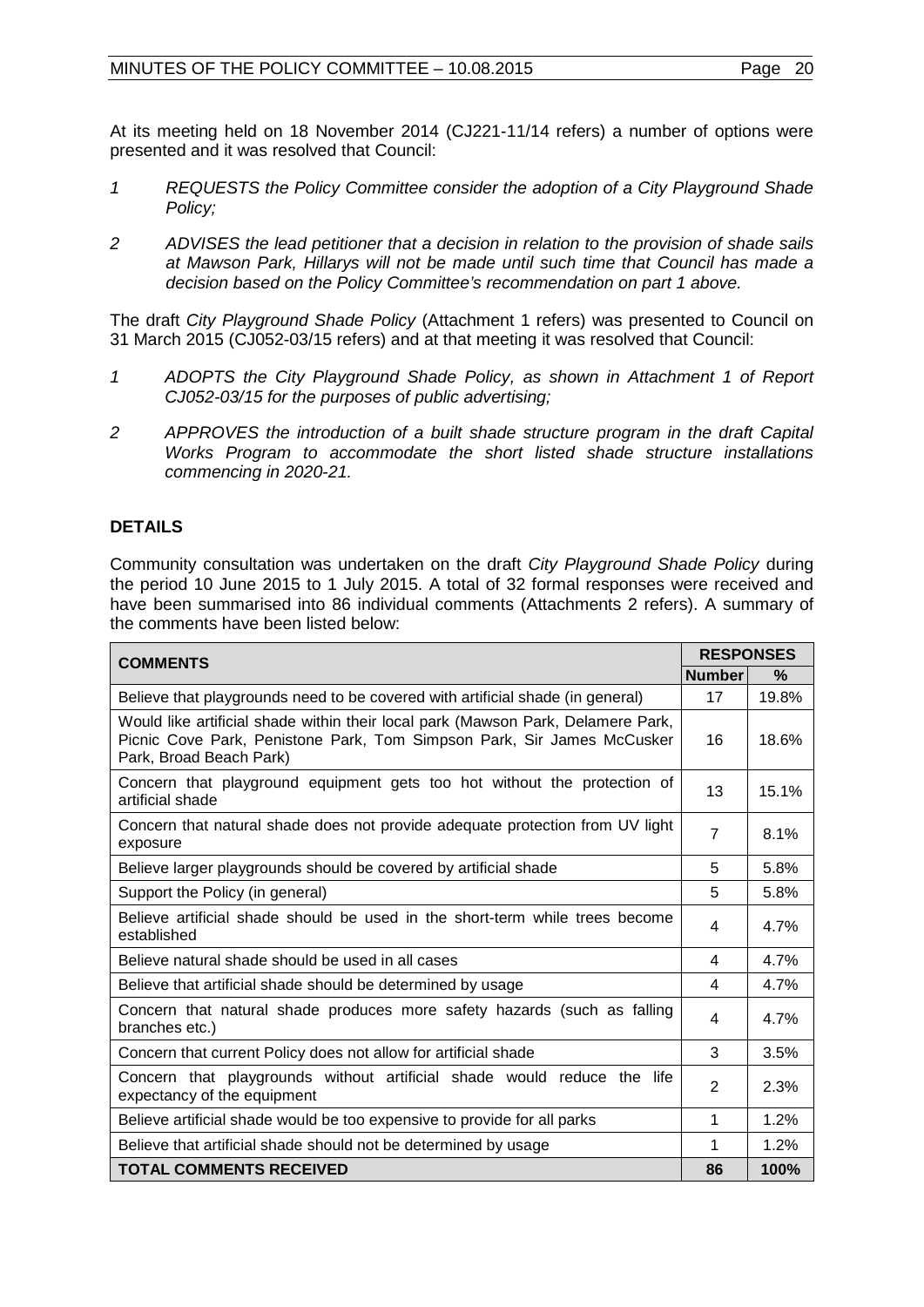A number of comments received support artificial shade over the City's playgrounds. Many of these comments were of a general nature, preferring artificial shade over natural shade options.

Respondents were concerned that playground equipment will get too hot without the protection of artificial shade and that natural shade does not provide adequate protection from UV light exposure.

In addition, four comments were received with concerns regarding safety (such as falling branches) and four comments were received where respondents believed artificial shade should be used in the short term prior to natural shade being established.

A number of comments were also received supporting natural shade options over playgrounds. Five comments were received supporting the policy and four comments from respondents believe that natural shade should be used in all cases.

#### Built Shade Structure Program

The introduction of a built shade structure installation program has been approved for listing in the draft *Capital Works Program* to accommodate the short listed shade structure installations commencing in 2020-21 (CJ052-03/15 refers). The short list includes Burns Beach Park, Delamere Park and Tom Simpson Park, Southern playground. Mawson Park was not included in the short list for artificial shade sails because it does not meet all the criteria for selection (the draft *City Playground Shade Policy*: Section 4.2(d) The relocation of new playgrounds under existing natural shade is not possible). Recommendations will be made for Mawson Park in a separate report to Council.

#### Natural Shade Management

Natural shade from a mature tree canopy reduces exposure to ultra-violet rays and provides additional benefits not provided by artificial shade structures such as:

- reduces ambient air temperature via transpiration through leaves
- makes communities more liveable for people and their activities
- contributes to general health and well being
- oxygenate and clean the air
- provide canopy and habitat for wildlife
- helps prevent soil erosion
- reduces evaporation and wind speed.

The Natural Shade Audit of playground areas undertaken in 2014 not only addressed the existing tree canopy providing natural shade on playgrounds but also identified the species and assessed the health and vigour of the trees for maintenance and succession replacement planting. Tree species that have a propensity to drop limbs are not approved for planting by the City. In addition, all new playground installations include an independent arborist assessment of trees in close proximity to the playground.

#### **Issues and options considered**

Council can either:

- adopt the draft *City Playground Shade Policy,* as shown in Attachment 1
- adopt the draft *City Playground Shade Policy,* with modifications
- or
- not proceed with a policy.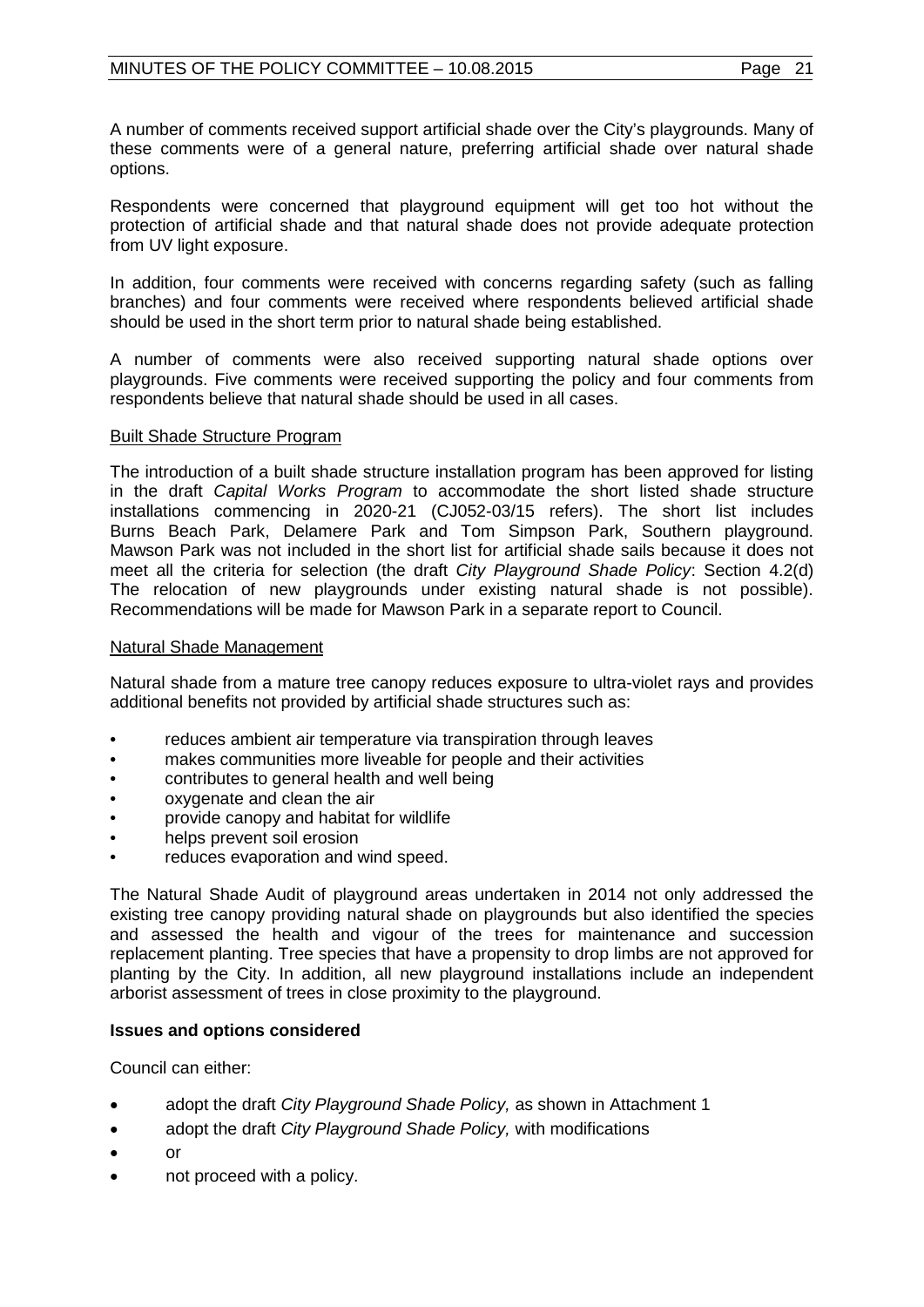Option 1 is the preferred option, based on the alignment of policy criteria to existing asset management principles, practices and previous positions of Council on this matter.

## **Legislation / Strategic Community Plan / policy implications**

**Legislation** Not applicable.

**Strategic Community Plan**

**Key theme Cuality Urban Environment.** 

**Objective** Quality open spaces.

- **Strategic initiative** Employ quality and enduring infrastructure designs that encourage high utilisation and increased outdoor activity.
- **Policy** Not applicable.

The development of the *City Playground Shade Policy* is underpinned by the *Climate Change Strategy 2014 - 2019, Project 3.4 - Urban Planting Program,* adopted by Council at its meeting held on 20 May 2014 (CJ067-05/14 refers). This program determines the scope of tree planting within the City of Joondalup for the draft the scope of tree planting within the City of Joondalup for the draft *Five Year Capital Works Program* with funding budgeted accordingly.

#### **Risk management considerations**

The provision of shade will reduce ultraviolet (UV) radiation exposure and the risk of sunburn and skin cancer to patrons using the park. Natural shade provided by a tree canopy reduces the risk of UV exposure and provides additional benefits for the environment and health and well being of the community.

The Natural Shade Audit of playground areas undertaken in 2014 resulted in an action plan being developed to manage, monitor and maintain shade trees on parks. Judicial pruning of dead plant material from existing trees reduces the risk of potential injury or property damage.

#### **Financial / budget implications**

There is no budget allocation in the current draft *Five Year Capital Works Program* for the installation of built shade structures on parks within the City of Joondalup.

The introduction of a shade structure program to complete the short listed park playgrounds would require a minimum funding allocation of \$120,000 per annum extended over two years. The current draft *Five Year Capital Works Program* is fully allocated therefore it is proposed that commencement of a shade structure program be listed for 2020-21.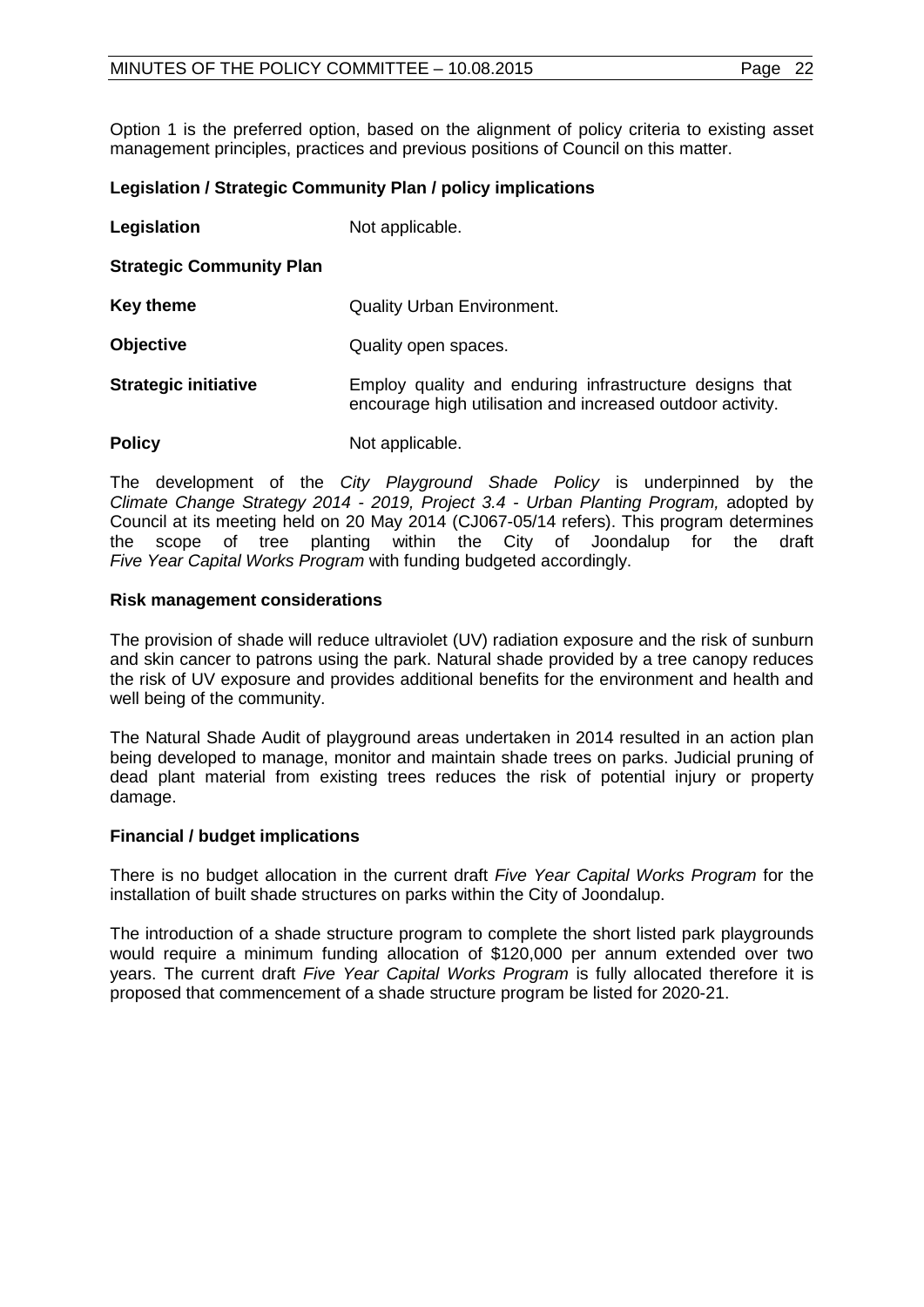#### Current financial year impact

There is no impact in the current 2015-16 financial year for the installation of built shade structures.

#### Future financial year impact

**Annual operating cost** Removal of shade sails occurs during winter months and the annual cost for an average size installation is \$1,500. **Capital replacement** Built shade structures end of life is predicted to be 20 years with sails replaced at 7-10 years dependent on location. At the time of renewal of the built shade structure, an assessment is to be completed. If the assessment deems that the natural shade is sufficient, the artificial shade is to be removed from the site. **20 Year Strategic Financial Plan impact**  Built shade structures end of life is predicted to be 20 years with sails replaced at 7-10 years dependent on location. At the time of renewal of the built shade structure, an assessment is to be completed. If the assessment deems that the natural shade is sufficient, the artificial shade is to be removed from the site. **Impact year** 2020-21 and 2021-22.

#### **Regional significance**

Not applicable.

#### **Sustainability implications**

#### **Environmental**

A balance is required between avoiding an increase in the risk of skin cancer by excessive sun exposure and achieving enough sun exposure to maintain adequate vitamin D levels for healthy bone development. Outdoor activity is encouraged and the provision of shaded play spaces combined with other sun protection practices contributes to a healthier environment for children. Furthermore, the provision of trees is a climate change mitigation strategy as outlined in the City's *Climate Change Strategy 2014-2019*.

#### Social

The inclusion of built shade structures in addition to the available natural shade will enhance the amenity of public open space by increasing accessibility of outdoor play equipment for a longer period during daylight hours.

#### Economic

Capital and ongoing maintenance costs for built shade structures are high and have the potential to be a large financial impact for the City.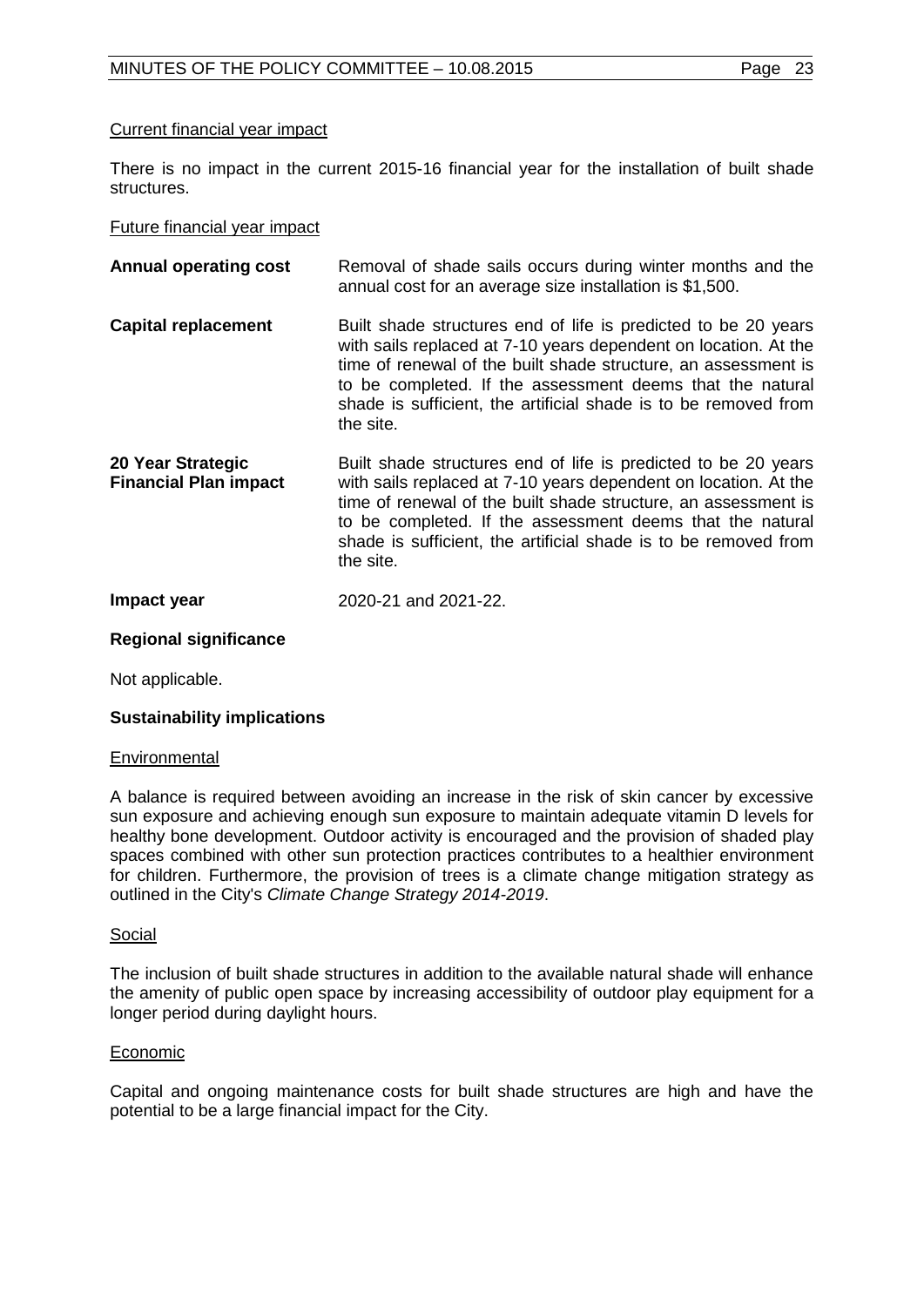### **Consultation**

Community consultation was undertaken for a period of 21 days from 10 June to 1 July 2015. The full results of the community consultation are included as an attachment to this Report (Attachment 2 refers).

All City of Joondalup residents, ratepayers and stakeholders were encouraged to comment on the draft policy via an online form on the City's website. Specifically, the following stakeholders were directly informed of the consultation period:

- All Resident and Ratepayer Associations (12 in total).
- Local Members of Parliament (15 in total).
- The Lead Petitioner.
- Members of the City's Community Engagement Network who have expressed an interest in Parks and Public Open Spaces infrastructure (151 in total).

The community consultation was also advertised through the Joondalup Weekender on 18 June 2015.

## **COMMENT**

The results of the community consultation demonstrate some support for artificial shade solutions for the City's playgrounds. However, in comparison to the original petition received and the number of stakeholders directly targeted during the consultation period, the overall response rate is considered quite low.

Capital and ongoing maintenance costs for built shade structures are high and have the potential to be a large financial impact to the City (223 playgrounds within the City of Joondalup). A rationalised approach to the distribution of built shade to park playgrounds is imperative.

The draft *City Playground Shade Policy* in its current form addresses the need for robust selection criteria to prioritise parks and deliver the most viable outcomes for the City and its residents.

The City remains committed to the provision of natural shade on a broad scale and adoption of the current draft *City Playground Shade Policy* will facilitate the measured delivery of a built shade structure installation program to enhance the existing tree planting program*.*

Following Council determination on the draft *City Playground Shade Policy*, a further report will be presented to Council on the request for shade sails for Mawson Park, Hillarys and the lead petitioner will be advised.

### **VOTING REQUIREMENTS**

Simple Majority.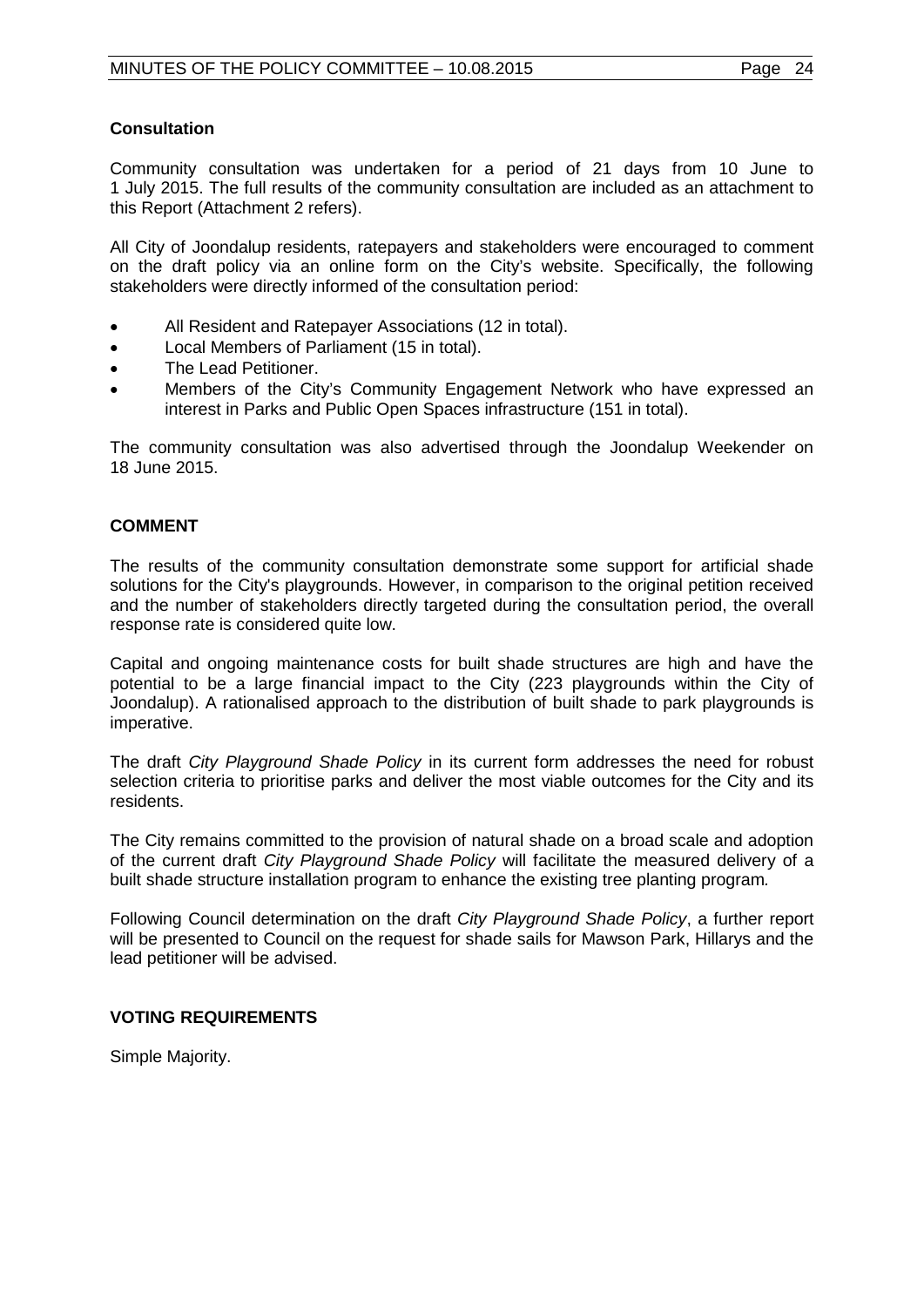*The Governance Coordinator left the room at 6.55pm.*

**MOVED Cr Chester, SECONDED Cr Hollywood that Council:**

- **1 ADOPTS the** *City Playground Shade Policy***, as shown in Attachment 1 of this Report;**
- **2 NOTES a further report will be presented to Council on the request for shade sails for Mawson Park, Hillarys.**

**AMENDMENT MOVED Cr Norman** that part 1 of the motion be amended to read as follows:

*"1 ADOPTS the City Playground Shade Policy, as shown in Attachment 1 of this Report, subject to clause 4.2 (c) of the policy being deleted with parts 4.2 (d) and (e) being renumbered accordingly."*

There being no SECONDER, the Amendment **LAPSED** 

## **The Motion as Moved by Cr Chester, and Seconded by Cr Hollywood was Put and CARRIED (6/1)**

**In favour of the Motion:** Cr Gobbert, Mayor Pickard, Crs Chester, Hollywood, Ritchie and Taylor. **Against the Motion:** Cr Norman.

*Appendix 1 refers*

*To access this attachment on electronic document, click here: [Attach1agnPOLICY100815.pdf](http://www.joondalup.wa.gov.au/files/committees/POLI/2015/Attach1agnPOLICY100815.pdf)*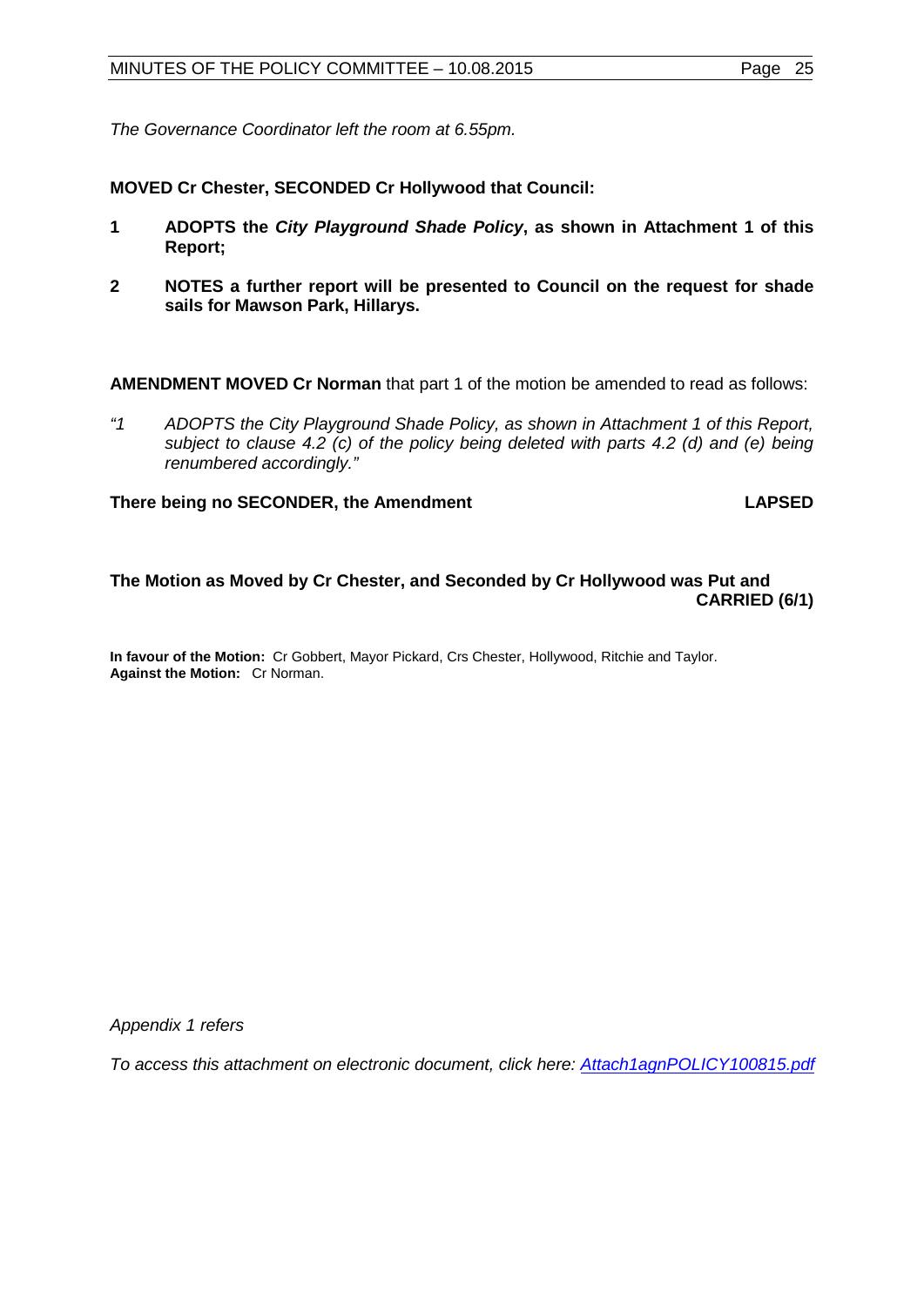# <span id="page-25-0"></span>**ITEM 2 BUSINESS POLICY CONSIDERATION FOLLOWING ADVERTISING**

| <b>WARD</b>                           | All                                                                                  |                                                                                                                                                                                                                |
|---------------------------------------|--------------------------------------------------------------------------------------|----------------------------------------------------------------------------------------------------------------------------------------------------------------------------------------------------------------|
| <b>RESPONSIBLE</b><br><b>DIRECTOR</b> | Ms Dale Page<br><b>Planning and Community Development</b>                            |                                                                                                                                                                                                                |
| <b>FILE NUMBER</b>                    | 13048, 101515                                                                        |                                                                                                                                                                                                                |
| <b>ATTACHMENT</b>                     | Attachment 1<br>Attachment 2<br>Attachment 3<br>Attachment 4<br>Attachment 5         | <b>Current Home Business Policy</b><br>Advertised draft Home Business Policy<br>decision<br>Home<br><b>Business</b><br>SAT<br>on.<br>condition<br>SAT decision on costs<br>Modified draft Home Business Policy |
| <b>AUTHORITY / DISCRETION</b>         | Legislative - includes the adoption of local laws, planning<br>schemes and policies. |                                                                                                                                                                                                                |

## **PURPOSE**

For Council to consider the draft modified *Home Business Local Planning Policy* following advertising and decide whether to adopt the policy as final.

### **EXECUTIVE SUMMARY**

The City's current *Home Business Local Planning Policy* (Attachment 1 refers), which was last updated in November 2005, provides guidance on the requirements for Home Business applications for each category defined within the City's *District Planning Scheme No. 2* (DPS2). The policy in addition to DPS2 identifies elements which are taken into consideration during the assessment process to ensure that the amenity of residential neighbourhoods is maintained.

At its meeting held on 15 April 2014 (CJ058-04/14 refers) Council resolved to advertise an amended *Home Business Local Planning Policy* (Attachment 2 refers) for public comment. The amended policy includes additional and improved provisions pertaining to operating hours, car parking; signage; location; and approval periods. General textual and formatting improvements were also included in the amended policy.

The draft amended policy was advertised for 21 days closing on 5 June 2014. One late submission was received.

Following two recent decisions of the State Administrative Tribunal (SAT), which highlighted that it is not appropriate for a policy to purport to remove discretion that is available through the planning scheme, a review of the draft policy has been undertaken. As a result, the draft amended policy had been modified to only require time limited approvals where an applicant is not able to demonstrate that the home business will be able to operate without detriment to adjoining or nearby landowners. This will ensure the policy better complies with the discretion provided under DPS2 and proper planning principles. The modifications to the policy will enable the further growth of this sector while maintaining the amenity and character of existing residential neighbourhoods.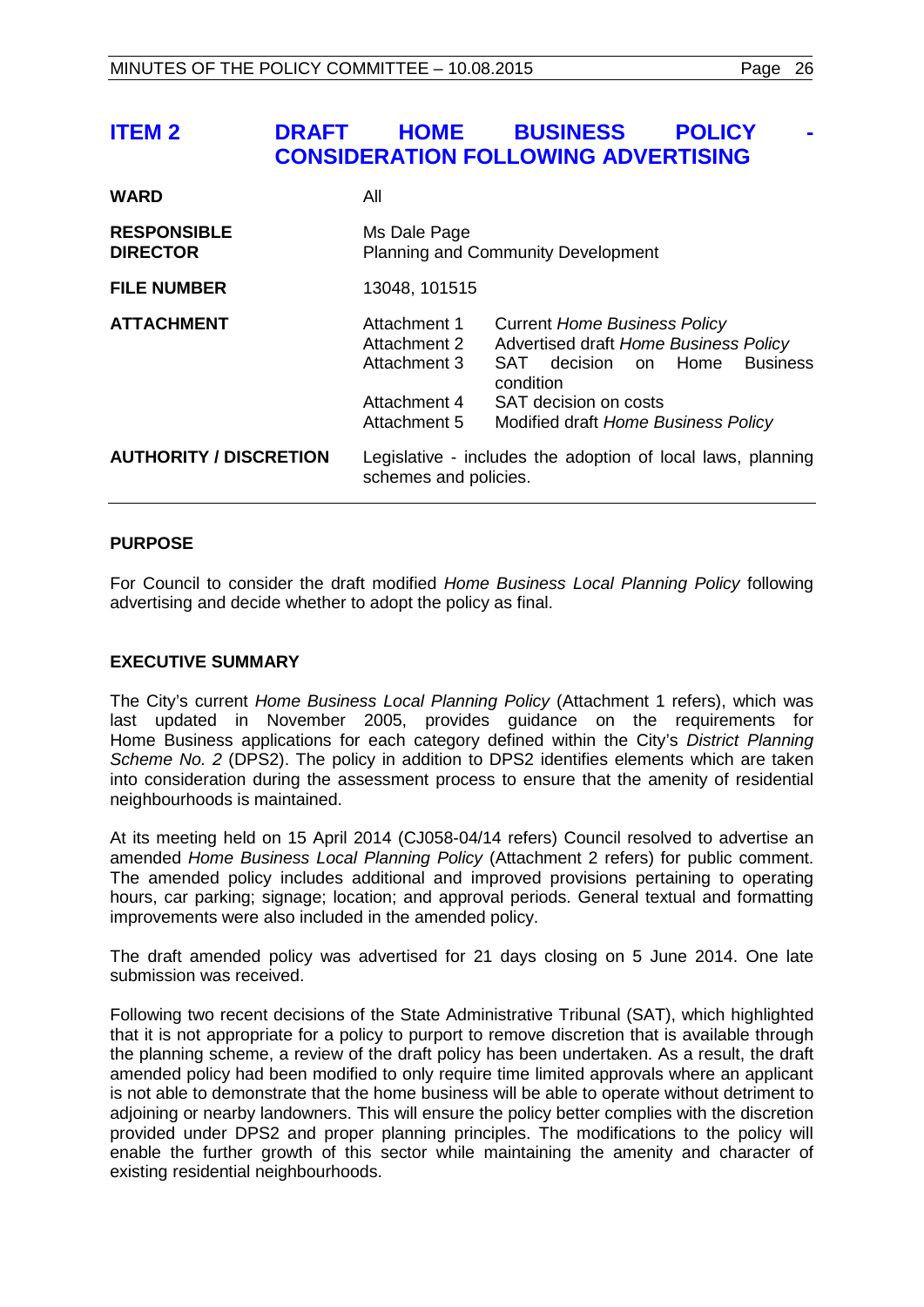It is therefore recommended that Council, in accordance with clause 8.11 of the City of *Joondalup District Planning Scheme No. 2, ADOPTS the draft amended Home Business Local Planning Policy with modifications, as detailed in Attachment 5 to this Report.*

# **BACKGROUND**

The current *Home Business Policy* applies to the whole of the City of Joondalup and ensures that residential areas remain primarily a place to live while recognising that working from home is an expanding area of employment. The policy was last updated by Council at its meeting held on 1 November 2005 (CJ238-11/05 refers).

At the start of 2013 the City undertook a review of the current *Home Business Policy*. An amended policy was presented to the Policy Committee at its meeting held on 11 March 2013 and also at its meeting held on 2 September 2013, and on both occasions the matter was deferred to allow the City to further review the current policy and the proposed amendments. Additional information along with a further amended policy was presented to the Policy Committee meeting held on 17 March 2014. At the Council meeting held on 15 April 2014 (CJ058-04/14), it was resolved as follows:

*"That Council:* 

- *1 ADOPTS the draft Home Business Policy as detailed in Attachment 1 to this Report for the purpose of public advertising, pursuant to clause 8.11 of the City of Joondalup District Planning Scheme No. 2, subject to clause 5.3.1(b) being amended by replacing the words "Customers and employees should be discouraged from parking on the verge." With "No verge parking for the business is permissible."*
- *2 ADVERTISES the proposed amendments to the Home Business Policy for public comment for a period of 21 days, pursuant to clause 8.11 of the City of Joondalup District Planning Scheme No. 2"*

In December 2014, SAT made a determination on a matter brought before it regarding a condition of approval imposed by the City on a recently approved Home Business Category 3 (real estate office) (Bruhn and City of Joondalup [2014] WASAT 174). The condition was applied in accordance with clause 5.6 of the draft amended policy, and required that a renewal of the home business be sought after a period of 12 months to allow the continuation of the business. Clause 5.6 stated as follows:

*"Any approval issued for a home business category 3 and renewal of a home business category 3 is valid for a period of 12 months or less, as determined by the City. Prior to the expiry of the approval, an application must be submitted and approved by the City to enable the continuation of the activity."*

SAT considered that clause 5.6 of the advertised draft policy was inconsistent with both proper planning principles and the discretion grated by DPS2 to the City to apply conditions to home business approvals. This was because the advertised wording of Clause 5.6 was, in SAT's opinion, a clear directive that attempted to limit the discretion of the City. SAT concluded that clause 5.6 was an attempt to amend DPS2 without undertaking the proper scheme amendment process required by the *Planning and Development Act 2005* and was therefore ultra vires. The matter was found in favour of the appellant and the condition deleted from the approval. The full SAT decision on the matter is included as Attachment 3.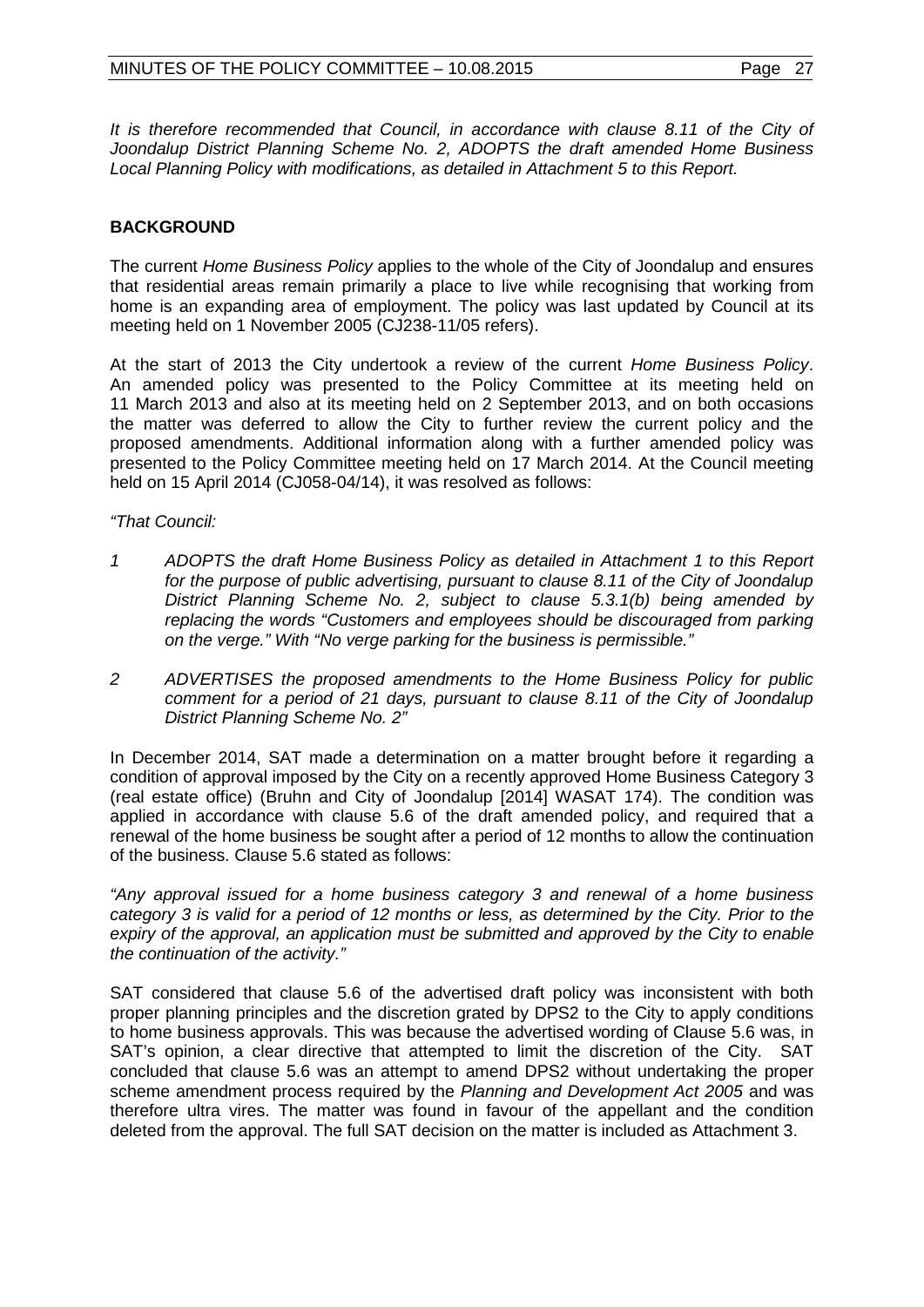Following the decision of SAT, the applicant sought an order for costs against the City. In June 2015 SAT made a determination on the matter (Bruhn and City of Joondalup [2014] WASAT 174) and awarded costs to the applicant. SAT considered that the City had acted unreasonably because the City had intended to prohibit the full exercise of direction set out by DPS2 by proposing clause 5.6 of the draft amended policy. The full SAT decision on the costs application is included as Attachment 4.

# **DETAILS**

The draft amended *Home Business Policy* (Attachment 2 refers) proposed the following changes to the current policy:

- Text and format changes in line with the current policy manual review.
- Removal of commentary and irrelevant wording from policy.
- Reorganisation of the criteria applying to home businesses for ease of reading.
- Removal of references to other legislation.
- Inclusion of the definitions of "amenity" and each category of home business in line with *District Planning Scheme No.2* (DPS2).
- Placement of signage to be limited to the front facade of the dwelling only.
- Modifications to the design and number of bays required in line with the *Residential Design Codes of Western Australia* as gazetted on 2 August 2013.
- Requirement for the maximum necessary amount of car parking associated with the home business to be provided on-site with all bays to be made available and maintained for parking of customers and employees during the operating hours of the home business, with verge parking discouraged.
- A requirement that any approval issued for a home business be valid for a period of 12 months or less.
- Inclusion of a provision allowing a 'home business  $-$  category 2' that has been operating for 12 months without any complaints being registered with the City, to be approved for a longer period of time.
- Provisions relating to the location of 'home business category 3' land uses.
- Generally limiting operating hours from 8.00am to 5.00pm to 8.00am to 6.00pm Monday-Friday although allowing flexibility to increase or restrict further operating hours on a case by case basis.

Following the completion of the public advertising period the City has reviewed the policy in light of the submission received as well as the decisions of the SAT. As a result of the review it is recommended that clause 5.6 of the policy be modified to specify under what circumstances a limited approval period should be applied.

The modified *Home Business Local Planning Policy* recommended for approval is provided as Attachment 5.

# **Issues and options considered**

Further consideration of the matter has been undertaken in light of the two recent SAT decisions. The decisions highlighted that it is not appropriate for a policy to purport to remove discretion that is available through the planning scheme.

It is therefore proposed to modify the policy to specify under what circumstances a limited approval period should be applied.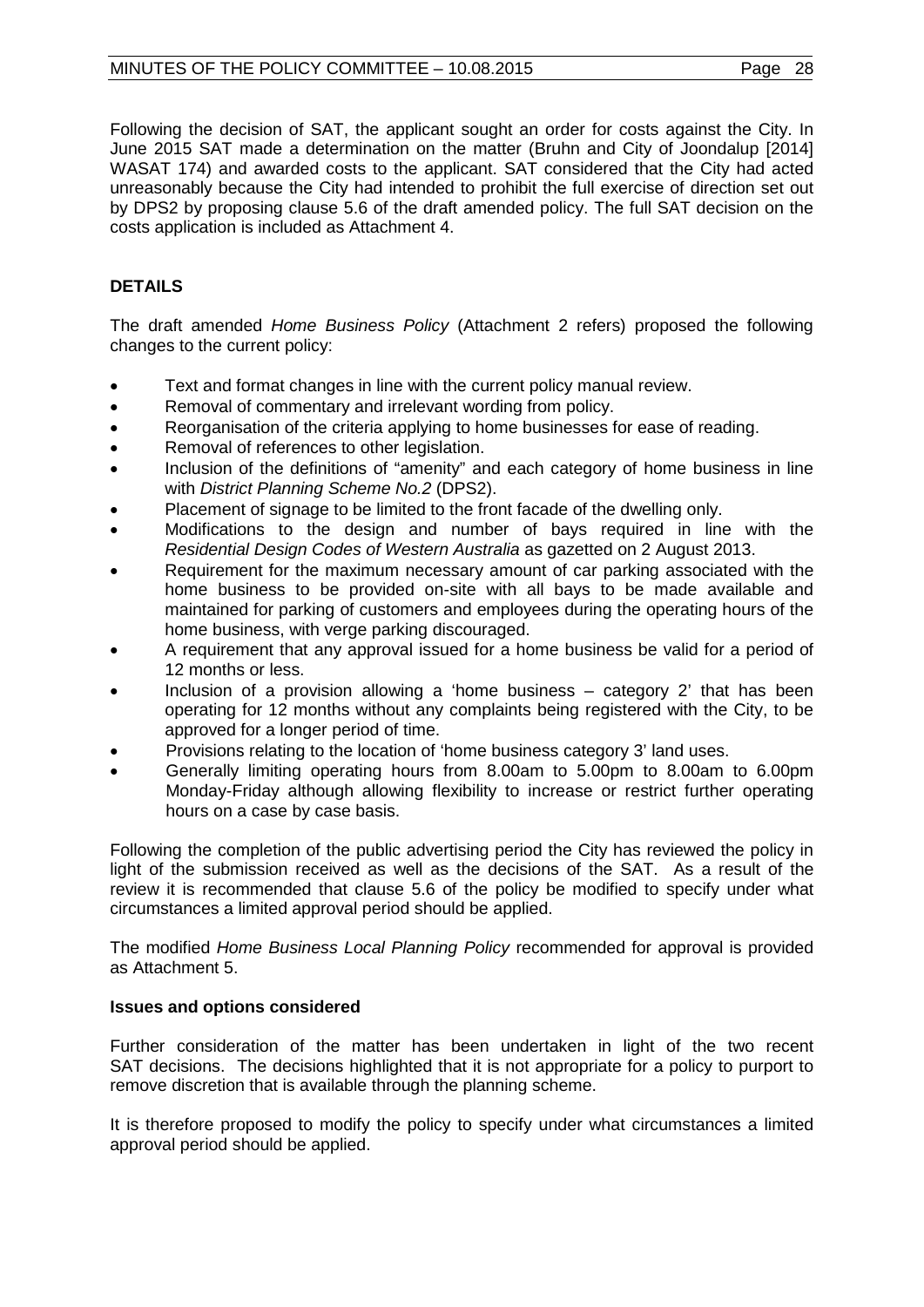Council can either:

- adopt the draft policy as advertised (refer Attachment 2)
- adopt the draft policy with the proposed modifications (refer Attachment 5)
- adopt the draft policy, with further modification or
- not proceed with the draft amended policy.

### **Legislation / Strategic Community Plan / policy implications**

**Legislation** *City of Joondalup District Planning Scheme No.2 (DPS2).*

Clause 8.11 of the DPS2 enables Council to prepare, amend and add to local planning policies that relate to any planning and development matter within the Scheme area.

If Council decides to finally adopt a policy, notification of the final adoption shall be published once in a newspaper circulating with the Scheme Area.

If Council considers that a provision of a policy affect the interests of the Western Australian Planning Commission, a copy of the policy shall be forwarded to the policy shall be forwarded to the Western Australian Planning Commission.

#### **Strategic Community Plan**

- **Key theme Canadity Urban Environment.**
- **Objective** Quality built outcomes.
- **Strategic initiative Buildings** and landscaping is suitable for the immediate environment and reflect community values.

**Policy** *Home Business Policy.*

#### **Risk management considerations**

Given the decision of the SAT, should the City continue to impose time limited approvals on an arbitrary basis, it is likely that such conditions of approval may be appealed to the SAT and result in costs being awarded to applicants. There would be a significant financial cost to the City in defending these appeals, estimated at \$20,000 per application, and paying these costs, estimated at \$15,000.

#### **Financial / budget implications**

The costs associated with advertising the draft amended policy in the local newspaper and notice to publicise the final adoption of the policy will be approximately \$810 and can be met from within existing budgets.

#### **Regional significance**

Not applicable.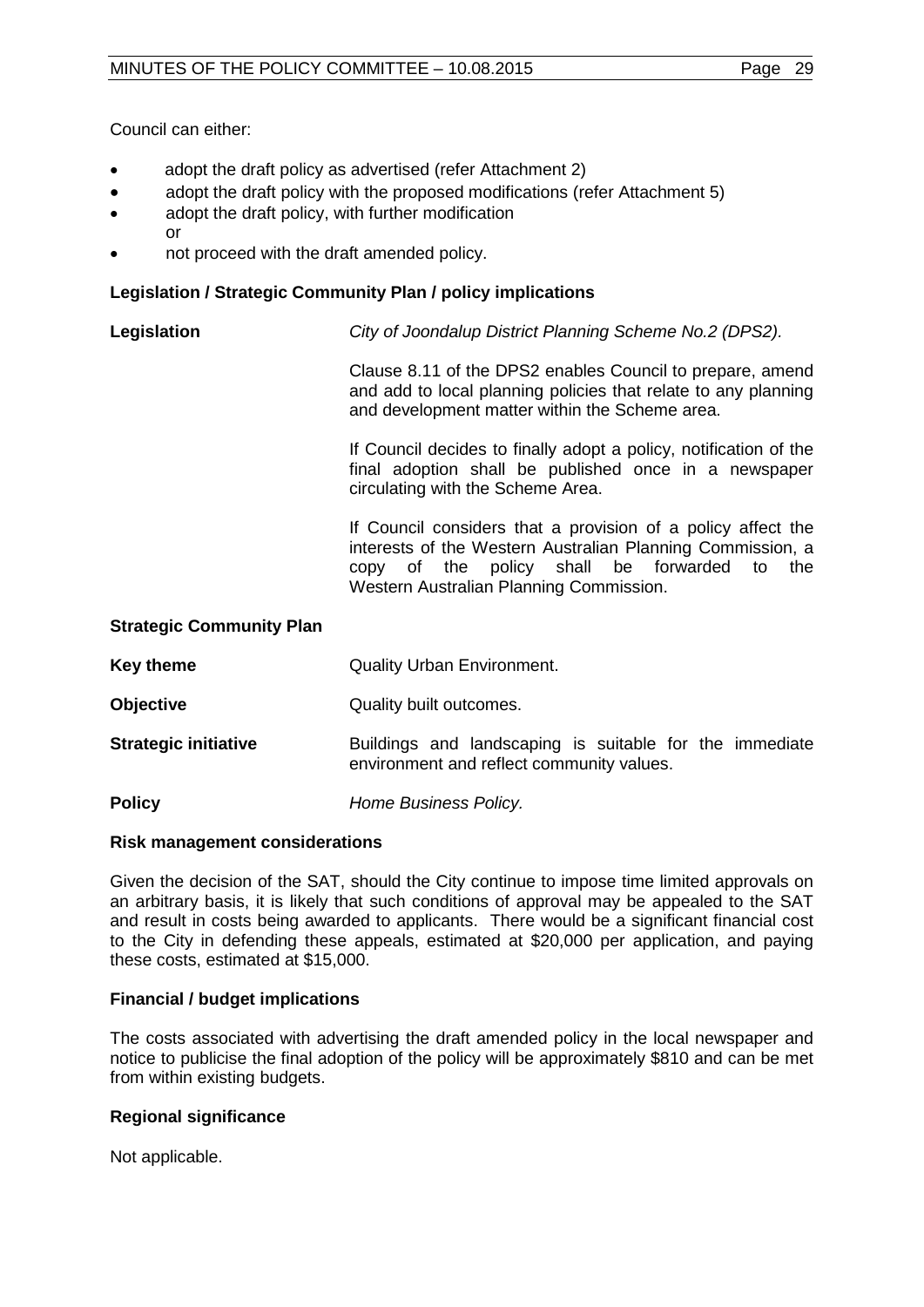## **Sustainability implications**

Not applicable.

## **Consultation**

The draft amended policy was advertised for public comment for a period of 21 days, closing on 5 June 2014, as follows:

- A notice was published in the *Joondalup Times* for two consecutive weeks (15 and 22 May 2014).
- A notice and documents were placed on the City's website.

One submission was received, being a late submission lodged after the closing date.

# **COMMENT**

The submission received by the City raised concern with the proposed amendment to the approval period provisions for home businesses, with particular regard to the restrictions placed on those that fall within "Home Business - Category 3."

The submission provided stated that this restriction was in contradiction to the City's *Local Planning Strategy* which includes the action to review the *Home Occupation Policy* to remove existing impediments to potential home business 'incubators' and generally, to encourage more home businesses. The submission outlines that not affording longer approval periods to Category 3 is unexplained and implies that the City would discourage new home businesses from establishing in a manner that is contrary to the City's stated objective. The submission further outlines the approval restrictions as being unduly restrictive and unreasonable, in particular by expecting applicants to lodge a new application after only nine months of operation.

The two recent decisions of the SAT (Attachments 3 and 4 refer) support this submission and make it clear that clause 5.6 of the draft amended policy is inconsistent with both proper planning principles and the discretion grated by DPS2 to the City to apply conditions to home business approvals.

In considering the determination made by the SAT, it is recognised that most home business approvals can be appropriately managed through conditions of approval to ensure residential amenity is maintained. Conditions typically applied to the approval include limiting the number of employees and visitors, imposing parking restrictions, restricting visitor numbers and limiting the operating hours. The SAT advise that a local planning policy must be an aide in guiding the City in exercising its discretion under the local planning scheme. Given this, it is considered that where an applicant is not able to demonstrate that the home business will be able to operate without detriment to adjoining or nearby landowners, it may be appropriate to apply a time limited approval.

The draft policy has therefore been modified to only require time limited approvals in these cases. This will ensure the policy better complies with the discretion provided under DPS2 and proper planning principles. The modifications to the policy will enable the further growth of this sector while maintaining the amenity and character of existing residential neighbourhoods.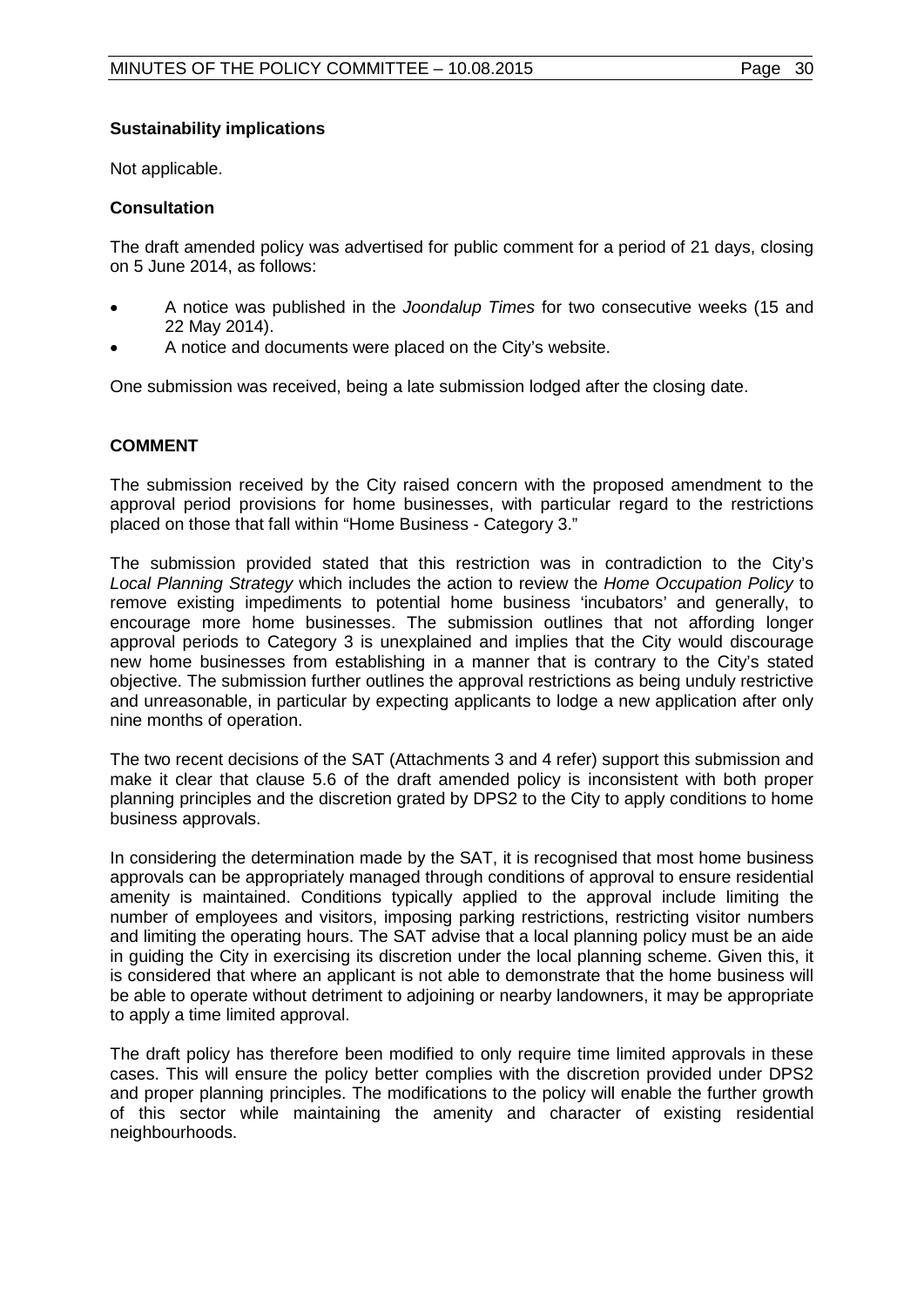Advertising of the draft amended *Home Business Local Planning Policy* has not raised any issues that would warrant not proceeding with the proposal. It is therefore recommended that Council adopt the draft *Home Business Local Planning Policy* as modified.

## **VOTING REQUIREMENTS**

Simple Majority.

*The Director Infrastructure Services left the room at 7.02pm and returned at 7.04pm.*

*The Recreation Services Coordinator left the rom at 7.08pm.*

*The Director Planning and Community Development indicated the words 'ajoin of' in clause 5.6 are required to be removed from the policy and will be presented as such going forward to Council.*

**MOVED Mayor Pickard, SECONDED Cr Norman that Council, in accordance with clause 8.11 of the** *City of Joondalup District Planning Scheme No. 2,* **ADOPTS as final the amended** *Home Business Local Planning Policy* **with modifications, as detailed in Attachment 5 to this Report.**

#### **The Motion was Put and CARRIED (7/0)**

**In favour of the Motion:** Cr Gobbert, Mayor Pickard, Crs Chester, Hollywood, Norman, Ritchie and Taylor.

*Appendix 2 refers*

*To access this attachment on electronic document, click here: [Attach2agnPOLICY100815.pdf](http://www.joondalup.wa.gov.au/files/committees/POLI/2015/Attach2agnPOLICY100815.pdf)*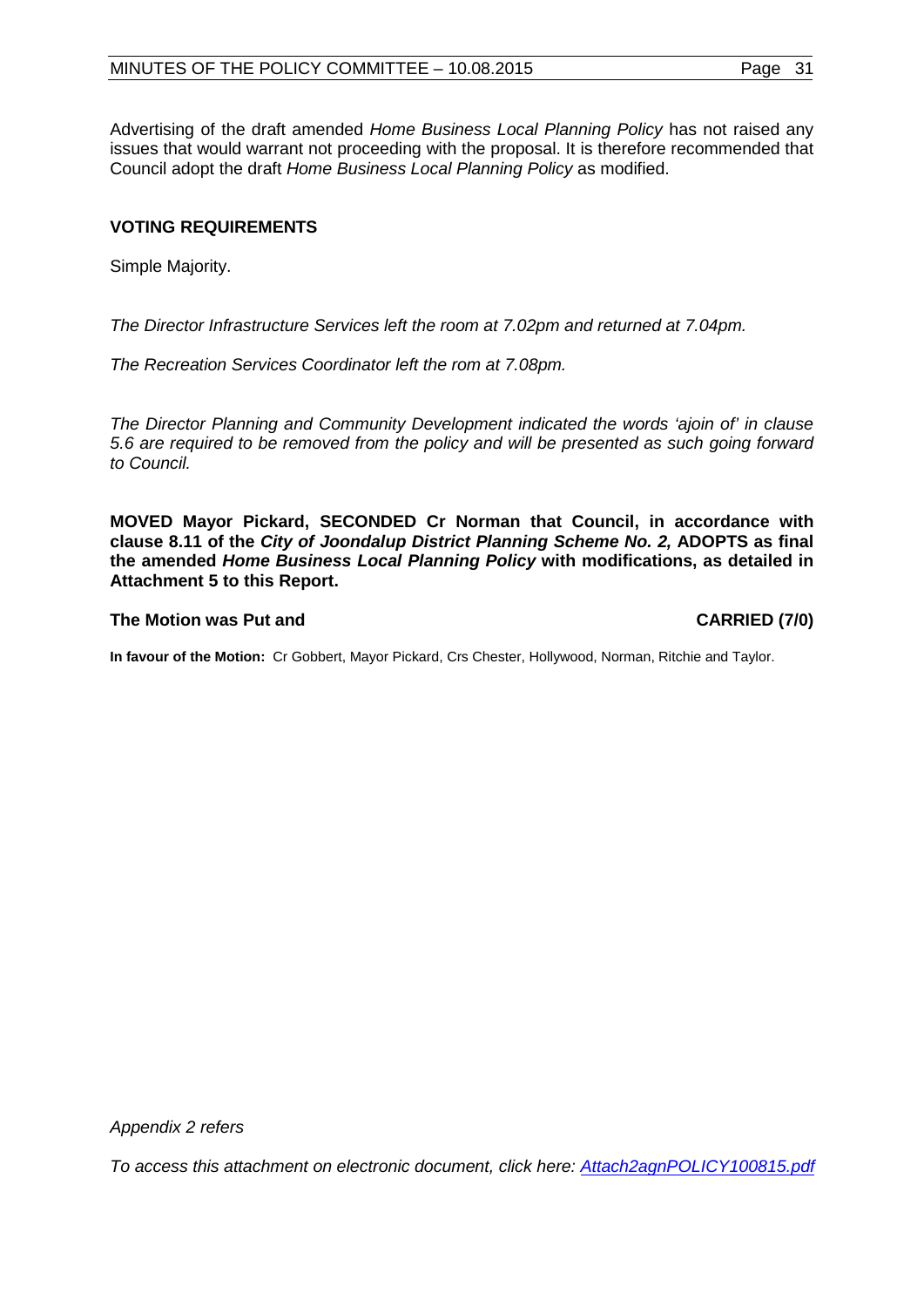# <span id="page-31-0"></span>**ITEM 3 USE OF SEA CONTAINERS POLICY CONSIDERATION FOLLOWING ADVERTISING**

| <b>WARD</b>                           | All                   |                                                             |
|---------------------------------------|-----------------------|-------------------------------------------------------------|
| <b>RESPONSIBLE</b><br><b>DIRECTOR</b> | Ms Dale Page          | <b>Planning and Community Development</b>                   |
| <b>FILE NUMBER</b>                    | 18058, 101515         |                                                             |
| <b>ATTACHMENT</b>                     | Attachment 1          | Draft Use of Sea Containers Policy as<br>advertised         |
|                                       | Attachment 2          | Draft Use of Sea Containers Policy with<br>modifications    |
| <b>AUTHORITY / DISCRETION</b>         | schemes and policies. | Legislative - includes the adoption of local laws, planning |

## **PURPOSE**

For Council to consider the draft *Use of Sea Containers Policy* following public advertising.

#### **EXECUTIVE SUMMARY**

Currently the City does not have any specific guidelines or policies on the use of sea containers within the City of Joondalup. Due to their bulk and often dilapidated appearance, the use of sea containers can have a negative visual impact on the surrounding area, particularly when used in residential areas. In addition, inappropriately located sea containers may have an impact on vehicle sightlines.

The draft *Use of Sea Containers Policy* (Attachment 1 refers) was advertised in February/March 2015 for a period of 21 days, with one submission in support of the policy being received.

Following two recent decisions of the State Administrative Tribunal (SAT), which highlighted that it is not appropriate for a policy to purport to remove discretion that is available through the planning scheme, a review of the draft policy has been undertaken. On the basis of the Tribunal's decisions, it is recommended that, rather than just a blanket ban approach to the permanent use of sea containers in the 'Residential' and similar zones, provisions be included in the policy that also cover potential situations where sea containers would have no impact on the amenity of the surrounding area. This is proposed to be achieved by modifying the draft policy to state that sea containers are not supported in the 'Residential' and similar zones unless they are not visible from the street, and are clad with materials and of a colour that matches, or is complementary to, the materials and colour of the existing buildings on the property.

It is recommended that Council adopt the draft *Sea Containers Policy* as modified (Attachment 2 refers).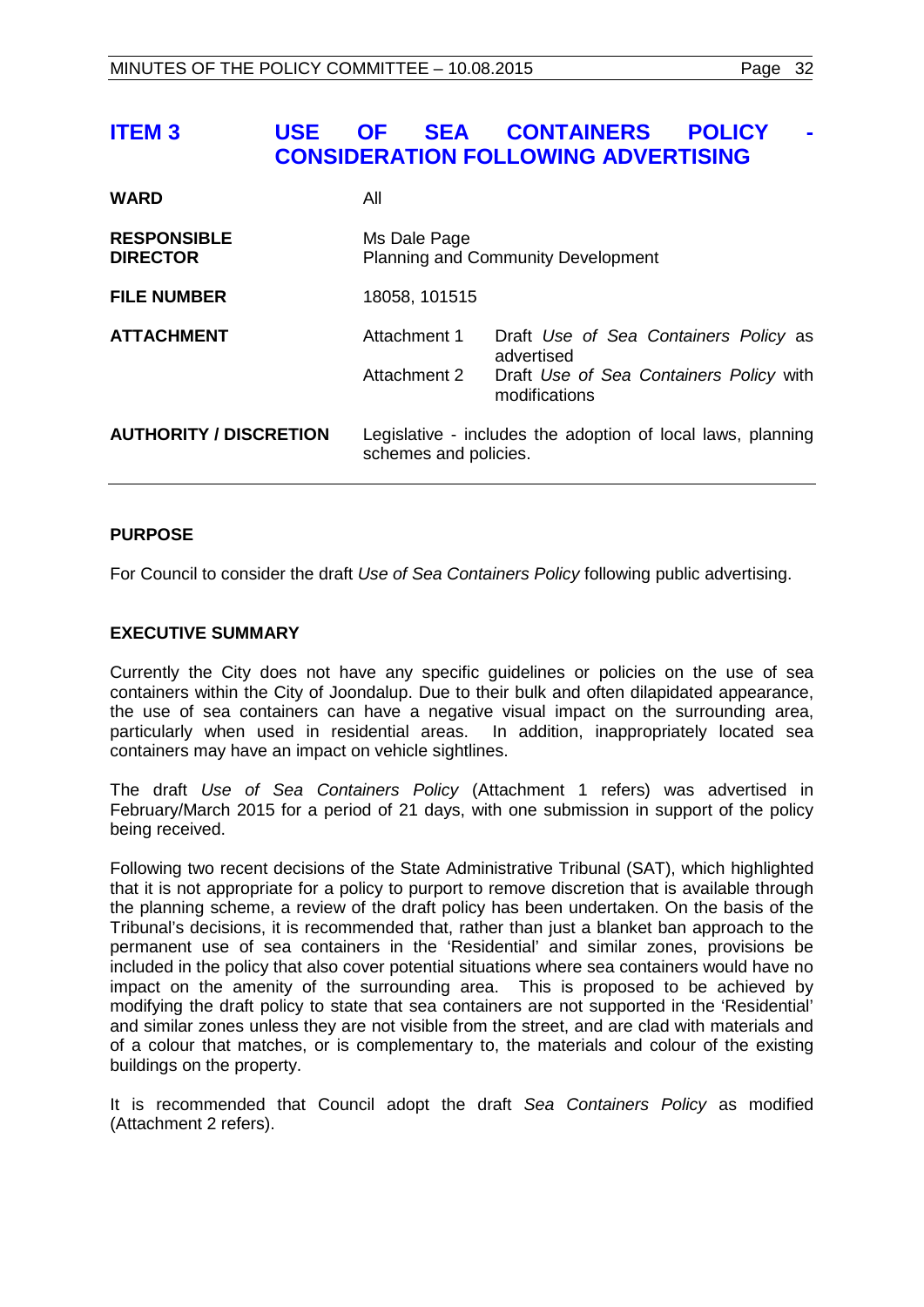### **BACKGROUND**

A report was considered by Council at its meeting held on 9 December 2014 (CJ245-12/14 refers) in relation to the use of sea containers on verges and on private properties for the purposes of storage of construction and other materials. Council resolved to advertise a draft policy (Attachment 1 refers) for a period of 21 days.

In December 2014, the SAT made a determination on a matter brought before it regarding a condition of approval imposed by the City on a recently approved Home Business Category 3 (real estate office) (Bruhn and City of Joondalup [2014] WASAT 174). The condition was applied in accordance with clause 5.6 of the draft *Home Business Policy*, and required that a renewal of the home business be sought after a period of 12 months to allow the continuation of the business. Clause 5.6 stated as follows:

*"Any approval issued for a home business category 3 and renewal of a home business category 3 is valid for a period of 12 months or less, as determined by the City. Prior to the*  expiry of the approval, an application must be submitted and approved by the *City to enable the continuation of the activity."*

SAT considered that clause 5.6 of the draft *Home Business Policy* was inconsistent with both proper planning principles and the discretion granted by DPS2 to the City to apply conditions. This was because the wording of clause 5.6 was, in SAT's opinion, a clear directive that attempted to limit the discretion of the City. SAT concluded that Clause 5.6 was an attempt to amend DPS2 without undertaking the proper scheme amendment process required by the *Planning and Development Act 2005* and was therefore ultra vires. The matter was found in favour of the appellant and the condition deleted from the approval.

Following the decision of SAT, the applicant sought an order for costs against the City. In June 2015 SAT made a determination on the matter (Bruhn and City of Joondalup [2014] WASAT 174) and awarded costs to the applicant. SAT considered that the City had acted unreasonably because the policy purported to prohibit the full exercise of direction set out by DPS2 when in fact it could not.

These decisions have implication for the wording of all of the City's local planning policies. Specifically, SAT has made it clear that it is not appropriate for a local planning policy to purport to remove discretion that is available through the planning scheme. This includes attempting to apply a blanket ban to the permanent use of sea containers in certain areas through the draft *Use of Sea Containers Policy*. SAT did state that a local planning policy can and should provide guidance for the application of the City's discretion. On this basis the draft *Use of Sea Containers Policy* has been reviewed to include potential situations where sea containers could be considered appropriate, where they would have no impact on the amenity of the surrounding area.

# **DETAILS**

The draft policy currently provides the following parameters related to the use of sea containers for storage purposes:

• Prohibits the use of sea containers within the 'Residential', 'Special Residential', 'Mixed Use', 'Urban Development', 'Civic & Cultural', and 'Rural' zones.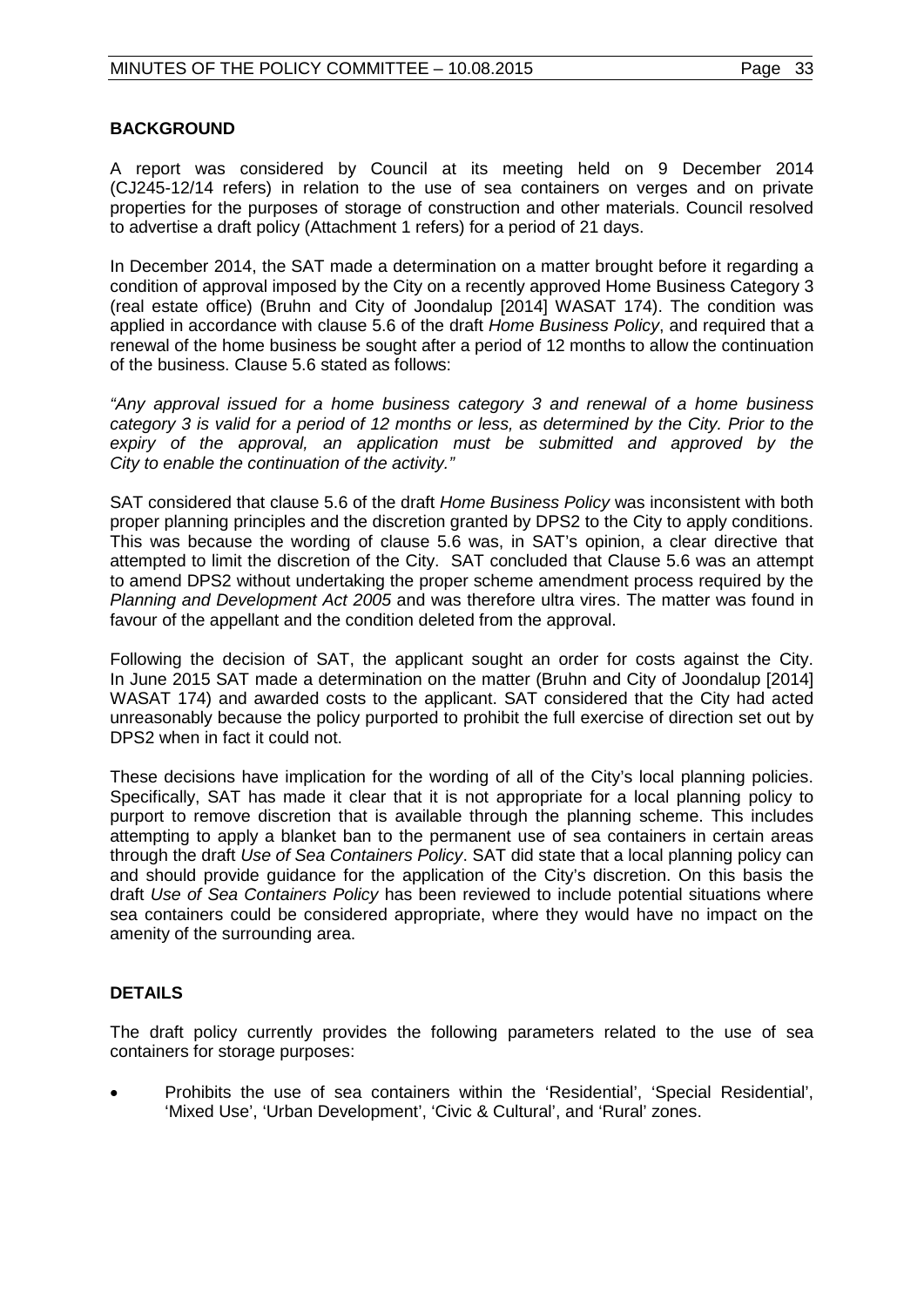- Allows the permanent use of sea containers within 'Commercial', 'Business', 'Service Industrial', 'Private Clubs/Recreation', and 'Centre' zones subject to criteria being met.
- Allows the temporary use of sea containers in all zones for storage associated with building construction or subdivision and for the loading and unloading of goods.

### **Issues and options considered**

Further consideration of the matter has been undertaken in light of a recent SAT decision. While the decision was unrelated to sea containers, it highlighted that it is not appropriate for a policy to purport to remove discretion that is available through the planning scheme.

In this instance, a 'blanket ban' on the permanent use of sea containers in the 'Residential' and similar zones may be problematic. It is therefore proposed to amend the policy to provide standards that must be met for consideration of approval of a permanent sea container in the 'Residential' and similar zones. The provisions would require the sea container to be:

- (a) not visible from the street
- (b) clad with materials and of a colour that matches, or is complementary to, the materials and colour of the existing buildings on the property.

The draft policy has also been updated to improve the wording generally and clarify that the policy relates to the use of sea containers for storage and non-habitable uses. The policy is also proposed to apply to Local Reserves which, in particular, would ensure that any public primary school sites are subject to the policy.

Council can either:

- adopt the draft policy as advertised (refer Attachment 1)
- adopt the draft policy with the proposed modifications (refer Attachment 2)
- adopt the draft policy with further modifications or
- not proceed to adopt the draft policy.

# **Legislation / Strategic Community Plan / policy implications**

| Legislation                     | City of Joondalup District Planning Scheme No. 2.                                                    |
|---------------------------------|------------------------------------------------------------------------------------------------------|
| <b>Strategic Community Plan</b> |                                                                                                      |
| Key theme                       | <b>Quality Urban Environment.</b>                                                                    |
| <b>Objective</b>                | Quality built outcomes.                                                                              |
| <b>Strategic initiative</b>     | Buildings and landscaping is suitable for the immediate<br>environment and reflect community values. |
| <b>Policy</b>                   | Not applicable.                                                                                      |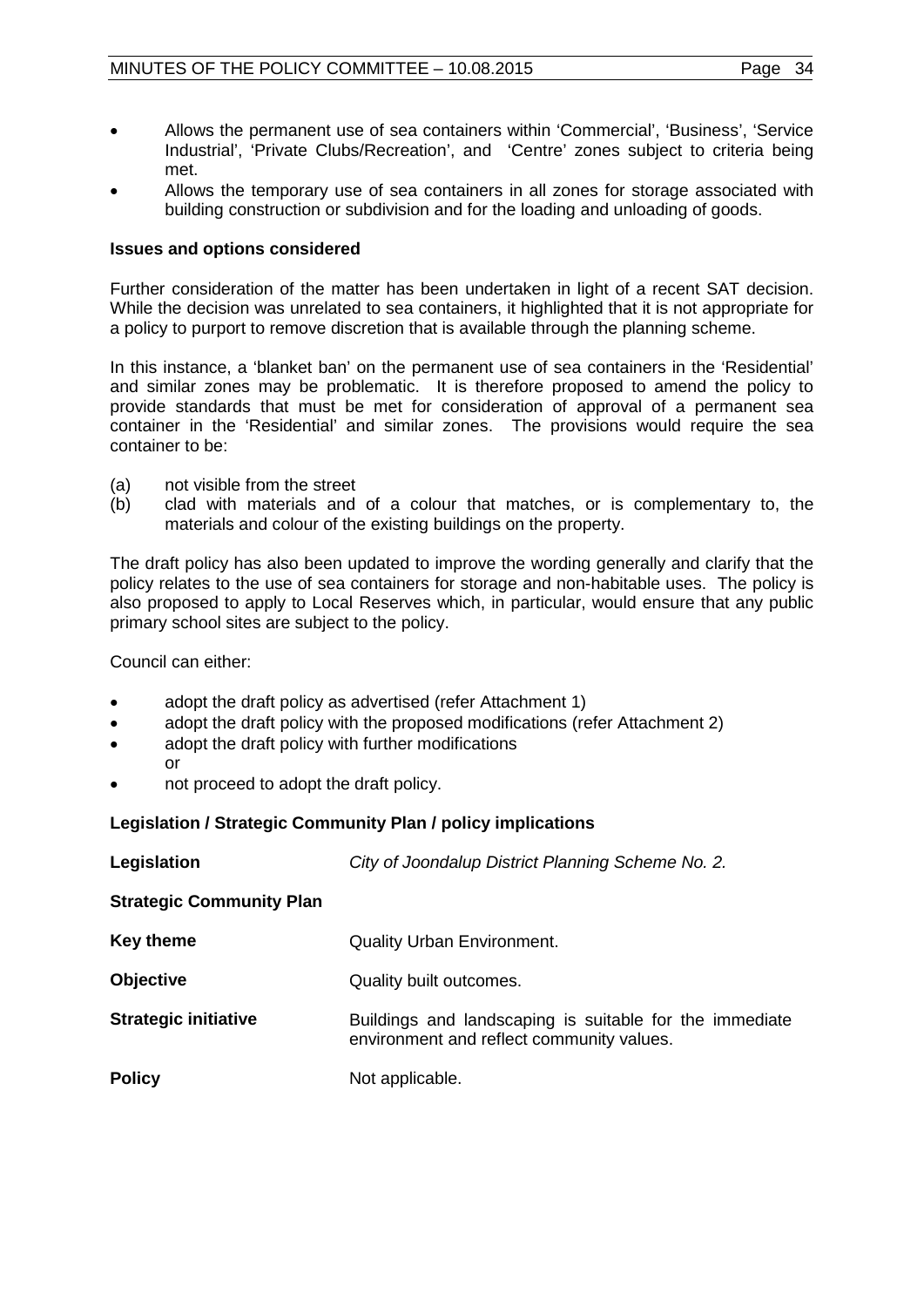#### **Risk management considerations**

Planning approval is required for structures where they are placed on a site or verge for more than 48 hours, or where the City has not agreed on a longer temporary period. In practice, the issuance of a Hoarding Licence or building permit exemption is considered to be agreement from the City for the temporary nature of a sea container and is used as the mechanism to control this type of activity. It is considered appropriate to use the DPS2 and its associated local planning policies to clarify how long a temporary sea container should be permitted from an amenity perspective.

Without a clear and documented position on what length of time constitutes an exemption under DPS2 for a temporary sea container, it is difficult to control this practice and permit it only when appropriate.

Given the decision of the SAT, should the policy purport to apply a complete ban to sea containers in particular areas, it is likely that a refusal to approve a sea container on the basis of the policy's complete ban may be appealed to the SAT and result in costs being awarded to applicants. There would be a significant financial cost to the City in defending these appeals, estimated at \$20,000 per application, and paying these costs, estimated at \$15,000.

#### **Financial / budget implications**

The costs associated with public advertising and notice of any final adoption will be approximately \$1,000.

#### **Regional significance**

Not applicable.

#### **Sustainability implications**

Not applicable.

#### **Consultation**

Public advertising of the draft policy was undertaken for 21 days as follows:

- a notice published in the local newspaper for two weeks
- a notice and documents placed on the City's website.

One submission of support was received, however the submission also raised the issue of the use and state of residential verges in general.

#### **COMMENT**

The recent decisions by SAT highlights that it is not appropriate for a policy to purport to remove discretion that is available through the planning scheme. As a result the draft policy has been reviewed and it is recommended that the draft policy be modified to state that the use of sea containers in the 'Residential', 'Special Residential', 'Mixed Use', 'Urban Development', 'Civic & Cultural' and 'Rural' zones is not permitted unless specific criteria are met related to the appearance and visibility of the sea container.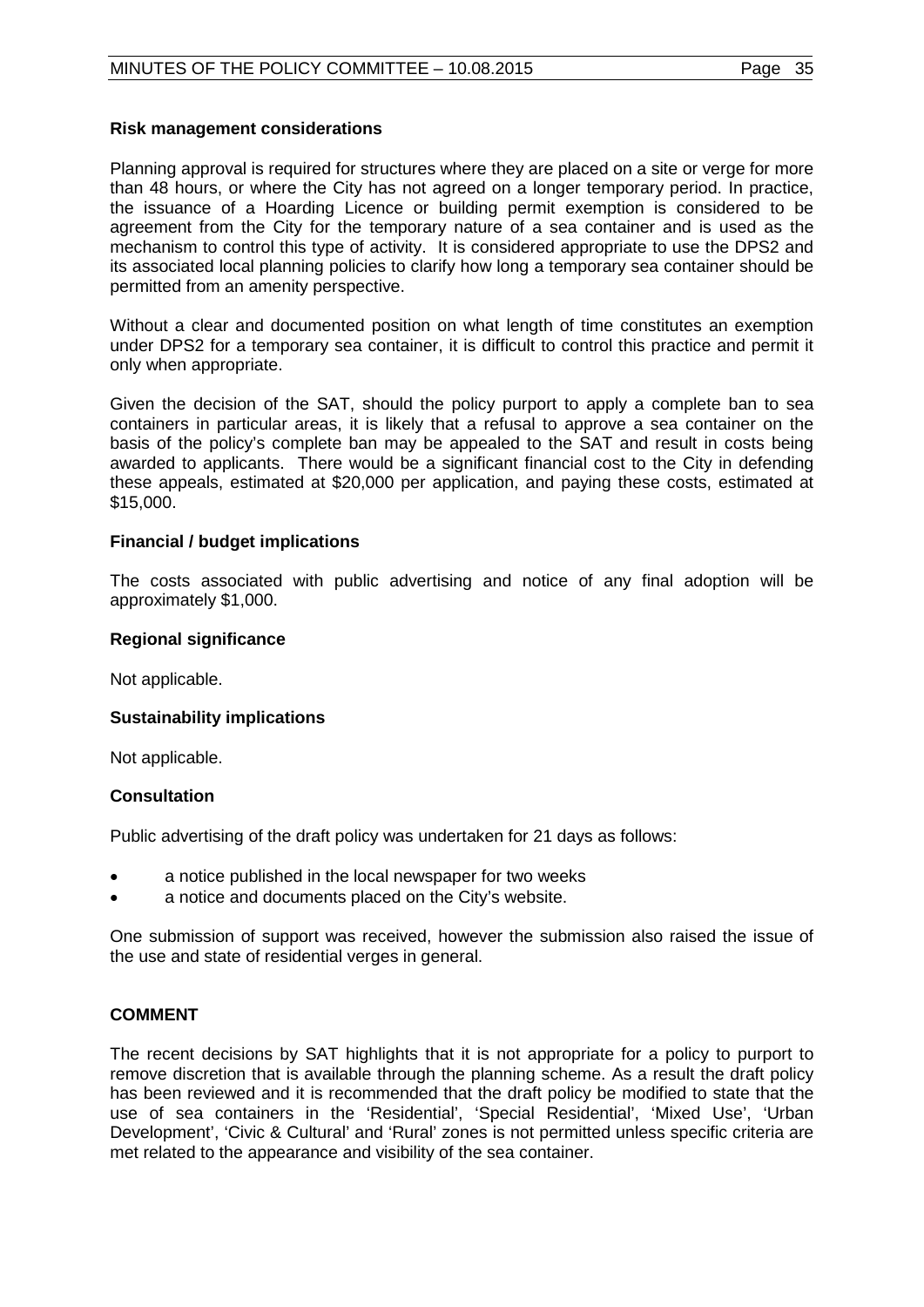It is also considered appropriate to ensure that the provisions of the policy would also apply when considering the use of sea containers on Local Reserves, which would include public primary school sites.

It is considered appropriate that parameters around the use of sea containers for storage purposes be prescribed through a local planning policy. This will provide consistency on the approach to the use of sea containers, as well as minimise their impact on the surrounding area. It is therefore recommended that Council adopt the draft *Use of Sea Containers Policy* as modified.

# **VOTING REQUIREMENTS**

Simple Majority.

*The Recreation Services Coordinator entered the room at 7.13pm.*

**MOVED Cr Chester, SECONDED Cr Norman that Council, in accordance with clause 8.11 of the** *City of Joondalup District Planning Scheme No. 2,* **ADOPTS as final the** *Use of Sea Containers Policy* **with modifications, as detailed in Attachment 2 to this Report.**

## **The Motion was Put and CARRIED (7/0)**

**In favour of the Motion:** Cr Gobbert, Mayor Pickard, Crs Chester, Hollywood, Norman, Ritchie and Taylor.

*Appendix 3 refers*

*To access this attachment on electronic document, click here: [Attach3agnPOLICY100815.pdf](http://www.joondalup.wa.gov.au/files/committees/POLI/2015/Attach3agnPOLICY100815.pdf)*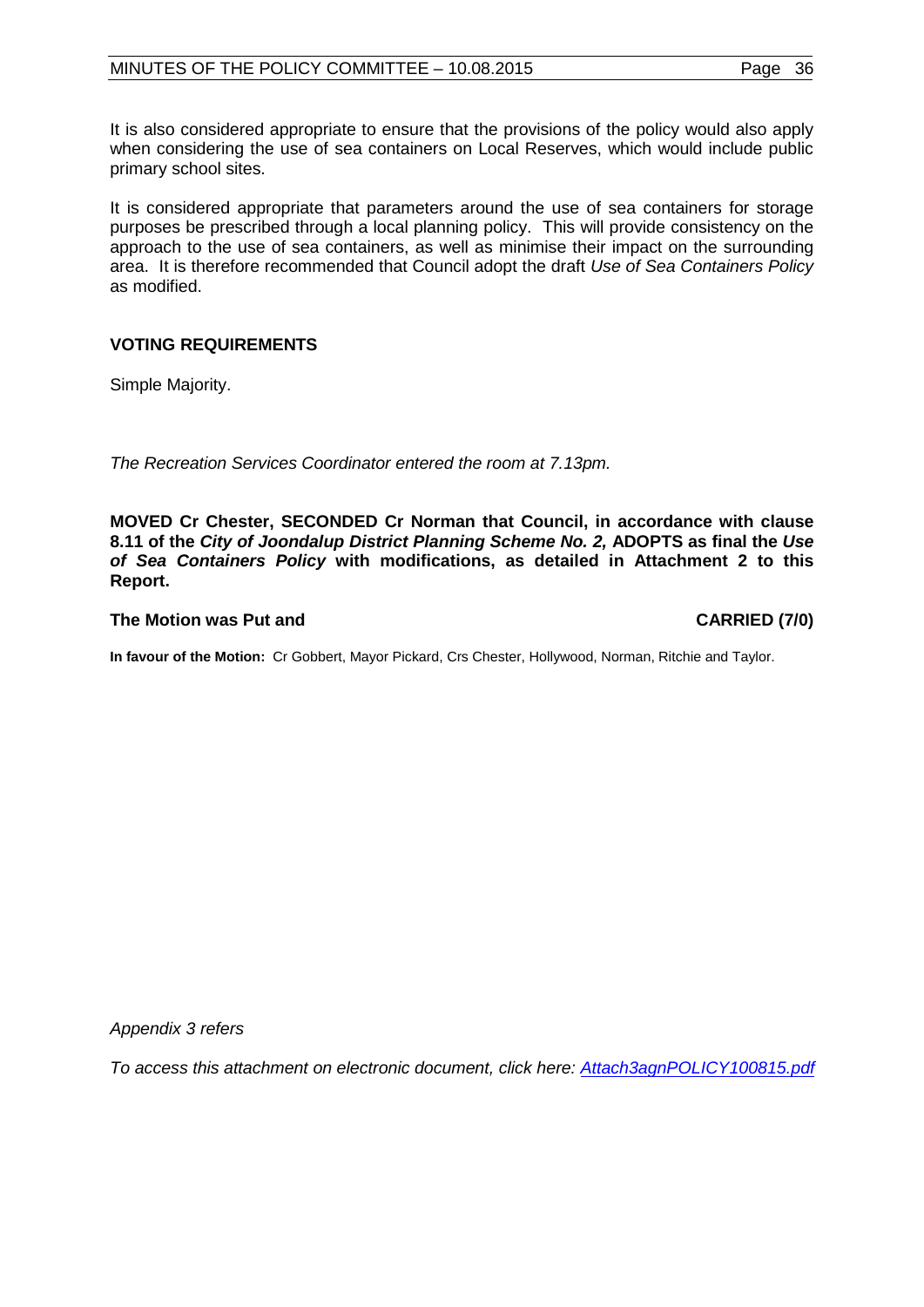# <span id="page-36-0"></span>**ITEM 4 LOCAL HOUSING STRATEGY IMPLEMENTATION**

| <b>WARD</b>                           | All                                                          |                                                                                                                                                                                                                                                                                    |
|---------------------------------------|--------------------------------------------------------------|------------------------------------------------------------------------------------------------------------------------------------------------------------------------------------------------------------------------------------------------------------------------------------|
| <b>RESPONSIBLE</b><br><b>DIRECTOR</b> | Ms Dale Page                                                 | Planning and Community Development                                                                                                                                                                                                                                                 |
| <b>FILE NUMBER</b>                    | 104919, 101515                                               |                                                                                                                                                                                                                                                                                    |
| <b>ATTACHMENT</b>                     | Attachment 1<br>Attachment 2<br>Attachment 3<br>Attachment 4 | Decision making flow chart<br>Draft Height of Non-Residential Buildings<br><b>Local Planning Policy</b><br>Draft Residential Development<br>Local<br><b>Planning Policy</b><br>Key proposals of the draft Residential<br>Development Local Planning Policy and<br>desired outcomes |
|                                       | Attachment 5<br>Attachment 6                                 | Indicative height drawings<br>Indicative streetscape drawings                                                                                                                                                                                                                      |
| <b>AUTHORITY / DISCRETION</b>         | schemes and policies.                                        | Legislative - includes the adoption of local laws, planning                                                                                                                                                                                                                        |

#### **PURPOSE**

For Council to consider the draft *Residential Development Local Planning Policy* and the draft *Height of Non-Residential Buildings Local Planning Policy* for the purposes of consultation. These policies will implement the outstanding recommendations of the City's *Local Housing Strategy*.

#### **EXECUTIVE SUMMARY**

On 12 November 2013, the Western Australian Planning Commission resolved to support the City's *Local Housing Strategy* (LHS) for the purposes of guiding future amendments to the *City of Joondalup District Planning Scheme No. 2* (DPS2).

The LHS contains 10 recommendations. Eight of these will be implemented via *Scheme Amendment No. 73*, which was adopted by Council at its meeting held on 31 March 2015 (CJ032-03/15 refers), and forwarded to the Western Australian Planning Commission for consideration and determination by the Minister for Planning.

The recommendations which have not been captured in *Scheme Amendment No. 73* will be implemented through the draft *Residential Development Local Planning Policy* and the draft *Height of Non-Residential Buildings Local Planning Policy*.

This report presents the draft policies for consideration and also outlines a number of issues relating to implementation of the LHS, which have been considered and will be addressed as part of the implementation of the polices.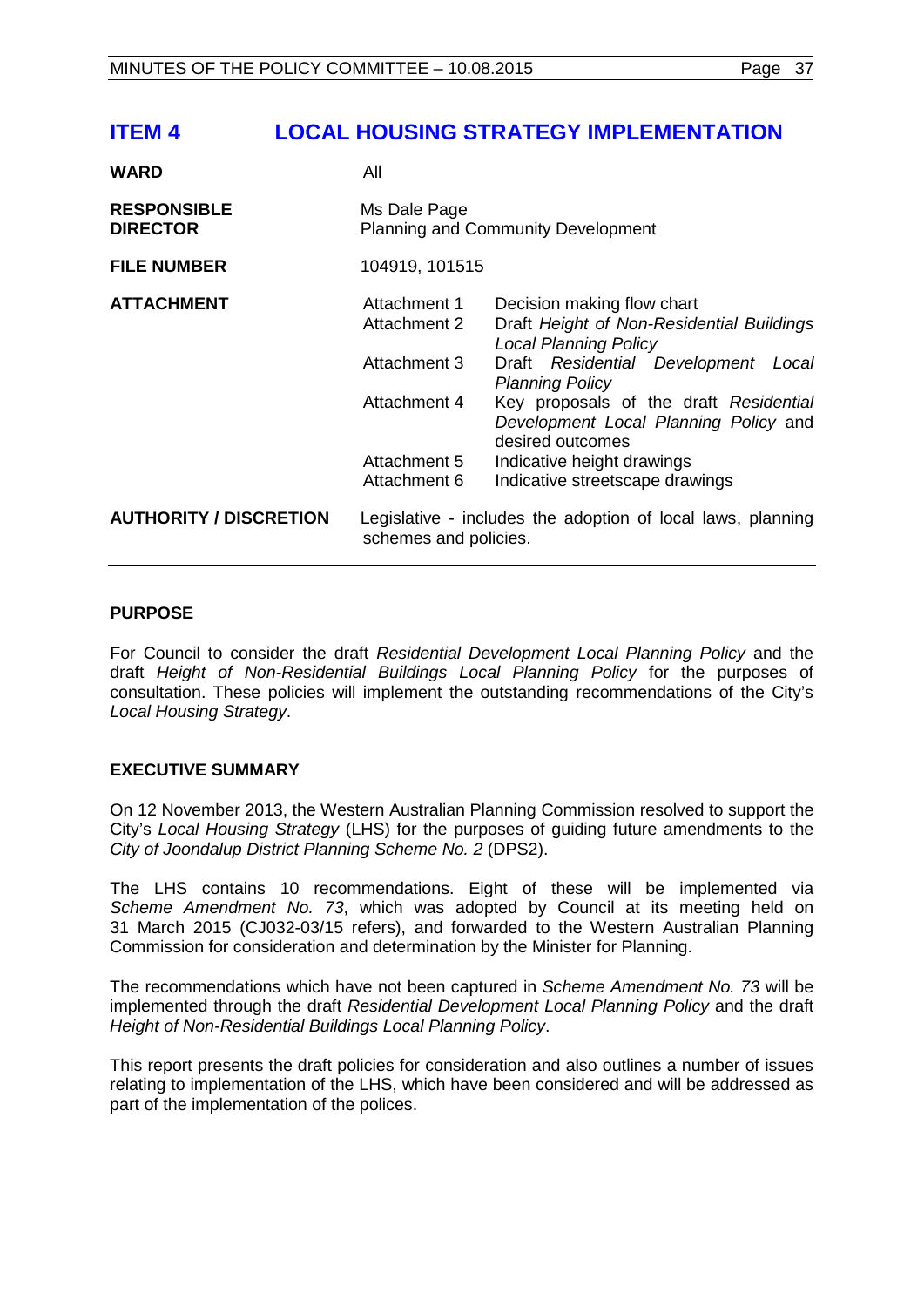# **BACKGROUND**

At its meeting held on 16 April 2013 (CJ044-04/13 refers), Council resolved to adopt the revised draft LHS, and the document was subsequently forwarded to the Western Australian Planning Commission (WAPC) via the Department of Planning for endorsement. On 12 November 2013, the WAPC resolved to support the LHS for the purposes of guiding future amendments to DPS2.

The LHS contains ten recommendations. As part of Council's April 2013 resolution, a separate scheme amendment was requested to be prepared as an implementation mechanism for most of the recommendations of the LHS.

*Scheme Amendment No. 73* was endorsed by Council for the purposes of public consultation at its meeting held on 10 December 2013 (CJ236-12/13 refers). The WAPC granted its consent to advertise the scheme amendment on 17 October 2014. The City subsequently<br>advertised the scheme amendment for 42 davs commencing on the scheme amendment for 42 days commencing on 29 October 2014 and concluding on 10 December 2014. *Scheme Amendment No. 73* was presented to Council, post consultation, at its meeting held on 31 March 2015 (CJ032-03/15 refers) where it was resolved to adopt the scheme amendment and forward it to the Western Australian Planning Commission for the Minister of Planning's consideration of final approval.

The outstanding recommendations, which have not been captured in *Scheme Amendment 73*, are to be implemented via two local planning policies. The two draft new policies were presented for discussion with Elected Members at the Strategy Session in July 2015.

The draft *Residential Development Local Planning Policy* is at Attachment 2 and the draft *Height of Non-Residential Buildings Local Planning* is at Attachment 3.

Both these policies will replace the following existing local planning policies, which are proposed to be revoked:

- *Height and Scale of Buildings in Residential Areas Policy*.
- *Height of Buildings within the Coastal Area Policy.*

# **DETAILS**

The purpose of the two proposed policies is to implement Recommendations 3 and 6 of the LHS. The LHS recommendations and the manner in which they are to be addressed and implemented are provided below:

#### **Recommendation 3**

*As part of the District Planning Scheme review process, develop design provisions to ensure development at the higher density of the dual density code will enhance/maintain streetscapes and incorporate environmentally responsible design.*

Dwellings within Housing Opportunity Areas will be given new dual density codes in DPS2 as a result of *Scheme Amendment No. 73* (for example, R20/40). The increased density is not an as-of-right density. Instead, developers wishing to take advantage of the increased density will be required to develop in accordance with development criteria for dual coded areas, which will be embedded in both DPS2 and the draft *Residential Development Local Planning Policy.*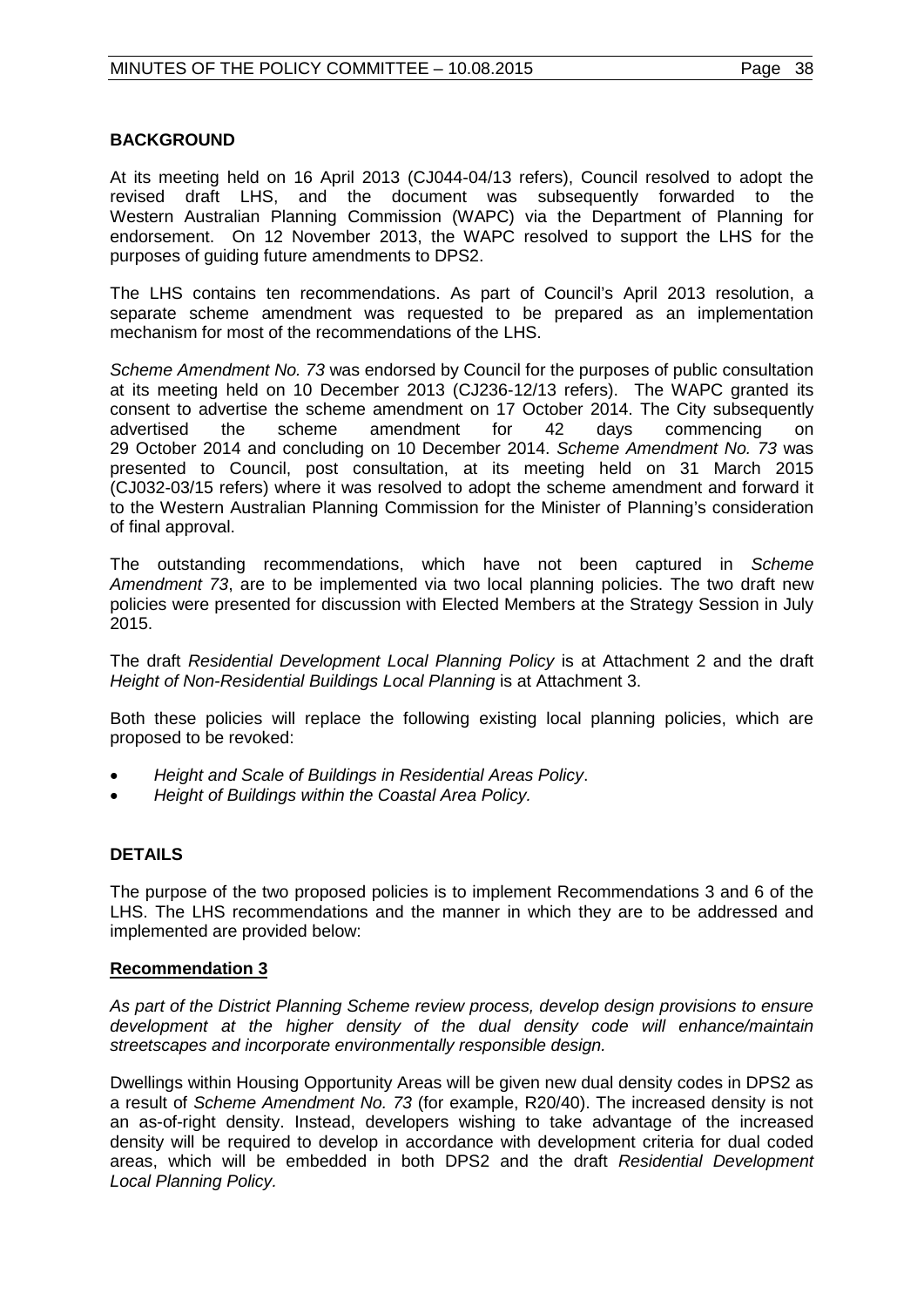The provisions proposed for inclusion in DPS2 as part of *Scheme Amendment No. 73* promote good design at the subdivision stage, including regulating lot shapes, requiring vehicular access from a laneway (where applicable) and restricting multiple dwellings to larger lots. As subdivision applications are determined by the WAPC, provisions relating to subdivision must be incorporated into DPS2 in order for them to be implemented effectively.

The City previously developed and advertised the former draft *Dual Density Policy*. This policy proposed the additional development criteria for dual coded areas. Advice from the Department of Planning on the former draft policy indicated that a number of the provisions contained within that draft policy were not consistent with the State Government's *Residential Design Codes* (R-Codes). The Department advised that these provisions could only be included in a local planning policy if this policy was first endorsed by the WAPC. In addition, an amendment to the *Planning and Development Act 2005* in 2011 makes it clear that requirements covered by the *Building Act 2011*, such as universal access and green building standards, cannot be superseded by a planning scheme or local planning policies and that a local government must have regard to the regulations made under the *Building Act 2011* when implementing its scheme.

As a result, the draft *Dual Density Policy* has been reviewed and renamed the *Residential Development Local Planning Policy*.

The draft policy has also been changed to include standards for all residential development in the City of Joondalup, not just that in Housing Opportunity Areas. The reason for this is that the R-Codes simply do not go far enough to control design qualities of structures like garages, carports, ancillary dwellings (granny flats) and the like. The City therefore experiences difficulties on occasion with inferior design quality of certain structures, which<br>meet the Deemed to Comply standards or Design Principles of the meet the Deemed to Comply standards or Design Principles of the R-Codes and therefore cannot reasonably be refused by the City.

The draft policy has been developed to be, in effect, a new set of R-Codes for the City.

The existing R-Codes work in the following manner:

- The R-Codes are broken up into a number of different design elements (for example, site area, street setbacks, street walls and fences, open space, building height, parking, landscaping).
- For each design element, there are two sets of criteria against which a proposal can be assessed, namely the Deemed-to-Comply standards and the Design Principles.
- If a proposal meets the specific Deemed-to-Comply standards in the first instance, it is automatically considered to meet the objective for that design element and should be approved.
- If a development does not meet the Deemed-to-Comply standards, this does not mean it should be refused. Instead, the assessor is required to exercise some discretion or judgement as to whether the development meets the broader Design Principles. If so, the development is considered to meet the objective for that design element and may be approved.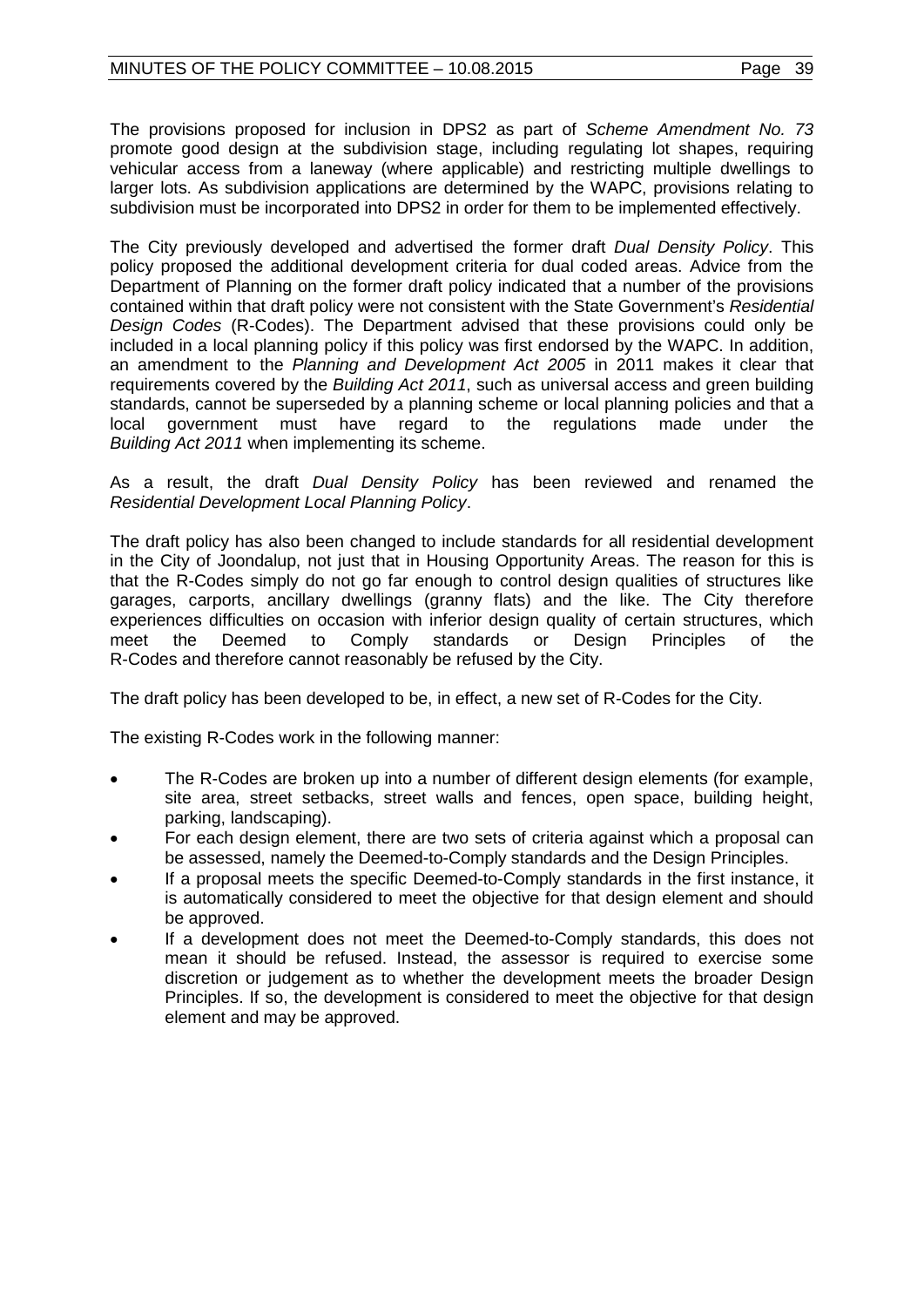An example of this is provided below:

5.2.4 Street Walls and fences

Deemed-to-Comply standards

Front fences within the primary setback area that are visually permeable above 1.2m of natural ground level, measured from the primary street side of the fence.

**Design principles**

Front fences are low or restricted in height to permit surveillance and enhance<br>streetscape. with streetscape, appropriate consideration to the need:

- For attenuation of traffic impacts where the street is designated as a primary or district distributor or integrator arterial; and
- For necessary privacy or noise screening for outdoor living areas where the street is designated as a primary or district distributor or integrator arterial.

The new *Residential Development Local Planning Policy* is in effect a new set of R-Codes for the City of Joondalup. It is set out in a similar manner to the R-Codes, but also includes the following:

- (a) Additional and replacement Deemed-to-Comply standards for all residential development (Column 1 in attached table).
- (b) New Deemed-to-Comply standards for development in Housing Opportunity Areas over and above those in a) above (Column 2 in attached table).
- (c) New Local Housing Objectives (Column 3 in attached table).

The existing Design Principles of the R-Codes are contained in Column 4 of the attached table. The Design Principles of the R-Codes are not able to be altered.

The additional and replacement Deemed-to-Comply standards for all residential development in Column 1 are intended to provide the City with the ability to better control the quality of development so as to protect and enhance existing streetscapes and to minimise negative impact on neighbours. Some of the standards have also been developed to reflect and capture as a new Deemed-to-Comply standard, the extent of discretion that is commonly exercised by officers in assessing proposals against the Design Principles. For example, currently minor incursions, such as porches and balconies, are only permitted to reduce the front setback by one metre where any other portion of the dwelling may reduce the front setback by 50 per cent. It is proposed to permit minor incursions to reduce the primary street setback by 50 per cent which is in keeping with the setback requirements permitted for any other portion of the dwelling.

The new Deemed-to-Comply standards in Column 2 for developments in Housing Opportunity Areas are standards that augment the R-Codes by providing design and development requirements for aspects of residential development that do not meet the Deemed-to-Comply requirements or are not provided for under the R-Codes.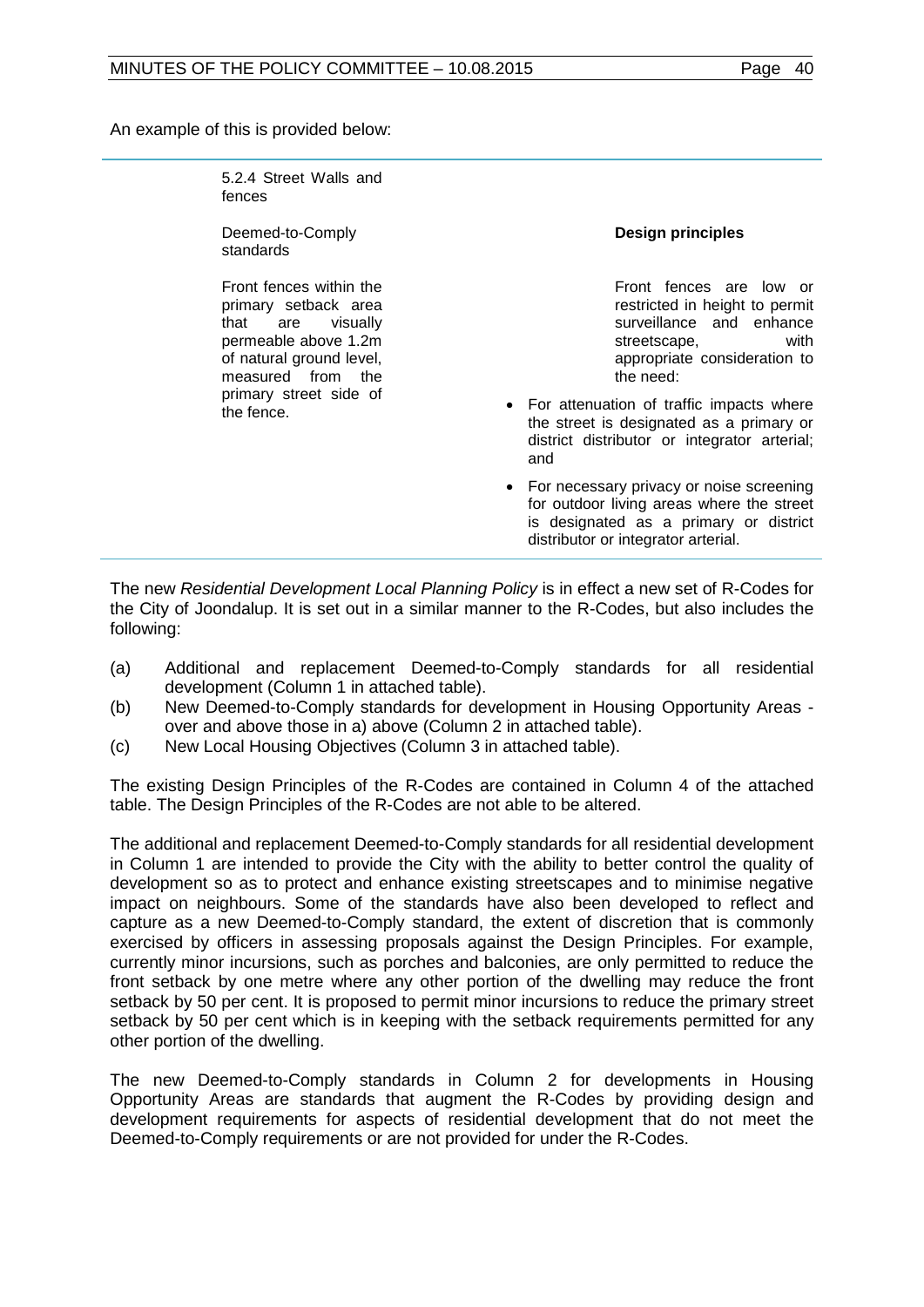The Local Housing Objectives (LHO) in Column 3 effectively bridge the gap between the very specific Deemed-to-Comply standards of the R-Codes and the very broad Design Principles, by providing guidance on the exercise of discretion. For example, where residential development does not meet the open space requirements prescribed under the Deemed-to-Comply criteria of the R-Codes the LHO provide several requirements which the development must meet. It is considered that these requirements, including the provision of an adequate outdoor living area and one active habitable space which has access to northern light, provide a better outcome for the residents of the property than requiring a certain percentage of open space which may form part of a side setback area which has limited uses and limited benefits for the residents.

The table at Attachment 4 outlines some of the key proposals contained in the tables that form part of the draft *Residential Development Local Planning Policy*, and the key outcomes sought to be achieved by these.

In future, when the Deemed-to-Comply standards are not met in the first instance, the proposal can be assessed against the LHOs, where these are listed. Where there are no LHOs or where the proposed development does not meet the LHOs, only then will the development be assessed against the Design Principles.

Attachment 1 to this Report contains a decision making flow chart, which highlights the above.

## **Recommendation 6**

*Scheme provisions should be considered and/or Council's height policies should be reviewed to allow additional height on:* 

- *i) large parcels of land being developed for aged persons' accommodation such as retirement villages*
- *ii) large parcels of land with a density code of R60 and higher.*

#### Residential Development

Currently the height of all development (residential and non-residential) in the 'Residential' zone is subject to the requirements of the existing *Height and Scale of Buildings within Residential Areas Policy*. This policy requires that for development to be deemed to comply it must fit within a building height envelope which prescribes a maximum height of 3.5 metres at the property boundaries, increasing to a maximum height of 8.5 metres, five metres in from the lot boundaries. This policy is outdated and imposes restrictions on development which are not consistent with other local governments. The requirements of the policy do not allow for the consideration of more modern building designs that may not feature a pitched roof or development on narrow lots. Furthermore, it is considered that the objectives of the policy provide little guidance on the determination of applications when the height limitations are not met. It is therefore proposed that this policy be revoked and that height provisions be dealt with via R-Code provisions in the new draft *Residential Development Local Planning Policy*.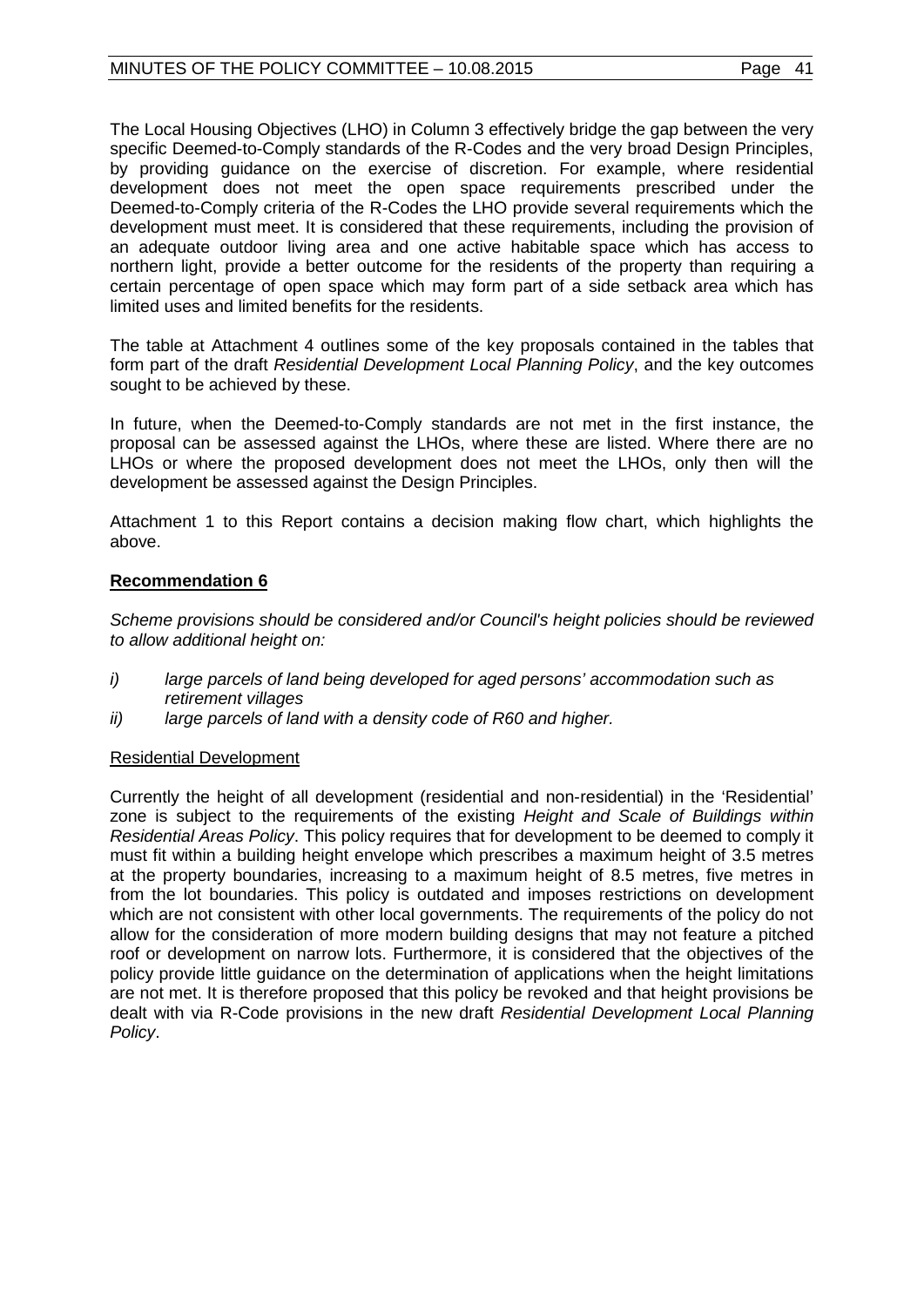The draft *Residential Development Local Planning Policy* proposes the following:

- Unless otherwise specified, the maximum height of all residential development is to be six metres to the top of an external wall, or two storeys.
- Multiple dwellings in areas coded R30 or greater are proposed to be limited to the heights prescribed under the current requirements within the R-codes. The permitted height will depend on the density of the site with properties coded R30 – R40 limited to nine metres or two storeys, R50 – R60 limited to 12 metres or three storeys, and R80 limited to 15 metres or four storeys.
- As per Recommendation 6, the maximum height of multiple dwellings for aged and dependent persons (where permitted), on land of  $5,000\,\mathrm{m}^2$  or more, and coded R40 or lower, is to be 12 metres or three storeys.
- As per Recommendation 6, the maximum height of multiple dwellings for the purposes of aged and dependent persons, on land  $5,000m^2$  or more, and coded R60 to R80, is to be 15 metres or four storeys.

Indicative height drawings are at Attachment 5.

#### Non-Residential Development

Currently, there are only height restrictions for non-residential development within the 'Residential' zone or if they are prescribed under a structure plan. All other non-residential development does not have any height limitations imposed under DPS2 and are only limited in height by their ability to provide adequate car parking on site. It is considered that the control of non-residential development is critical to provide guidance to developers on what is considered to be appropriate and provide consistency with the building heights of existing and adjacent buildings in the locality.

Building height for non-residential development within 300 metres of the coast is currently controlled through the *Height of Buildings within the Coastal area (Non-Residential Zones) Policy*. This policy sets out that on land within 300 metres of the horizontal setback datum of a coast, buildings shall not exceed 10 metres in height.

This policy was originally adopted by Council in 2006 following advice from the then Minister for Planning and Infrastructure that the City's lack of commercial height controls within the coastal strip be addressed.

As a result of the recommendation, Council at its meeting held on 13 December 2005 resolved to adopt, for the purposes of advertising, *Scheme Amendment No. 32* that sought to introduce into DPS2 a 10 metre building height limit within the coastal area.

Due to the extended timeframe for an amendment to DPS2 to be finalised, and given that a policy could be finalised in a shorter timeframe, Council also adopted, for the purpose of advertising, an 'interim' local planning policy with similar wording to the scheme amendment.

Following advertising, the policy was adopted by Council at its meeting on 21 February 2006, and has remained in place since that time. *Scheme Amendment No. 32* was adopted by Council at its meeting held on 4 April 2006 but in May 2007, the then Minister for Planning and Infrastructure advised of concerns regarding the 'blanket' approach to height control along the City's coastal area, and refused to grant final approval to the scheme amendment for the following reasons: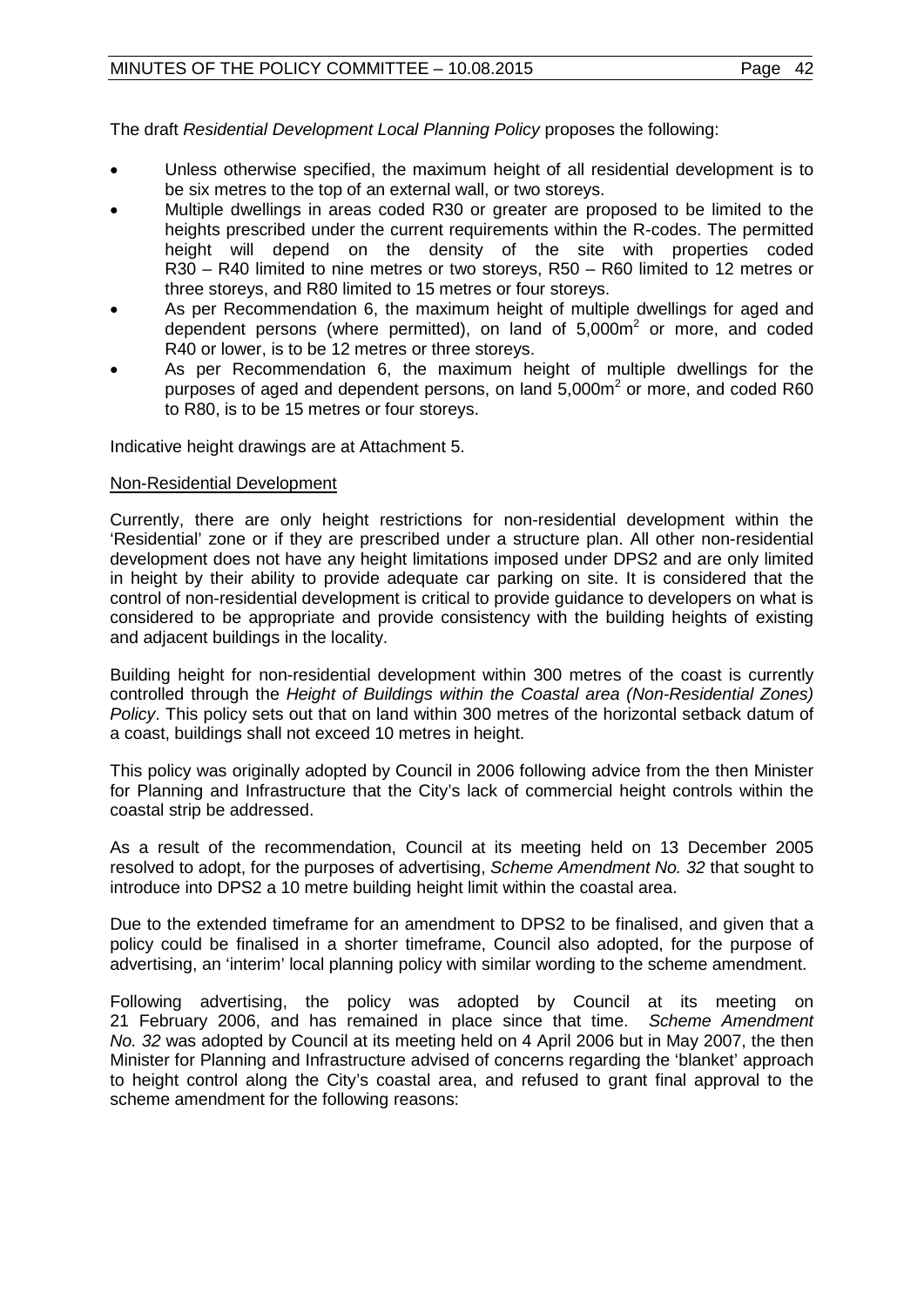- *1 The proposed 10.0 metre height limit has not been appropriately justified in the context of the limited sites to which it would apply.*
- *2 The proposed height limit would give the Council no discretion to determine a development application on its merits where a greater building height was proposed as has already shown itself to be an issue in the determination of the development application at Sacred Heart College.*

The current *Height of Buildings within the Coastal area (Non-Residential Zones) Policy* was based on the previous *State Planning Policy 2.6 State Coastal Planning Policy* (SPP 2.6). This state planning policy has since been updated to remove the maximum building height requirements and to allow local governments to determine the appropriate height of buildings in coastal areas.

In reviewing this issue, research has been done to determine exactly how many sites could potentially be developed with non-residential buildings within 300 metres of the coast. The sites which fall into this category are as follows:

| <b>Site</b>                                                                                                                           | <b>Comments</b>                                                                                                                        |
|---------------------------------------------------------------------------------------------------------------------------------------|----------------------------------------------------------------------------------------------------------------------------------------|
| Burns Beach - small café site<br>adjoining foreshore reserve                                                                          | Vacant site. Height requirement not specified in existing structure<br>plan.                                                           |
| Iluka - 'Centre' zone (portion<br>of site)                                                                                            | Vacant site. Height requirement specified in existing structure plan<br>(three storey maximum).                                        |
| Mullaloo - tavern site                                                                                                                | Existing four storey building.                                                                                                         |
| Kallaroo - Northshore Country<br>Club (portion of site)                                                                               | Existing two storey building. Only a very small portion of site<br>affected.                                                           |
| Hillarys - Mixed use sites<br>Site 1 - Angove Drive cnr<br>West Coast Drive<br>Site 2 - Hepburn Avenue cnr<br><b>West Coast Drive</b> | Height requirement specified in structure plan.<br>Site $1 -$ two storey maximum<br>Site 2 – three storey maximum if landmark building |
| Sacred<br>Heart<br>Sorrento<br>$\sim 10$<br>College (portion of site)                                                                 | Existing auditorium, and approval for gymnasium, within coastal<br>area.                                                               |
| Sorrento Beach Resort                                                                                                                 | Existing two storey building.                                                                                                          |
| Sorrento local centre                                                                                                                 | Existing buildings up to two storeys. Structure plan application for<br>up to six storeys.                                             |

It is considered that a policy is still needed to guide the possible future development of most of these sites. The exceptions are sites, which are controlled separately by structure plan provisions.

The draft *Height of Non-Residential Buildings Local Planning Policy* is proposed to include provisions regarding all non-residential development within the City of Joondalup and separate provisions for height of non-residential buildings in the coastal area.

The *Height of Non-Residential Buildings Local Planning Policy* proposes the following*:*

• Non-residential development within the 'Residential' and 'Special Residential' zone will be limited to the same height as residential development as prescribed under the R-Codes (six metres to the top of an external wall or two storeys).

In line with Recommendation 6 of the LHS, the height of a Nursing Home or Retirement Village on a lot of  $5,000m^2$  or more and coded R50 or higher will be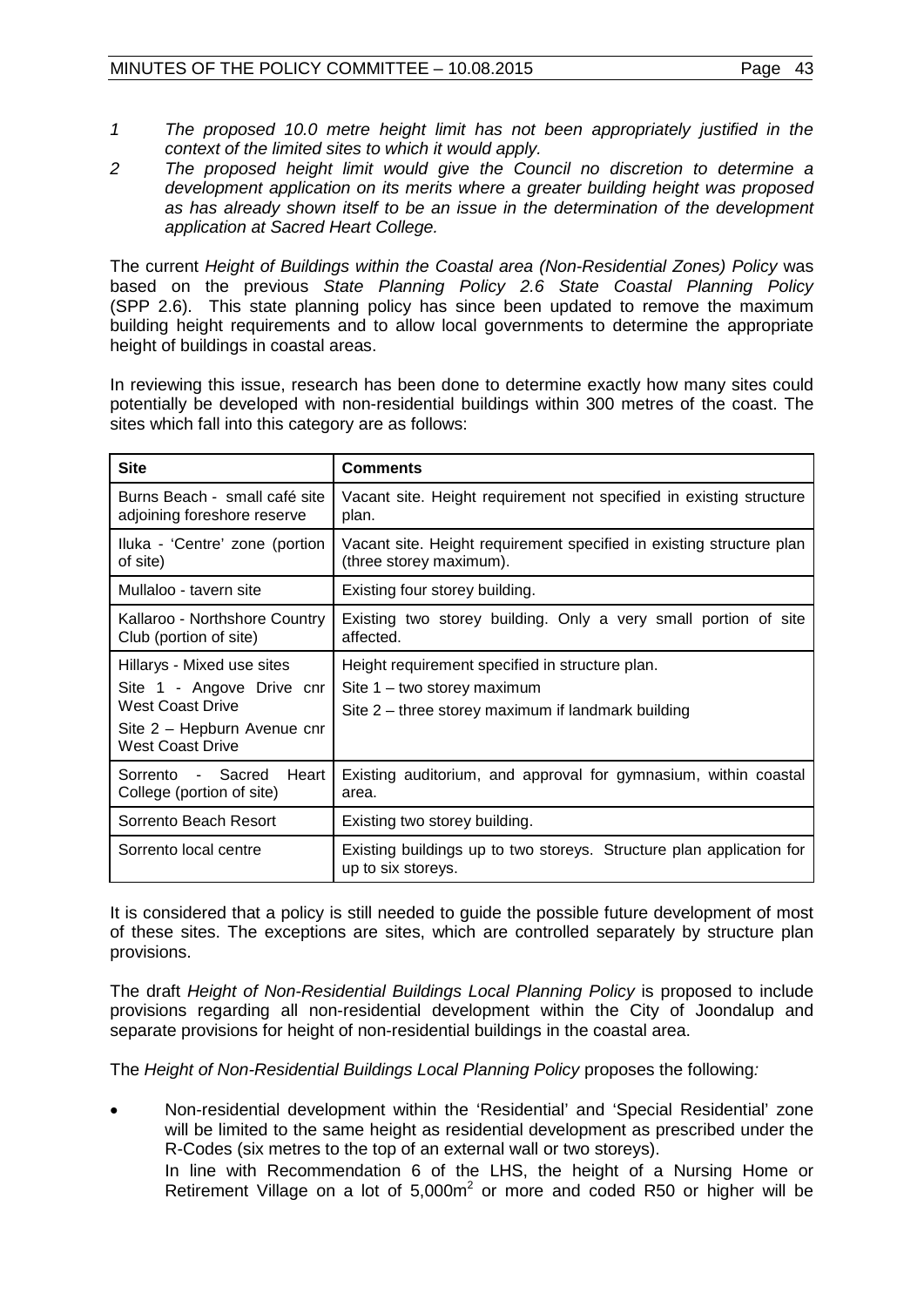limited to that stated for R80 development (12 metres to the top of an external wall or four storeys).

- Non-residential development in the 'Private Clubs and Recreation' and 'Local Reserve' are not to exceed six metres to top of external wall (roof above), seven metres to top of external wall (concealed roof) and nine metres to top of pitched roof.
- Non-residential development in the 'Mixed-Use', **'**Business' and 'Commercial' zones will be limited to the maximum height set out in Table 4 of the R-Codes for the applicable coding of that lot. This will maintain consistency in height in these zones between residential and non-residential development.
- Non-residential buildings in the 'Service Industrial', 'Civic and Cultural' and 'Rural' zones are not to exceed nine metres to top of external wall (roof above), 10 metres to top of external wall (concealed roof) and 12 metres to top of pitched roof.
- In addition to the above requirement, where a lot is zoned 'Mixed-Use', **'**Business' and 'Commercial', 'Service Industrial', 'Civic and Cultural' or 'Rural' and abuts a 'Residential' zoned lot, the maximum building height is limited to six metres within six metres of this common boundary. This requirement is proposed to limit this development to a height comparable to two storeys to manage the impact of these developments on adjoining residential properties.
- With respect to non-residential development in the coastal areas, it is proposed that new development be restricted to the same height as residential development as prescribed under the R-Codes (six metres to the top of an external wall or two storeys), unless:
	- o new development is considered to be minor or incidental development
	- o new development does not increase the height of existing buildings<br>o qreater height has been approved as part of a structure pla
	- greater height has been approved as part of a structure plan or local development plan, taking into account:
		- (a) existing built form, topography and landscape character of the surrounding area
		- (b) building siting and design
		- (c) bulk and scale of buildings and the potential to unreasonably overshadow adjoining properties or the foreshore
		- (d) visual permeability of the foreshore and ocean from nearby residential areas, roads and public spaces.

#### **Implementation issues**

Through the development of LHS, a number of issues have been identified which will need to be addressed prior to the implementation of the HOAs. These issues include:

#### Standards for verge upgrades

The draft *Residential Development Local Planning Policy* requires that developers will need to provide one visitor parking bay per two dwellings in the road reserve. If the parking bay(s) cannot be accommodated in the road reserve the developers, where practicable, will be required to provide visitor parking on their private properties. Provision of parking and a street tree in the road reserve will be a condition of development and/or subdivision approval.

Indicative streetscape diagrams have been provided as part of Attachment 6.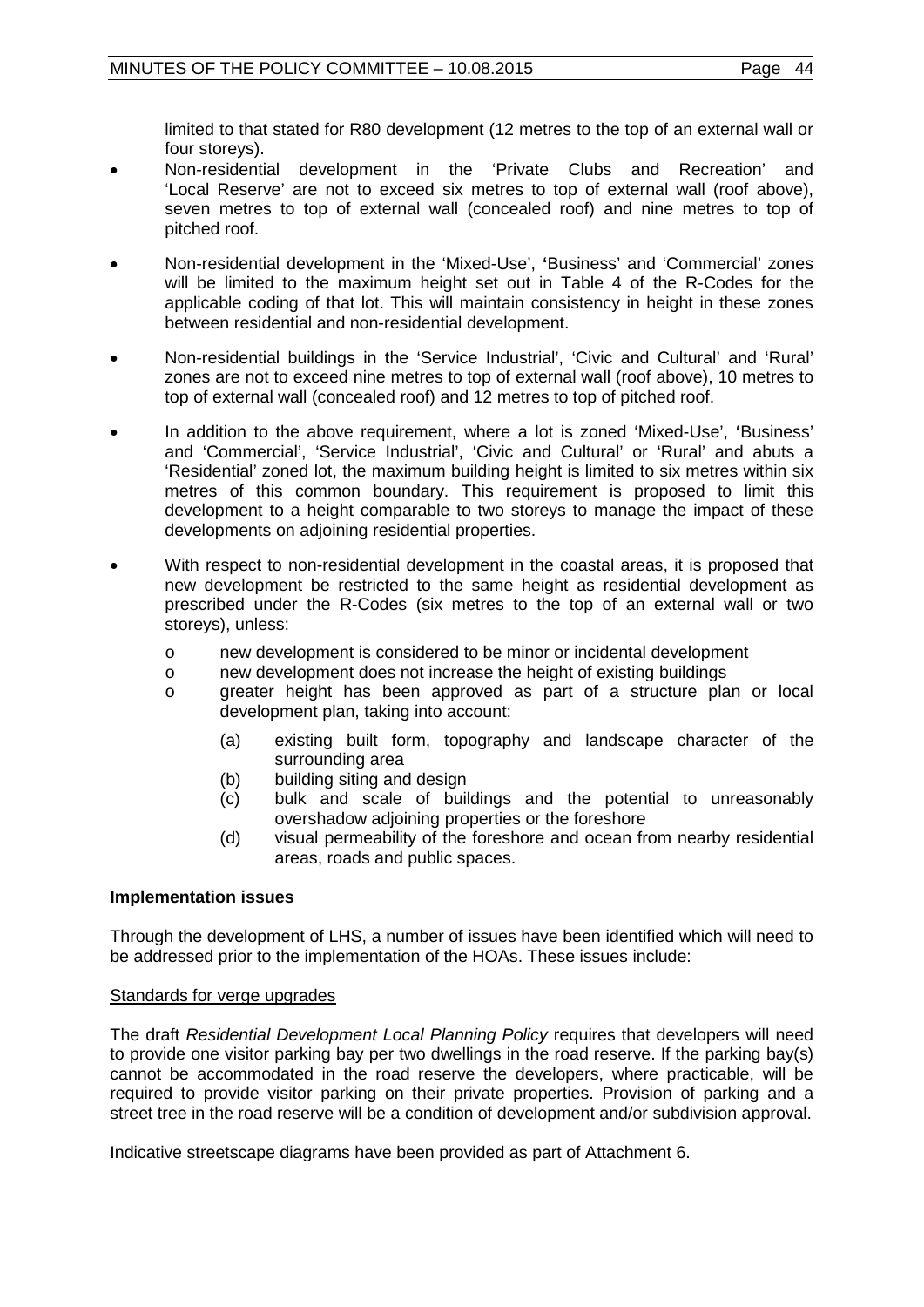These works will need to undertaken by each individual developer, and therefore detailed development standards will need to be developed by the City. As a result of these works in the road reserve, existing footpaths or portions thereof may be required to be relocated and, as such, standards for footpath replacement by the developer will also need to be developed.

The option of requiring financial contributions from land owners/developers to fund the streetscape upgrades has been considered however a number of issues with this approach are identified. Firstly, as there is no requirement for lots within the HOAs to redevelop at the higher coding, it is likely that the City would not receive the full amount of funds required for the full extent of works. This would result in the City providing the remainder of the funds for the works.

In addition, the collection of development contributions would result in a number of additional administration resources revolved around the collection of the contributions. These costs may become greater than the cost of the contributions themselves.

Further to this, the requirement for development contributions has the potential to stifle the amount of redevelopment within the housing opportunity areas.

As per conditions of subdivision/development approval, the works undertaken by developers in the road reserve will need to meet the City's requirements. This will require the City to inspect all completed works, which may have an impact on staffing resources for the City, depending on the rate of uptake of development opportunity in HOAs.

Developers and landowners will also be made aware that the parking bays in the road reserve are under the care and control of the City and therefore, over time, the City may choose to impose parking controls to ensure these bays are used by residents/visitors and not by commuters in HOAs which are located close to train stations.

#### Naming of the laneways within Sorrento, street addresses and process for upgrading of laneways

The naming of the laneways within Sorrento will be required to be in accordance with the requirements of the Geographical Naming Committee Guidelines.

With respect to the issue of whether new dwellings with frontage on the laneway should have a laneway street address or the address of the existing primary street will also need to be resolved. Comments from the Department of Fire and Emergency Services are currently being sought regarding their preference, after which consultation with affected landowners will take place as part of advertising of draft *Residential Development Local Planning Policy*.

Investigations are also currently underway as to the most appropriate method to deal with future laneway upgrades.

These issues are proposed to be addressed prior to the LHS being implemented.

#### **Issues and options considered**

The issue to be considered by Council is the suitability of the draft *Residential Development Local Planning Policy* and the proposed *Height of Non-Residential Buildings Local Planning Policy*.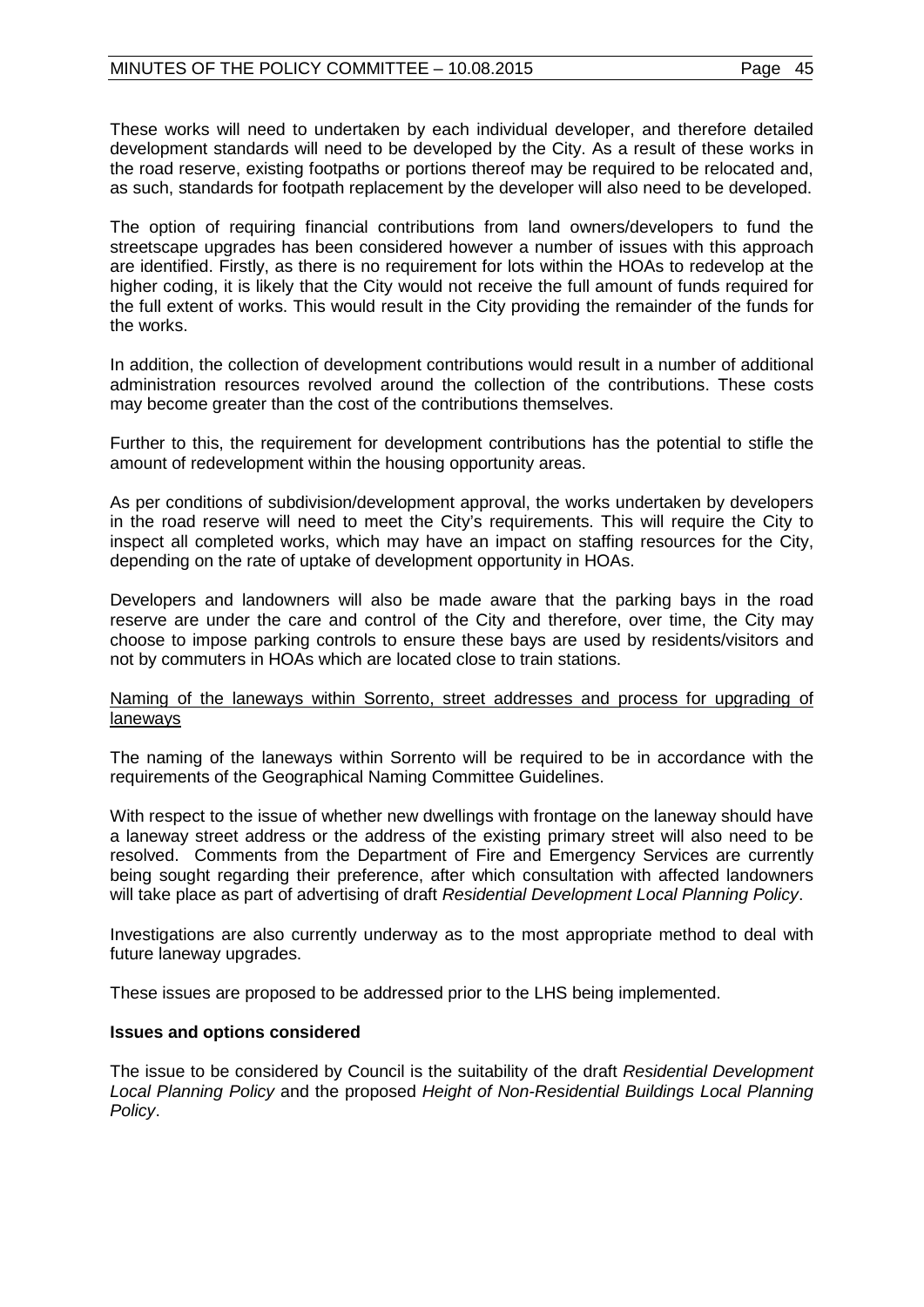The options available to Council are to:

- proceed with the draft *Residential Development Local Planning Policy* and the draft *Height of Non-Residential Buildings Local Planning Policy* and adopt them for the purposes of public advertising
- proceed with the draft *Residential Development Local Planning Policy* and the draft *Height of Non-Residential Buildings Local Planning Policy,* subject to modifications, and adopt them for the purposes of public advertising or
- not proceed with the draft *Residential Development Local Planning Policy* and/or the draft *Height of Non-Residential Buildings Local Planning Policy*.

## **Legislation / Strategic Community Plan / policy implications**

| Legislation                     | City of Joondalup District Planning Scheme No. 2.                                                                            |
|---------------------------------|------------------------------------------------------------------------------------------------------------------------------|
| <b>Strategic Community Plan</b> |                                                                                                                              |
| <b>Key theme</b>                | <b>Quality Urban Environment.</b>                                                                                            |
| <b>Objective</b>                | Quality built outcomes.                                                                                                      |
| <b>Strategic initiative</b>     | Housing infill and densification is encouraged and enabled<br>through strategic, planning approach in appropriate locations. |
|                                 | The community is able to effectively age-in-place through a<br>diverse mix of facilities and appropriate urban landscapes.   |
| <b>Policy</b>                   | State Planning Policy 3.1: Residential Design Codes of<br>Western Australia (R-Codes).                                       |

#### *City of Joondalup District Planning Scheme No. 2*

Clause 8.11 of DPS2 enables Council to prepare, amend and add to local planning policies that relate to any planning and development matter within the scheme area.

If Council decides to adopt a draft or amended policy, the draft policy is to be advertised for not less than 21 days and published a notice in a local newspaper circulating within the scheme area once a week for two consecutive weeks.

Following advertising, Council is required to review the draft policy in light of any submissions received and resolve to finally adopt the draft policy with or without modifications or not to proceed with the draft policy.

#### *State Planning Policy 3.1: Residential Design Codes of Western Australia (R-Codes)*

The R-Codes stipulate development standards for residential development which includes aged and dependent persons' dwellings.

Clause 7.3.1 of the R-Codes permits local planning polices to amended or replace certain Deemed-to-Comply criteria of the R-Codes as well as augment the R-Codes by providing local housing objectives to guide judgements about the merits of proposal for any aspects of residential development.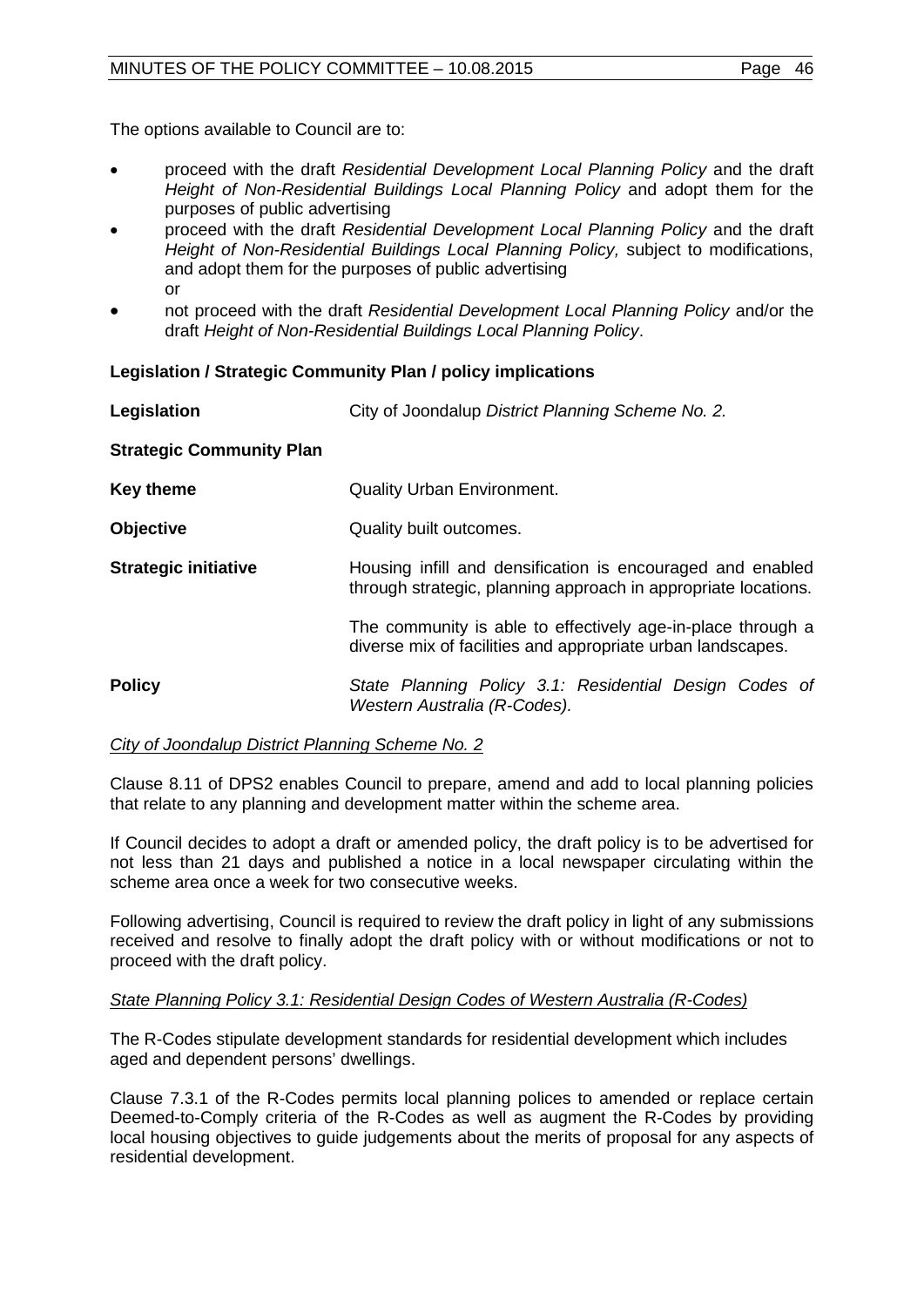Under clause 7.3.2 of the R-Codes permits local governments, with the approval of the WAPC, to amend any Deemed-to-Comply provisions within the R-Codes through local planning policy provisions.

#### **Risk management considerations**

Without the provisions contained within the draft *Residential Development Local Planning P*olicy and the draft *Height of Non-Residential Buildings Local Planning Policy,* the City will be unable to effectively implement Recommendations 3 and 6 of the LHS. Furthermore, without appropriate controls in place, development could occur in an ad hoc manner which has the potential to have negative impact on the City's streetscapes and on residential amenity.

There is also a risk that the uptake of development opportunities in HOAs is greater than that currently envisaged by the City. This will have an impact on City staff resources as Urban Planners are required to assess applications received and engineering expertise will be required to check that footpath replacement and verge parking has been constructed in accordance with City guidelines. The likely uptake is difficult to predict and therefore the impact the implementation of the LHS will have on City resource is somewhat of an unknown at this stage.

There is a risk that developers will not construct the verge parking and undertake the footpath replacement to the satisfaction of the City, but this would mean they would either not receive subdivision clearance from the City or would be in contravention of conditions of their development approval.

#### **Financial / budget implications**

The implementation of the *Residential Development Local Planning Policy* will have an impact on staffing resources for the City, though this impact is difficult to quantify at this early stage due to uncertainty about the likely uptake of development opportunity.

#### **Regional significance**

Not applicable.

#### **Sustainability implications**

The increase in the range of residential densities in the City of Joondalup will provide a greater choice of house and land sizes which can cater for a greater range of household types from single persons to large families. This provision of varied lot and dwelling sizes can also offer an increase in affordable housing choices. This will also improve social sustainability as it can assist residents to stay in their community, while changing housing choice to meet their needs throughout their life. The proposed *Residential Development Local Planning Policy* and the proposed *Height of Non-Residential Buildings Local Planning Policy* will help facilitate this proposed infill while minimising the impact on the existing streetscape.

Further to this, the increased density of the HOAs within appropriate walkable catchments will assist in reducing dependency on the private vehicle and encourage alternative modes of transport such as walking and cycling. This has potential health (social) and energy consumption (environmental) benefits.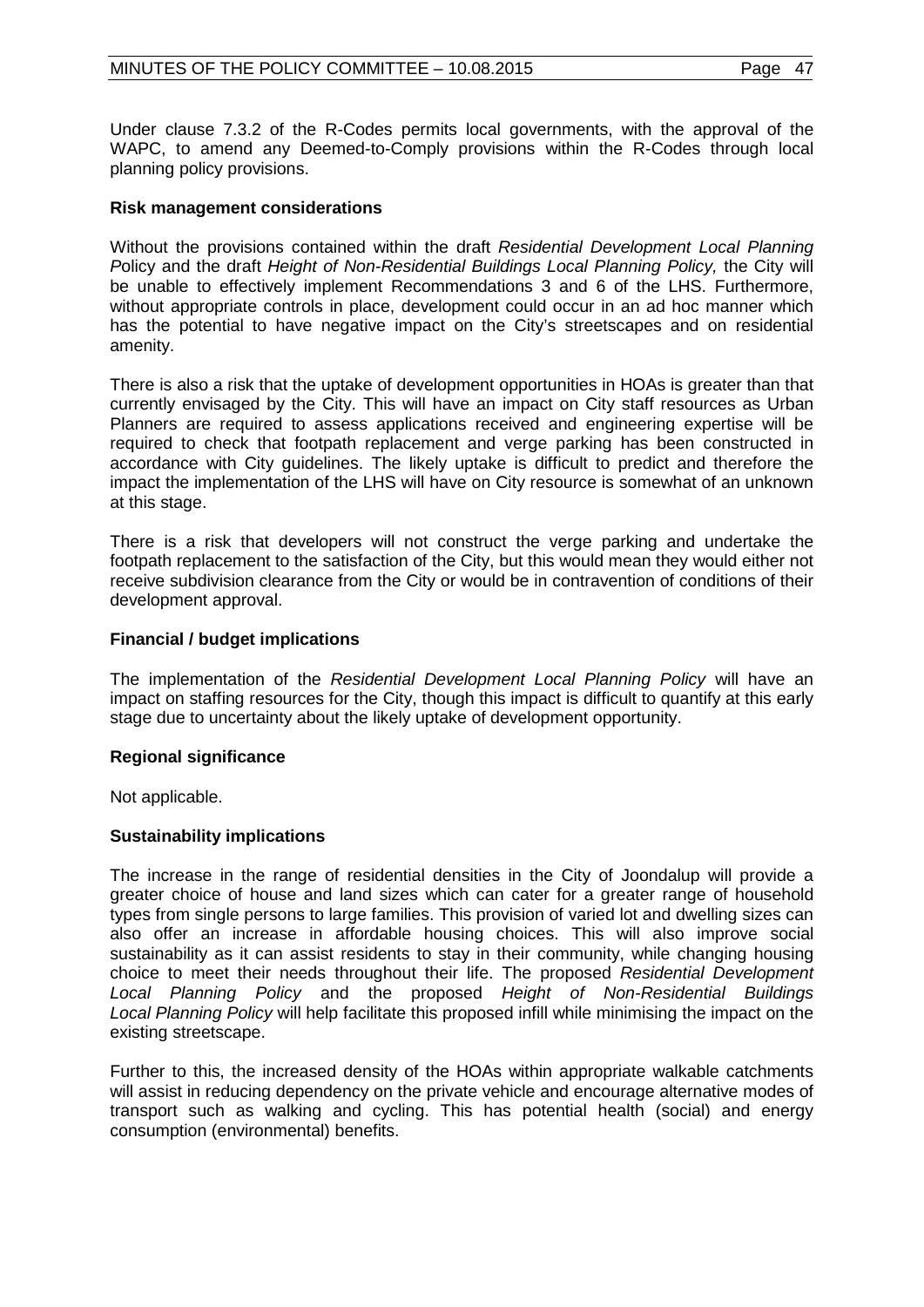#### **Consultation**

Clause 8.11 of DPS2 requires a new policy or amendment to a policy to be advertised for public comment for a period of 21 days. The proposed policies would be advertised as follows:

- a notice will be published once a week for two consecutive weeks in the local newspaper
- a notice placed on the e-screen at the City's administration building
- a notice and documents will be placed on the City's website.

## **COMMENT**

The proposed provisions of the draft *Residential Development Local Planning Policy* outline the City's expectations/approach to development (including height of all residential development) and development that is to be delivered at a higher density under the LHS. This will provide clear guidance to anyone contemplating development within the City. It is also intended that the policies will serve as an effective guide to decision-making and will provide clarity and comfort for owners and residents as to what form of development they could expect to occur in the vicinity of their property.

The proposed provisions of the *Height of Non-Residential Buildings Local Planning Policy* look to set height restrictions for non-residential develop throughout the City, including within the coastal area.

As both the above policies will effectively replace the existing policies on *Height and Scale of Buildings within Residential Areas* and the *Height of Buildings within the Coastal area (Non-Residential Zones),* it is proposed to revoke both existing policies.

#### **VOTING REQUIREMENTS**

Simple Majority.

*Cr Chester left the room at 7.25pm and returned at 7.27pm.*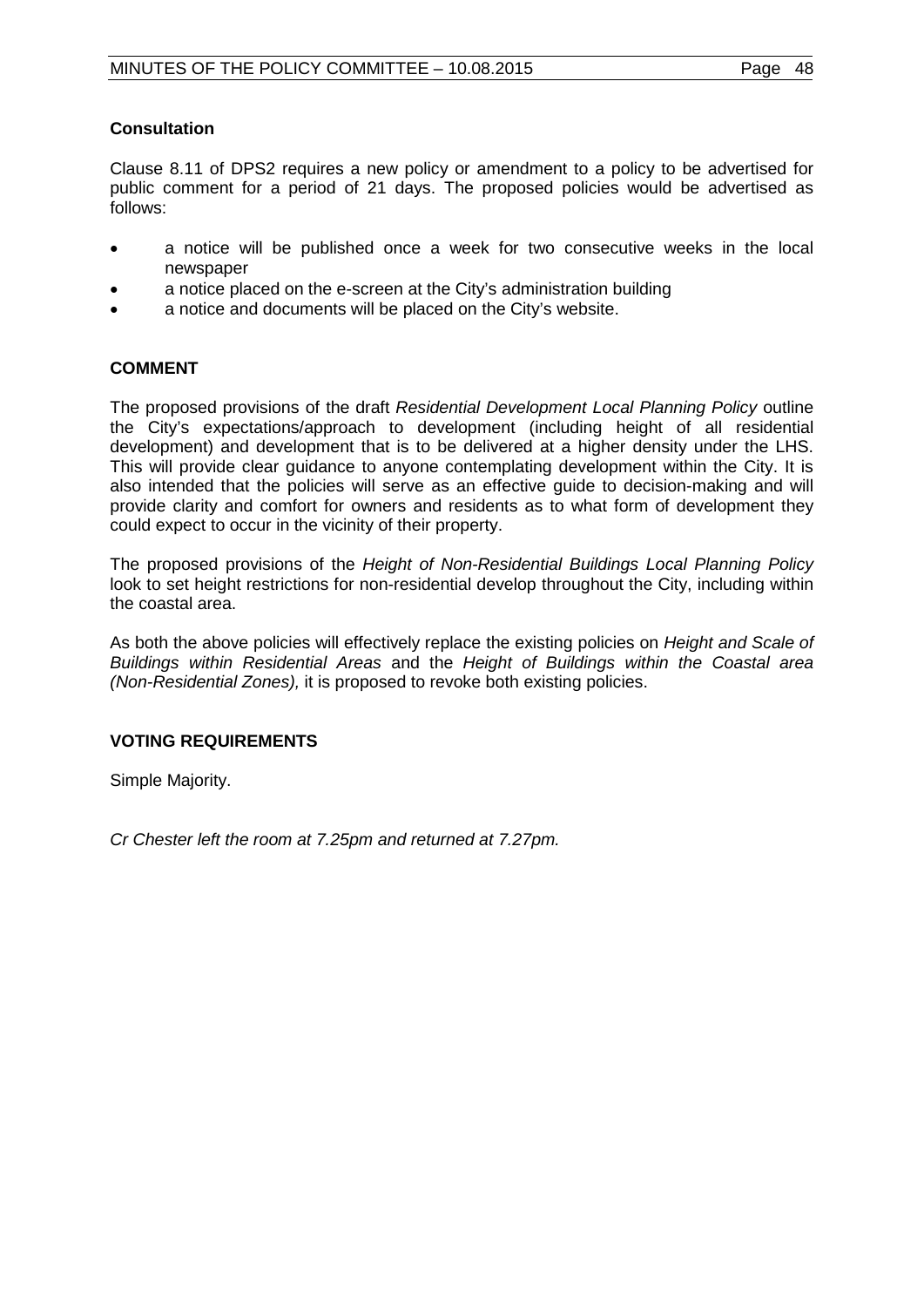**MOVED Cr Norman , SECONDED Mayor Pickard that Council:**

- **1 in accordance with clause 8.11 of the** *City of Joondalup District Planning Scheme No. 2***, ADOPTS the draft** *Height of Non-Residential Buildings Local Planning Policy* **as detailed in Attachment 2 to this Report, for the purpose of public advertising;**
- **2 in accordance with clause 8.11 of the** *City of Joondalup District Planning Scheme No. 2***, ADOPTS the draft** *Residential Development Local Planning Policy* **as detailed in Attachment 3 to this Report, for the purpose of public advertising;**
- **3 in accordance with Clause 8.11 of the** *City of Joondalup District Planning Scheme No. 2***, ADVERTISES the draft** *Height of Non-Residential Buildings Local Planning Policy* **and draft** *Residential Development Local Planning Policy*  **for public comment for a period of 21 days;**
- **4 in accordance with clause 8.11 of the** *City of Joondalup District Planning Scheme No. 2***, NOTES that the** *Height and Scale of Buildings within Residential Areas* **and the** *Height of Buildings within the Coastal area (Non-Residential Zones)* **will be revoked in the event that the draft** *Height of Non-Residential Buildings Local Planning Policy* **and draft** *Residential Development Local Planning Policy* **are implemented.**

**AMENDMENT MOVED Mayor Pickard, SECONDED Cr Ritchie that an additional part 5 be added to the motion to read as follows:**

*"5 REQUESTS that a report be submitted to Council following 12 months of the policies implementation."*

#### **The Amendment was Put and CARRIED (7/0)**

**In favour of the Amendment:** Cr Gobbert, Mayor Pickard, Crs Chester, Hollywood, Norman, Ritchie and Taylor.

**The Original Motion as amended, being:**

**That Council:**

- **1 in accordance with clause 8.11 of the** *City of Joondalup District Planning Scheme No. 2***, ADOPTS the draft** *Height of Non-Residential Buildings Local Planning Policy* **as detailed in Attachment 2 to this Report, for the purpose of public advertising;**
- **2 in accordance with clause 8.11 of the** *City of Joondalup District Planning Scheme No. 2***, ADOPTS the draft** *Residential Development Local Planning Policy* **as detailed in Attachment 3 to this Report, for the purpose of public advertising;**
- **3 in accordance with Clause 8.11 of the** *City of Joondalup District Planning Scheme No. 2***, ADVERTISES the draft** *Height of Non-Residential Buildings Local Planning Policy* **and draft** *Residential Development Local Planning Policy*  **for public comment for a period of 21 days;**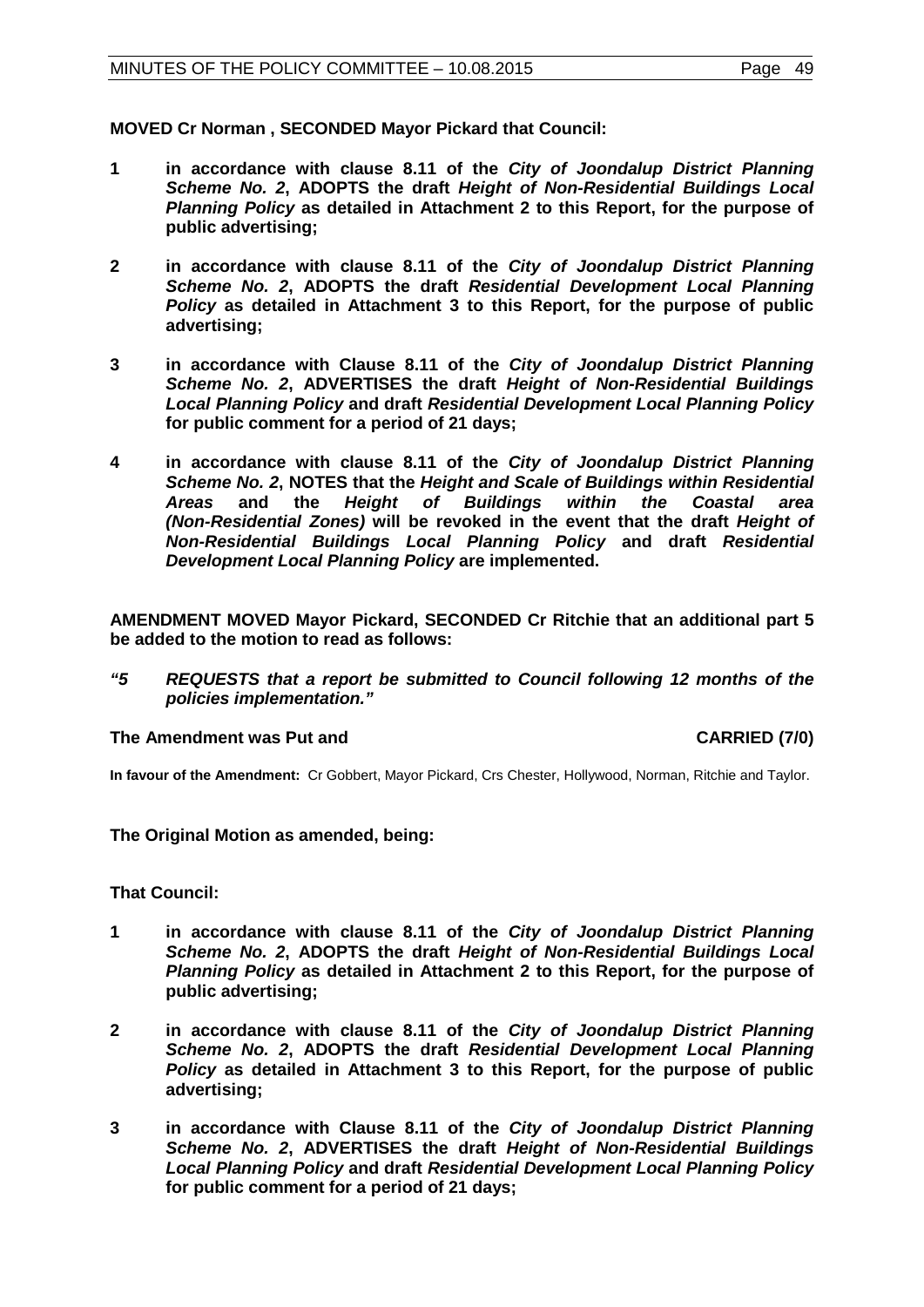- **4 in accordance with clause 8.11 of the** *City of Joondalup District Planning Scheme No. 2***, NOTES that the** *Height and Scale of Buildings within Residential Areasings Height of Buildings (Non-Residential Zones)* **will be revoked in the event that the draft** *Height of Non-Residential Buildings Local Planning Policy* **and draft** *Residential Development Local Planning Policy* **are implemented;**
- **5 REQUESTS that a report be submitted to Council following 12 months of the policies implementation.**

#### Was Put and **CARRIED** (7/0)

**In favour of the Motion as amended:** Cr Gobbert, Mayor Pickard, Crs Chester, Hollywood, Norman, Ritchie and Taylor.

*Appendix 4 refers*

*To access this attachment on electronic document, click here: [Attach4agnPOLICY100815.pdf](http://www.joondalup.wa.gov.au/files/committees/POLI/2015/Attach4agnPOLICY100815.pdf)*

*The Manager Planning Services left the room at 7.31pm.*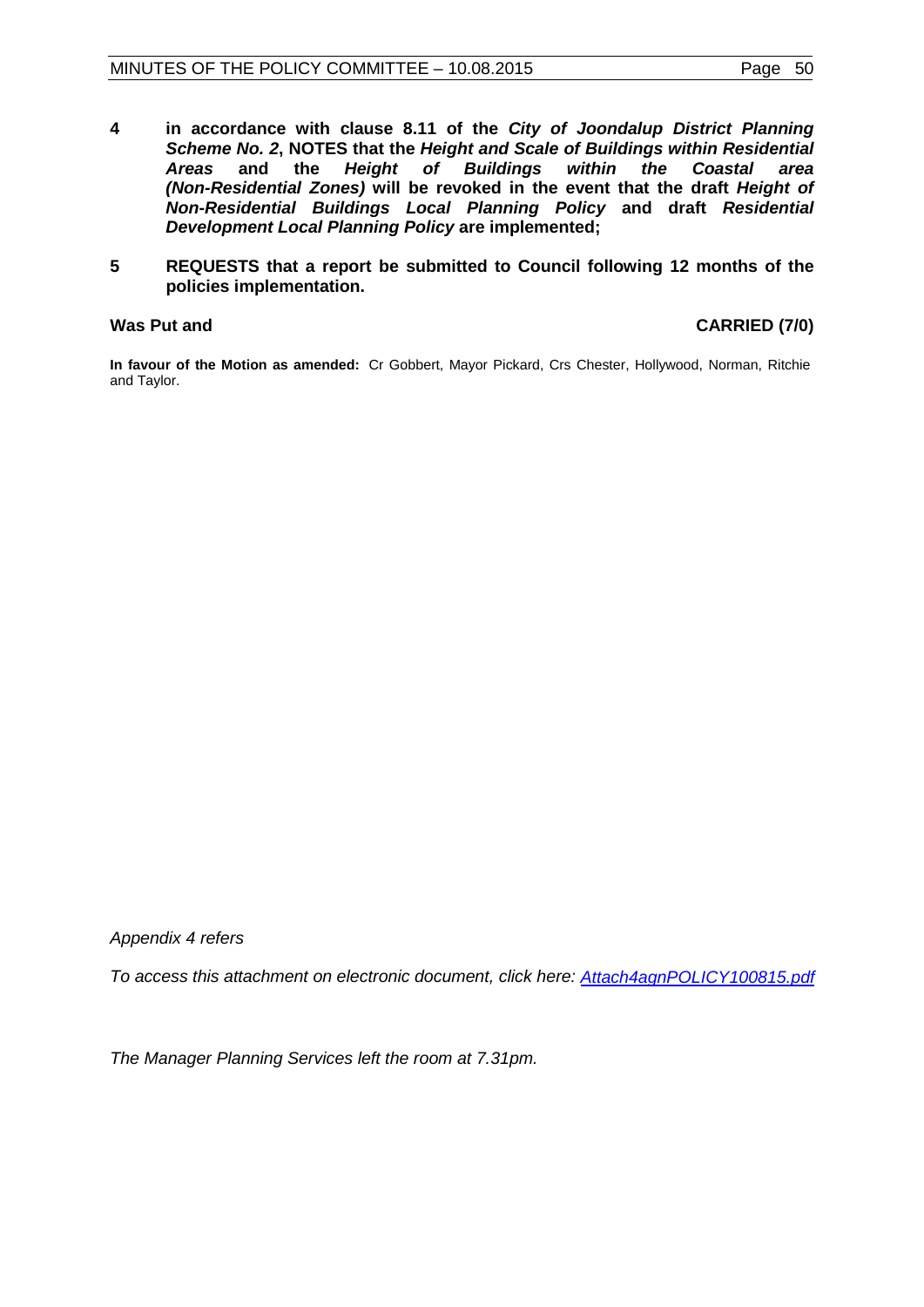# <span id="page-50-0"></span>**ITEM 5 PROPOSED NEW POLICY - HIGH RISK BOOKINGS IN COMMUNITY FACILITIES**

| <b>WARD</b>                           | All                                                                                                                                                                                              |
|---------------------------------------|--------------------------------------------------------------------------------------------------------------------------------------------------------------------------------------------------|
| <b>RESPONSIBLE</b><br><b>DIRECTOR</b> | Mr Mike Tidy<br><b>Corporate Services</b>                                                                                                                                                        |
| <b>FILE NUMBER</b>                    | 13010, 101515                                                                                                                                                                                    |
| <b>ATTACHMENT</b>                     | Attachment 1<br>Risk Bookings in Community<br>High<br><b>Facilities Policy</b>                                                                                                                   |
| <b>AUTHORITY / DISCRETION</b>         | Executive - The substantial direction setting and oversight<br>role of Council, such as adopting plans and reports,<br>accepting tenders, directing operations, setting and<br>amending budgets. |

#### **PURPOSE**

For Council to adopt a new policy for the management of high risk bookings in community facilities.

#### **EXECUTIVE SUMMARY**

The City has 32 community facilities that can be hired on a 'casual' basis for private functions and activities. Each separate booking is subject to an application process and a set of booking terms and conditions which the hirer must agree to before a booking can be confirmed.

The vast majority of bookings that occur in the City's community facilities go ahead without incident, however, the City has previously experienced some property damage and antisocial behaviour issues with some casual bookings. These bookings typically involve consumption of alcohol and / or significant numbers ( $>50$ ) of people (such as  $18<sup>th</sup>$  and  $21<sup>st</sup>$  birthday parties).

In May 2012, the City commenced a trial period during which no new bookings for 18<sup>th</sup> and  $21<sup>st</sup>$  birthday parties were accepted. Since the commencement of the trial period, there have not been any incidents of property damage or anti-social behaviour associated with casual bookings in community facilities.

The City has considered some different options for the management of these casual bookings and consequently, a new policy for the management of high risk casual bookings (Attachment 1 refers) is proposed for Council's consideration.

*It is recommended that Council ADOPTS the High Risk Bookings in Community Facilities Policy as included in Attachment 1 to this Report.*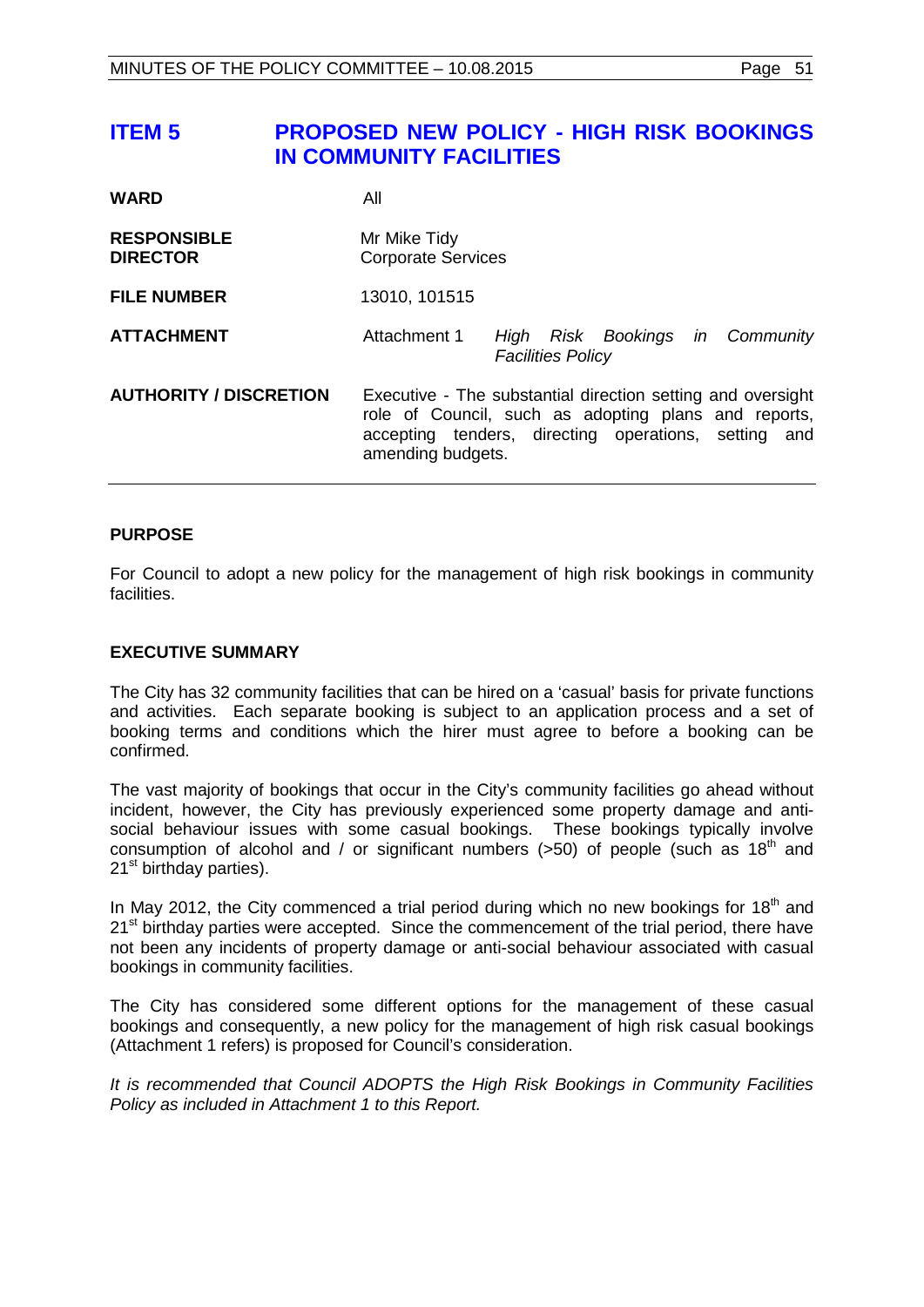## **BACKGROUND**

Between January 2011 and April 2012 (prior to the temporary ban on  $18<sup>th</sup>$  and  $21<sup>st</sup>$  parties) the City had 80 bookings (approximately 8% of all casual bookings) which could be categorised as high risk due to the type of booking and the number of people involved. Most of the 80 bookings were either  $18<sup>th</sup>$  or  $21<sup>st</sup>$  birthday parties.

Of these 80 bookings, the City experienced issues with 12 of them. Ten of these were  $18<sup>th</sup>$  or 21<sup>st</sup> birthday parties, one was a 16<sup>th</sup> birthday party and the other was a 40<sup>th</sup> birthday party. The issues ranged from relatively minor concerns (such as the facility not being adequately cleaned) through to more significant issues such as vandalism/damage, violence and general anti-social behaviour at the venue.

Two of these bookings required police attendance.

There is also anecdotal evidence to indicate that other anti-social behaviour was associated with some of these bookings, such as large groups of young people walking the streets and being disruptive to local residential areas.

Of the 12 bookings that resulted in issues for the City, four of them were at Beaumaris Community Centre. A local resident contacted the City and commented that several of her neighbours are concerned with the anti-social behaviour that accompanies some of the bookings.

When incidences such as this occur, City staff spend a significant amount of time rectifying the issues, responding to complaints from other user groups and residents, and liaising with the hirer to resolve the bond and/or recover costs.

In May 2012, the City commenced a trial period during which no new bookings for  $18<sup>th</sup>$  and 21<sup>st</sup> birthday parties were accepted. Since the commencement of the trial period, there have not been any incidents of property damage or anti-social behaviour associated with casual bookings in community facilities. The trial is still in place.

During the trial period, the City also conducted a general review of high risk casual bookings, focussing on:

- review of approach taken by other local governments on high risk bookings
- reviewing the booking documentation and processes to determine if improvements could be made to mitigate risk
- monitoring all existing and new bookings to determine if hirers attempted to circumvent the ban on high risk bookings by submitting false booking applications
- monitoring of enquiries to gauge customer reaction to ban on high risk bookings.

# **DETAILS**

For the purposes of this report, a high risk casual booking is one which:

- is a birthday party for the age range 16 to 21, a buck's night/hen's night or any other function where the City has a reasonable concern that there is a risk of property damage, vandalism and/or anti-social behaviour
- involves provision or sale of alcohol
- involves more than 50 quests (as indicated on the booking form).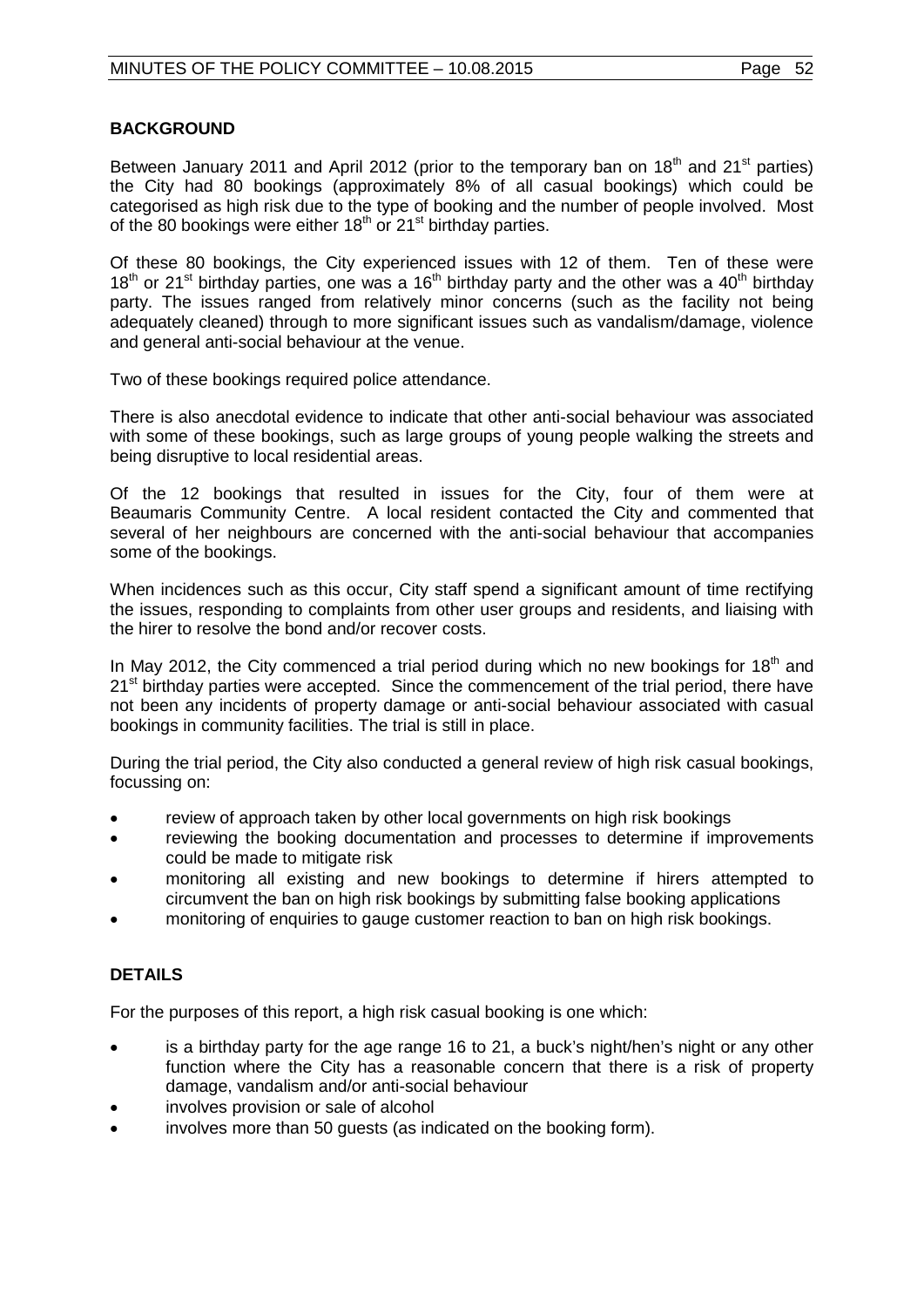A review of high risk casual bookings focussed on the following:

- Review of approach taken by other local governments on high risk bookings.
- Reviewing the booking documentation and processes to determine if improvements could be made to mitigate risk.
- Monitoring all existing and new bookings to determine if hirers attempted to circumvent the ban on high risk bookings by submitting false booking applications.
- Monitoring of enquiries to gauge customer reaction to ban on high risk bookings.

The review of other local governments showed that there is not a consistent approach to high risk bookings. There are generally three different approaches:

- 1 No special arrangements, normal bond, hire fees and booking terms and conditions apply.
- 2 Charge a higher bond and/or requirement to complete additional specific booking forms.
- 3 Do not accept  $18<sup>th</sup>$ ,  $21<sup>st</sup>$  or other potentially high risk bookings (such as buck's/hen's nights).

Some local governments have formalised procedures, others have internal processes to identify high risk bookings. For example, the City of Wanneroo has additional booking forms and a higher bond for functions that it deems to be high risk.

In some cases, the additional bond charged by the local government is so significant (up to \$5,000) that it basically acts as a deterrent, causing the applicant not to proceed with their booking.

Generally, the provision of alcohol at a private booking in a City facility does not require additional approval from the City, unless the alcohol is being sold and/or the booking takes place in a public place such as a park. However the City has specific booking processes and requirements in place to minimise the potential for issues with high risk bookings, such as:

- hirers must be over 18 years of age
- licensed security for  $16<sup>th</sup>$  to 21<sup>st</sup> birthday parties, or other high risk functions, where alcohol will be consumed
- restrictions on late bookings at some facilities
- bond required for all bookings (\$750)
- booking notifications forwarded to City Watch and local Police
- regular engagement with customers with referral to the Police's Party Alert booklet and City Watch's Party Alert form
- minimum of two City Watch patrol visits per 'high risk' booking.

The current facility booking forms require the applicant to provide certain information about their function, such as:

- type of activity/function being undertaken
- number of participants expected
- times of booking
- details of provision or sale of alcohol (if any).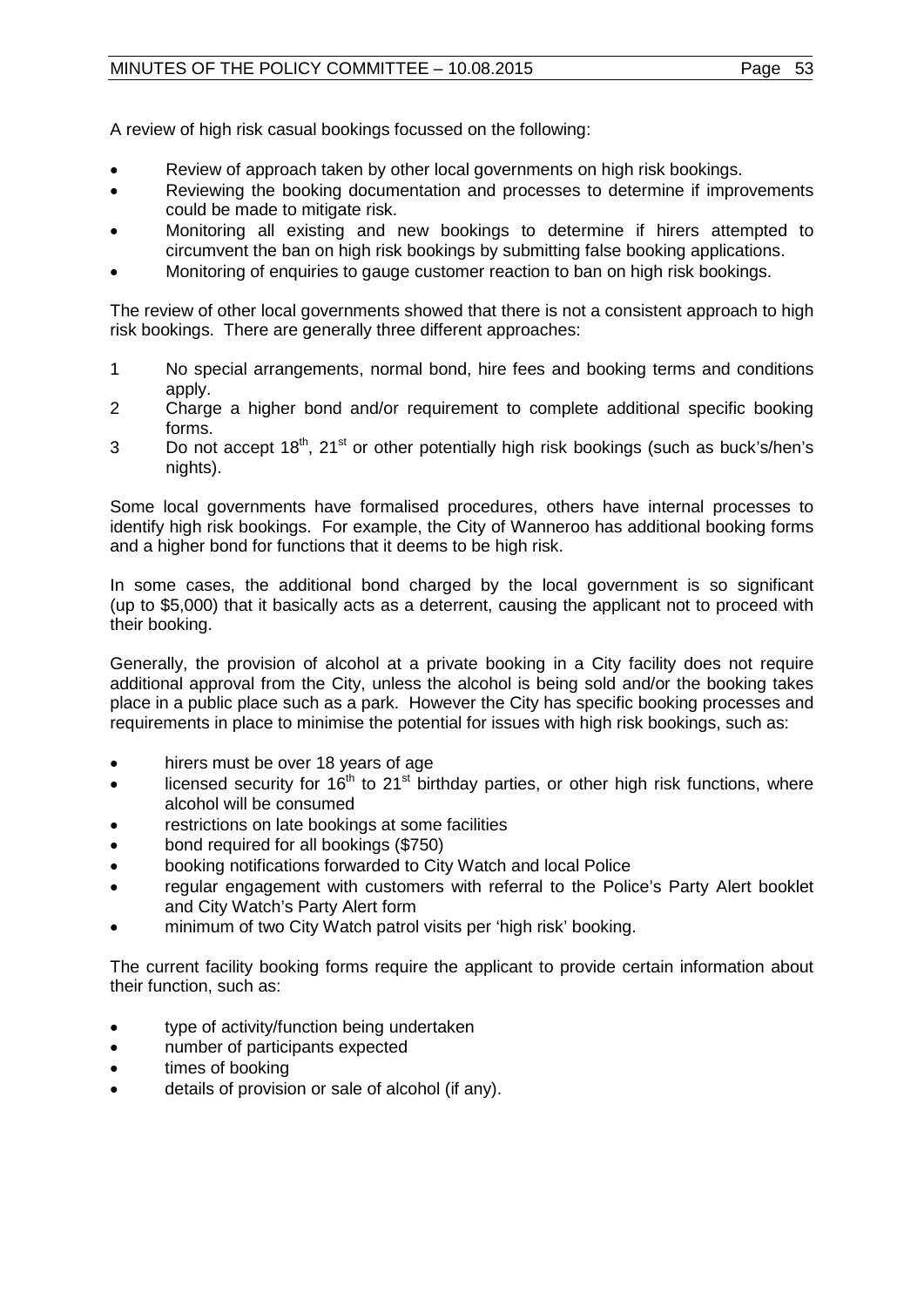In addition, the City's Terms & Conditions of Hire, which must be read and signed by the applicant prior to the City confirming the booking, clearly point out the obligations of the hirer, such as:

- safety of participants
- cleaning and damage
- alcohol and gambling
- noise
- contacting Police and City watch.

The City's current booking processes, booking forms and terms and conditions of hire are quite rigorous and it would be fair to say that when major incidents occur, it is not caused by a lack of due process by the City, rather from unforeseeable circumstances. They are usually caused by the negligence of the hirer, either deliberately or inadvertently, such as providing false information to the City or by details of their function published on social media and attracting additional unwanted guests.

Since the temporary ban on high risk bookings, the City has received on average approximately one to two enquiries per week for these types of functions. The City has received two special requests for  $18<sup>th</sup>$  birthday parties, both of which were presented to the Chief Executive Officer for consideration. One of these requests was approved as the City was satisfied that there was negligible risk to the City due to the circumstances of the booking. In this case, most of the guests had muscular dystrophy and the City's community centre in Connolly was requested as a venue due to its good wheelchair accessibility. However, after providing approval for the booking, the City was subsequently advised by the applicant that the booking was no longer required. The other request was not approved.

On two occasions, the City's processes have been effective in identifying false information on booking applications that subsequently led to the hirer cancelling their booking or the City not accepting it due to significant concerns about the nature of the function.

The City has received one written complaint about not being able to book a community facility for a  $21<sup>st</sup>$  birthday party.

The temporary ban on high risk bookings has shown that by not accepting casual bookings which appeared to be high risk, the City had a reduction in property damage and/or anti-social behaviour.

In proposing a policy, it is suggested that the definition of a high risk booking should also distinguish between private casual bookings and those made by regular hire groups such as community groups. It is not uncommon for community groups, such as sporting clubs, to host functions in the venues they hire on a seasonal or annual basis. There have been occasions where these functions have resulted in anti-social behaviour and/or property damage. However, these incidences are comparatively few and easier to manage compared to a private casual booking because:

- the City already has an established relationship with its community groups and their representatives
- the community group has a vested interest in continuing to hire the venue and therefore is more likely to show positive intent to manage any incidences promptly and correctly
- the ramifications of liquor licence breaches are more significant for established groups such as sporting clubs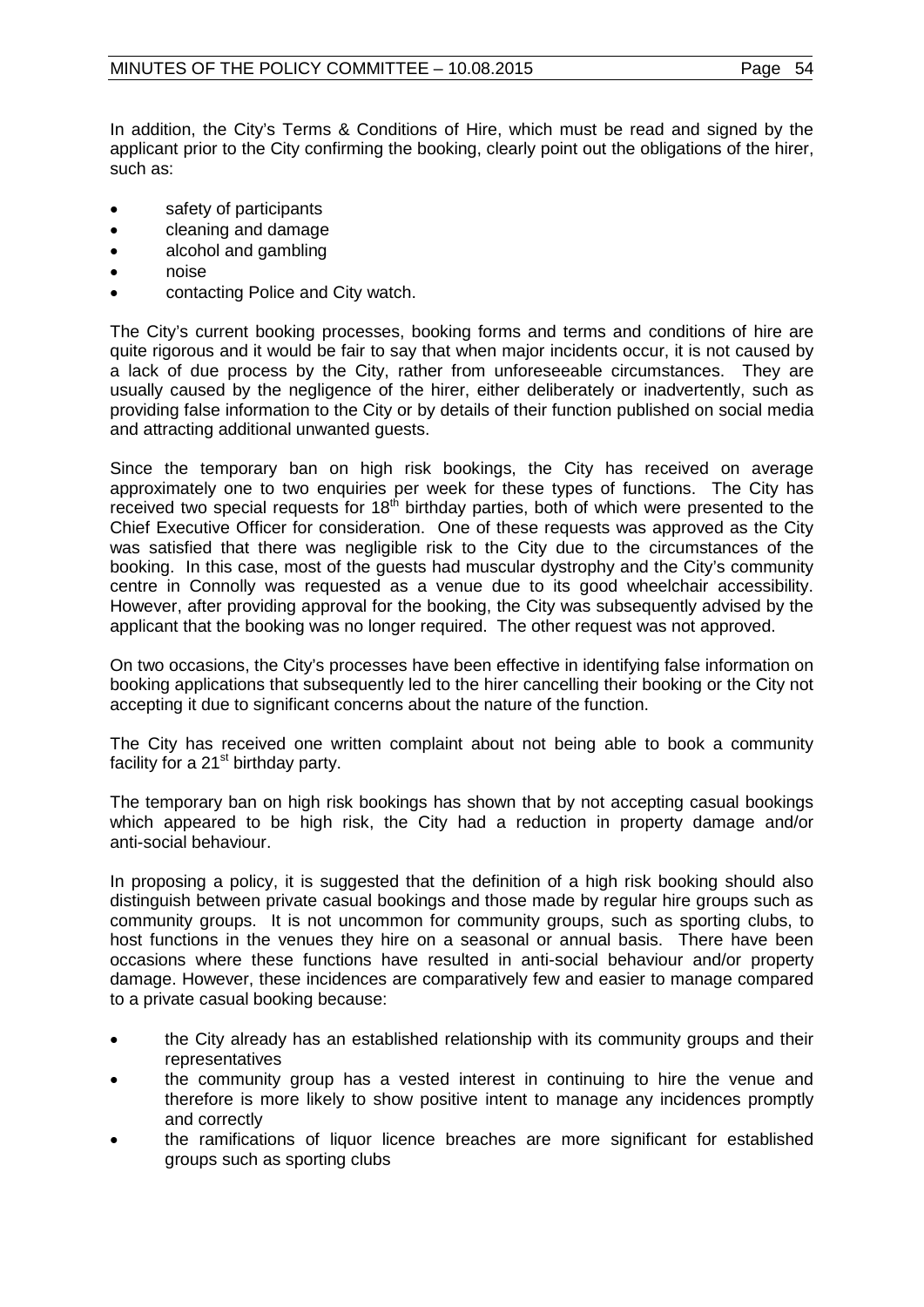- the City can ultimately refuse the groups future bookings and/or liquor licence requests if incidences re-occur
- the City's Club Development program provides ongoing support, information and education to assist community groups with all aspects of club governance and appropriate conduct in the City's facilities.

#### **Issues and options considered**

In reviewing the City's approach to high risk casual bookings, the following options were considered:

- 1 Revert to a normal approach no ban in place, all bookings are subject to the current rigorous processes, booking forms and Terms and Condition of Hire.
- 2 Increased requirement for high risk bookings additional requirements are placed on hirers, such as a higher bond (the City's current fees and charges schedule enables a bond of \$2,500 to be charged), requirement for licensed security staff and/or other conditions the City deems appropriate.
- 3 Permanent ban on high risk bookings the City formalises a ban on high risk bookings, as defined earlier in this report.

While option two does put additional controls in place, both option one and two still leave the City exposed to the risk of incidences occurring at high risk casual bookings.

Option three is most effective in minimising the risk of issues resulting from high risk bookings, however could be seen as disadvantaging some applicants whose booking would not present any issues however it would not be approved by the City because it fits into the category of a high risk booking.

As a result of feedback received from Elected Members through an issues paper circulated regarding high risk bookings, it is recommended that option 2 is implemented.

#### **Legislation / Strategic Community Plan / policy implications**

| Legislation                     | The City's Local Government and Public Property<br>Local Law 2014 allows the City to have absolute discretion<br>over whether it approves an application for use of local<br>government or public property (Part 12). Clause 12.6 of<br>the Local Government Public Property Local Law 2014<br>would also support the development of a specific policy on<br>particular types of bookings. |
|---------------------------------|--------------------------------------------------------------------------------------------------------------------------------------------------------------------------------------------------------------------------------------------------------------------------------------------------------------------------------------------------------------------------------------------|
| <b>Strategic Community Plan</b> |                                                                                                                                                                                                                                                                                                                                                                                            |
| <b>Key theme</b>                | Community Wellbeing.                                                                                                                                                                                                                                                                                                                                                                       |
| <b>Objective</b>                | Quality facilities.                                                                                                                                                                                                                                                                                                                                                                        |
| <b>Strategic initiative</b>     | Support a long-term approach to significant facility<br>٠<br>upgrades and improvements;<br>Understand the demographic context of local<br>$\bullet$<br>communities to support effective facility planning;                                                                                                                                                                                 |

• Employ facility design principles that will provide for longevity, diversity and inclusiveness and where appropriate, support decentralising the delivery of City services.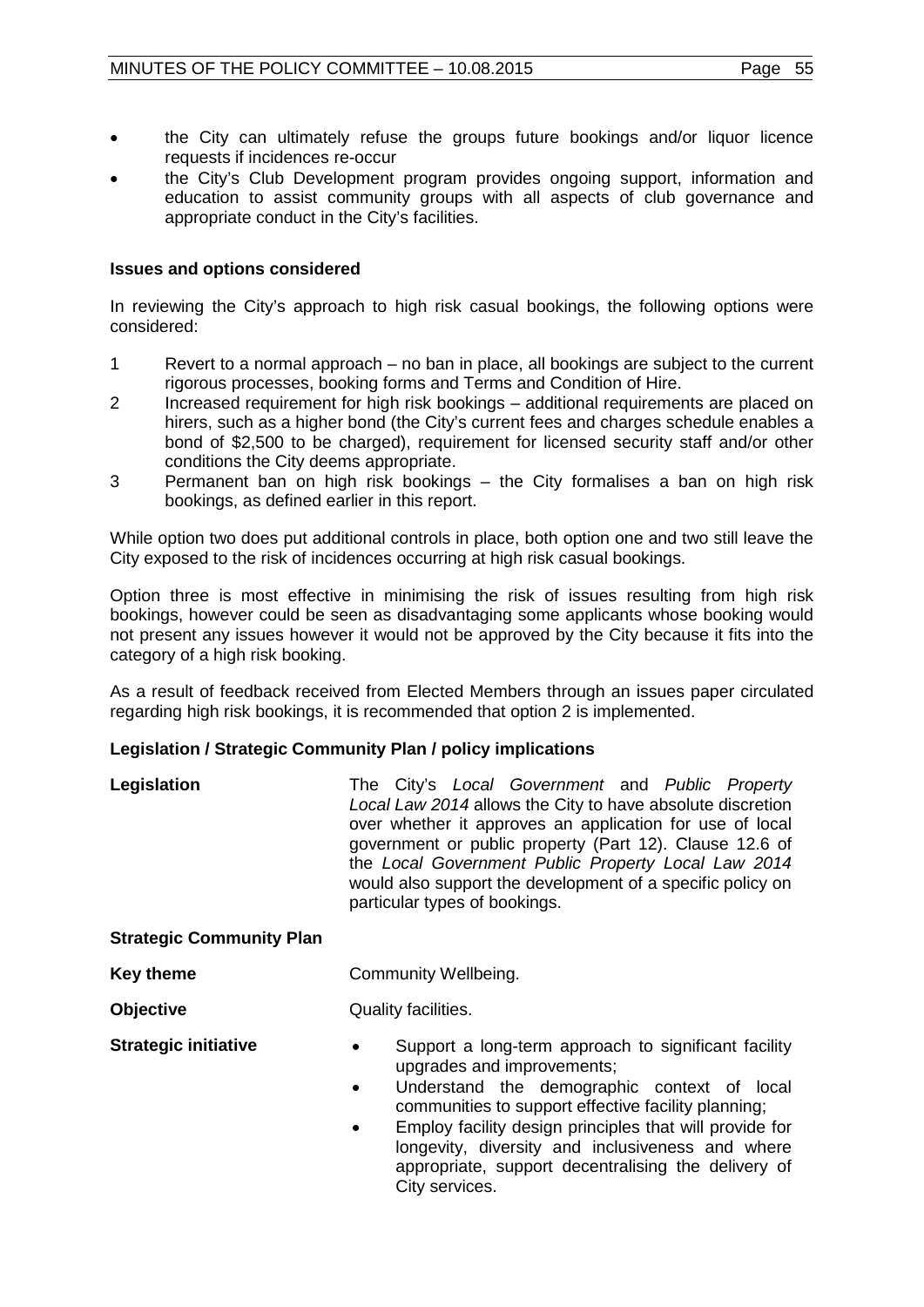**Policy Policy No policy exists, however a new policy is being proposed.** 

#### **Risk management considerations**

Large private, social gatherings in City facilities involving alcohol provide the following potential risks to the City:

- Damage to the facility while property damage can generally be repaired and the costs recovered, the facility may be unusable for a period of time, which can impact on other members of the public.
- Anti-social behaviour the popularity of social media now means that a private function can be inadvertently or deliberately 'shared' with large numbers of people in a short space of time. As is often shown in the media in recent times, when this occurs there is significant potential for major anti-social behaviour issues which can have a negative impact on the surrounding community.

#### **Financial / budget implications**

The financial implications of the previously mentioned 12 bookings are summarised below:

| Income generated by bookings         | \$3,682.14 |
|--------------------------------------|------------|
| Cost of damage/cleaning and the like | \$8,249.41 |

In most cases, the cost of damages is recovered via the bond, or by invoicing the hirer if the cost exceeds their bond. However, there is still a significant amount of staff time required to deal with all the issues that arise when an incident occurs at a booking in one of the City's community facilities.

In addition, other user groups can be affected if the facility is unusable for a period of time while issues are rectified.

Current financial year impact

Not applicable.

Future financial year impact

Not applicable.

All amounts quoted in this report are exclusive of GST.

#### **Regional significance**

Not applicable.

#### **Sustainability implications**

Not applicable.

#### **Consultation**

Not applicable.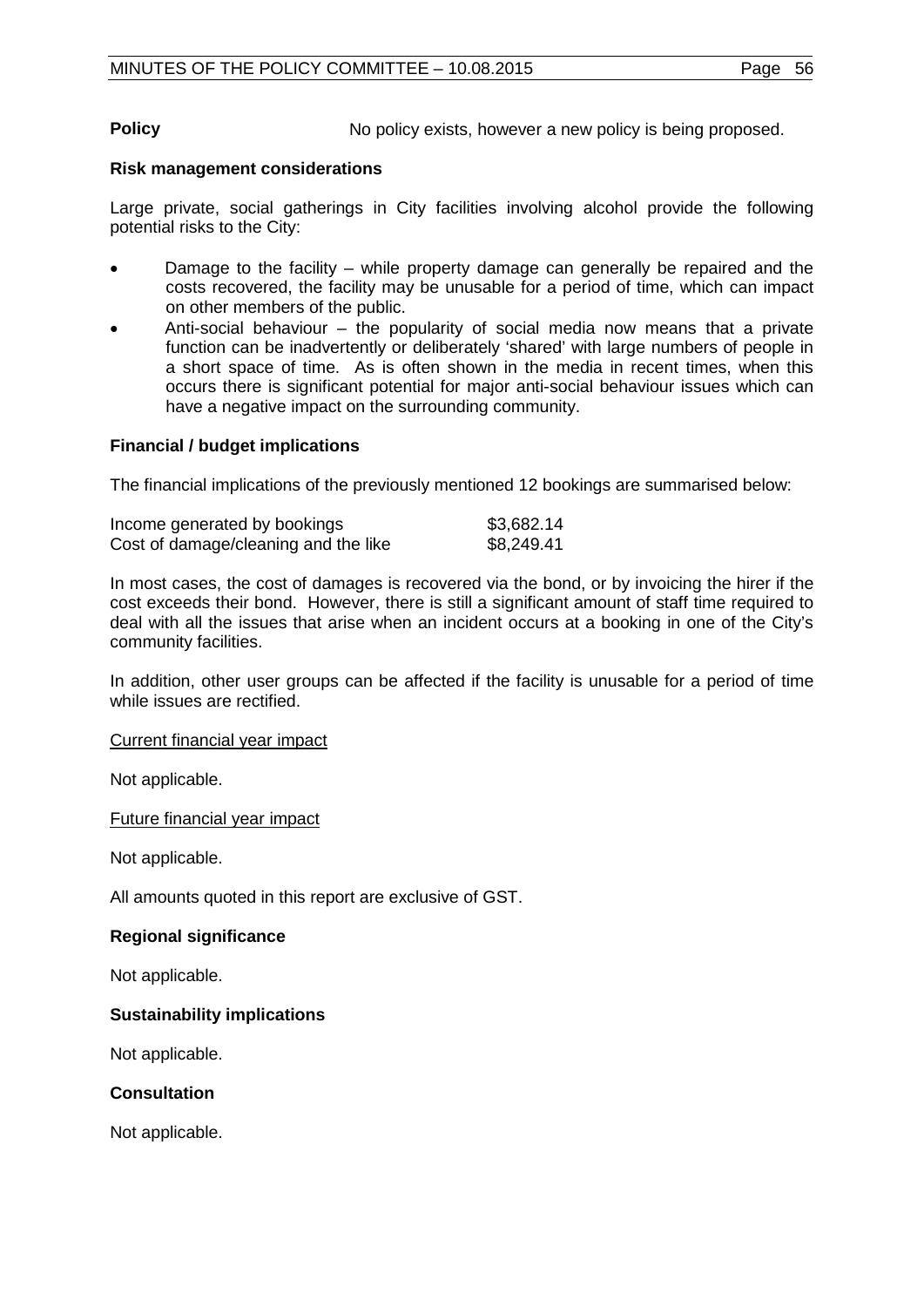#### **COMMENT**

Private bookings in City community facilities involving large numbers of people and consumption of alcohol now present a greater risk to the City than in previous times. Changes in social culture and the high use of social media mean there is a higher potential for property damage, vandalism, violence and anti-social behaviour to occur at these types of functions.

The draft policy proposes that the City applies additional conditions for casual bookings which it defines as high risk to help minimise the potential for damage to the City's community facilities and inconvenience to the City and other users of the facilities.

#### **VOTING REQUIREMENTS**

Simple Majority.

#### **MOVED Cr Hollywood, SECONDED Cr Chester that Council ADOPTS the** *High Risk Bookings in Community Facilities Policy* **as included in Attachment 1 to this Report.**

#### **The Motion was Put and CARRIED (6/1)**

**In favour of the Motion:** Crs Gobbert, Chester, Hollywood, Norman, Ritchie and Taylor. **Against the Motion:** Mayor Pickard.

*Appendix 5 refers*

*To access this attachment on electronic document, click here: [Attach5agnPOLICY100815.pdf](http://www.joondalup.wa.gov.au/files/committees/POLI/2015/Attach5agnPOLICY100815.pdf)*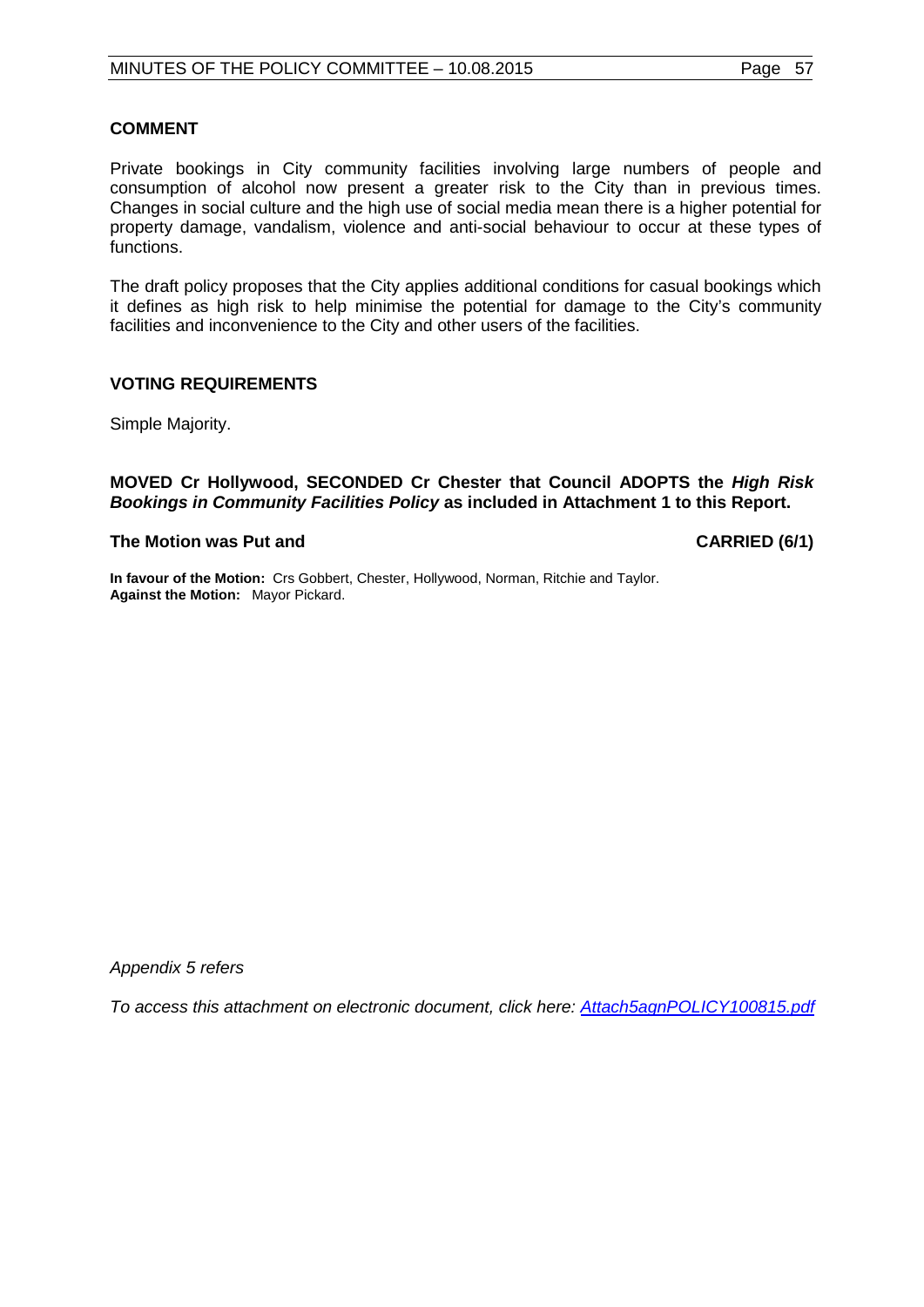# <span id="page-57-0"></span>**ITEM 6 SPECIFIED AREA RATING POLICY – REVIEW**

| <b>WARD</b>                           | Αll                                                                                                                                                                                              |
|---------------------------------------|--------------------------------------------------------------------------------------------------------------------------------------------------------------------------------------------------|
| <b>RESPONSIBLE</b><br><b>DIRECTOR</b> | Mr Mike Tidy<br><b>Corporate Services</b>                                                                                                                                                        |
| <b>FILE NUMBER</b>                    | 101278, 101515                                                                                                                                                                                   |
| <b>ATTACHMENT</b>                     | Attachment 1<br>Revised Specified Area Rating Policy                                                                                                                                             |
| <b>AUTHORITY / DISCRETION</b>         | Executive - The substantial direction setting and oversight<br>role of Council, such as adopting plans and reports,<br>accepting tenders, directing operations, setting and<br>amending budgets. |

This matter was dealt with earlier in the meeting following Petitions and Deputations.